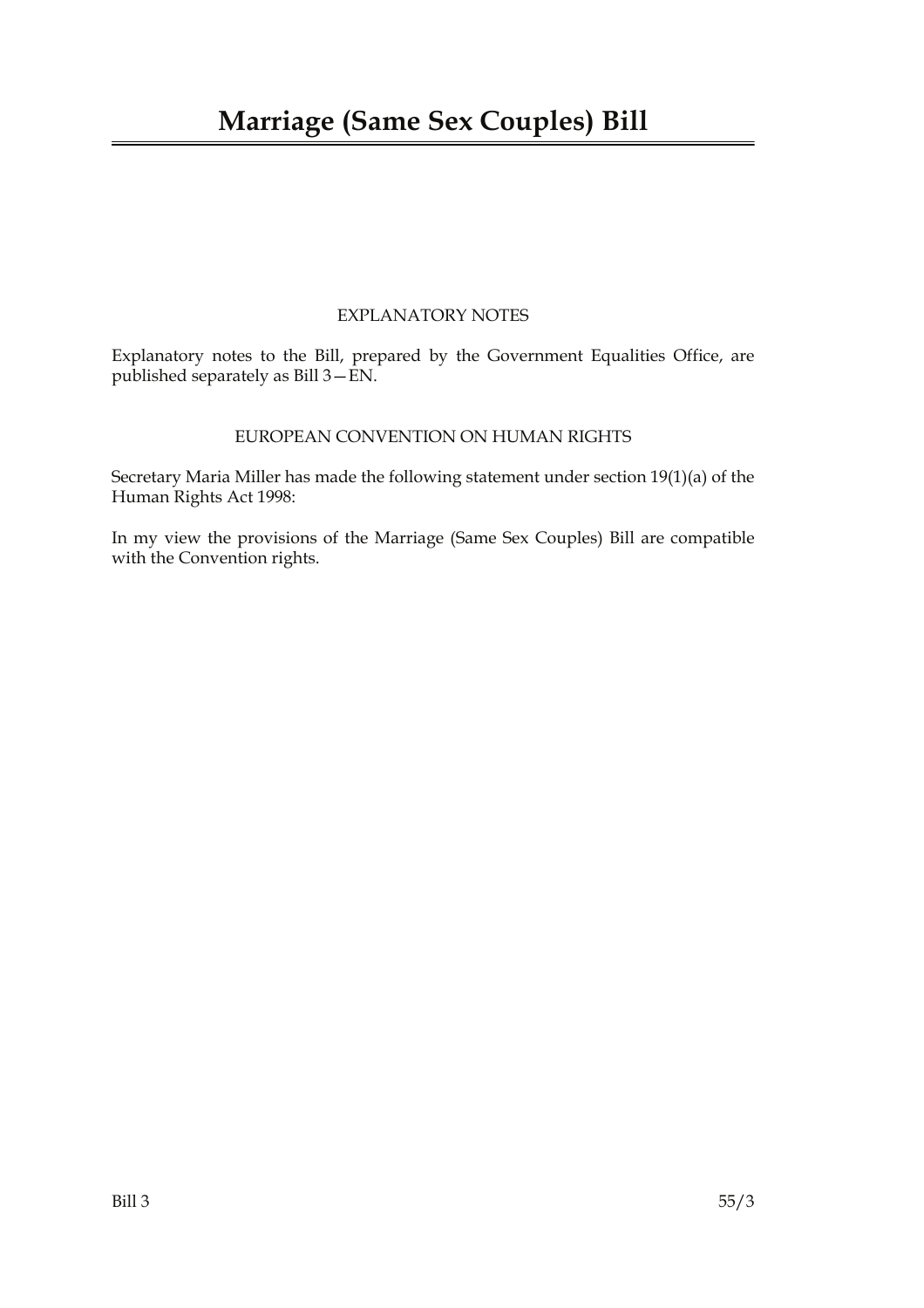## **CONTENTS**

### **PART 1**

### MARRIAGE OF SAME SEX COUPLES IN ENGLAND AND WALES

### *Extension of marriage*

1 Extension of marriage to same sex couples

### *Religious protection*

2 Marriage according to religious rites: no compulsion to solemnize etc

### *Part 3 of the Marriage Act 1949*

- 3 Marriage for which no opt-in necessary
- 4 Opt-in: marriage in places of worship
- 5 Opt-in: other religious ceremonies

### *Part 5 of the Marriage Act 1949*

6 Armed forces chapels

### *The Marriage (Registrar General's Licence) Act 1970*

7 Opt-in: "deathbed marriages"

### *The Church in Wales*

8 Power to allow for marriage of same sex couples in Church in Wales

### *Other provisions relating to marriages of same sex couples*

- 9 Conversion of civil partnership into marriage
- 10 Extra-territorial matters

### *Effect of extension of marriage*

11 Effect of extension of marriage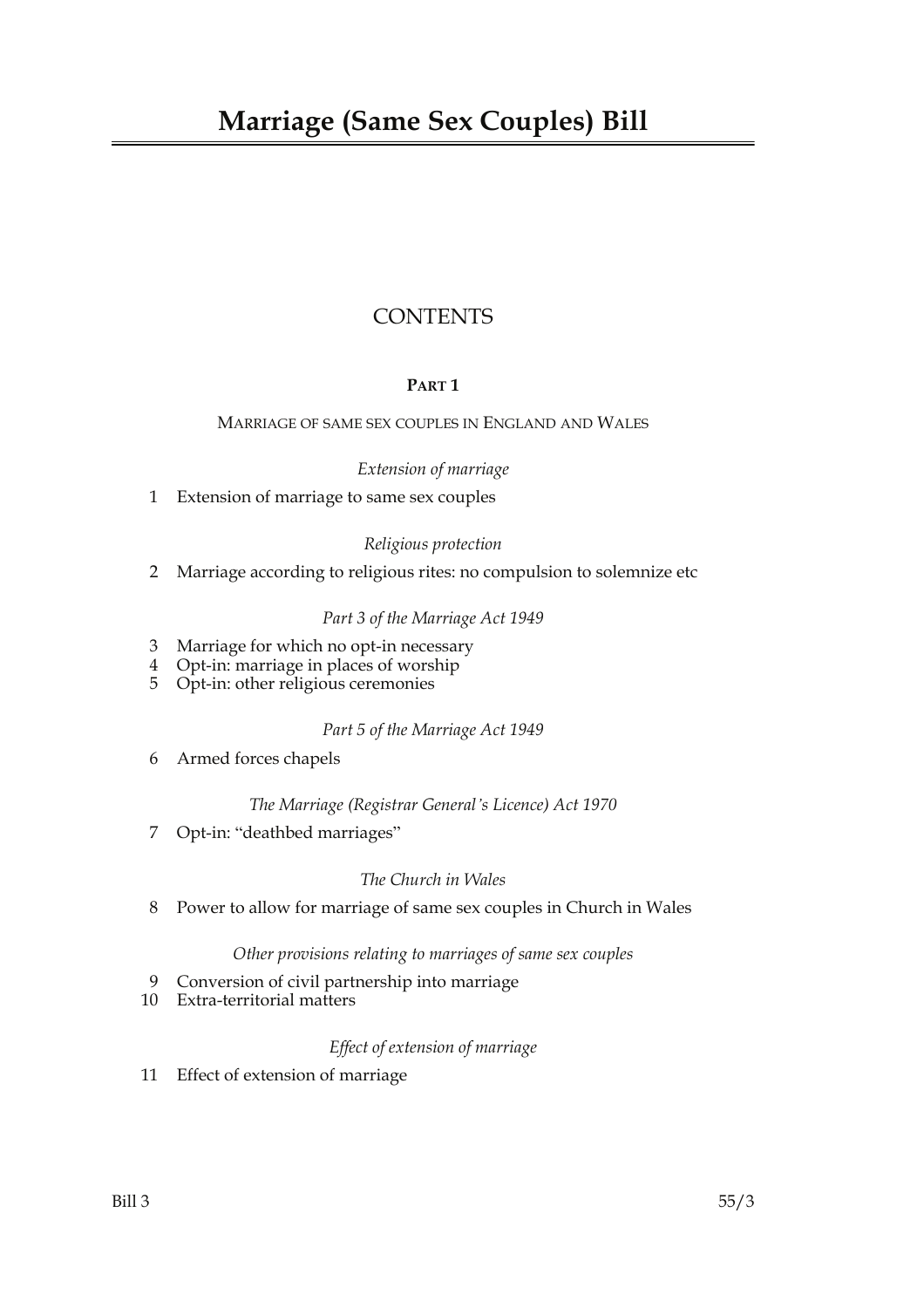### **PART 2**

OTHER PROVISIONS RELATING TO MARRIAGE AND CIVIL PARTNERSHIP

- 12 Change of gender of married persons or civil partners
- 13 Marriage overseas

#### **PART 3**

#### FINAL PROVISIONS

- 14 Transitional and consequential provision
- 15 Orders and regulations
- 16 Interpretation
- 17 Extent
- 18 Short title and commencement
	- Schedule 1 Registration of buildings etc
	- Schedule 2 Extra-territorial matters
		- Part 1 English & Welsh marriages of same sex couples: treatment in Scotland and Northern Ireland
		- Part 2 Marriage treated as civil partnership: dissolution, annulment or separation
		- Part 3 England and Wales: "overseas relationships" in Civil Partnership Act 2004
	- Schedule 3 Interpretation of legislation
		- Part 1 Existing England and Wales legislation
		- Part 2 New England and Wales legislation
	- Schedule 4 Effect of extension of marriage: further provision
		- Part 1 Private legal instruments
		- Part 2 Presumption on birth of child to married woman
		- Part 3 Divorce and annulment of marriage
		- Part 4 Matrimonial proceedings
		- Part 5 State pensions
		- Part 6 Occupational pensions and survivor benefits
		- Part 7 General
	- Schedule 5 Change of gender of married persons or civil partners
	- Schedule 6 Marriage overseas
		- Part 1 Consular marriage under UK law
		- Part 2 Marriage under foreign law: certificates of no impediment
		- Part 3 Marriage of forces personnel under UK law
		- Part 4 General provisions
	- Schedule 7 Transitional and consequential provision etc
		- Part 1 Transitional and transitory provision
		- Part 2 Minor and consequential amendments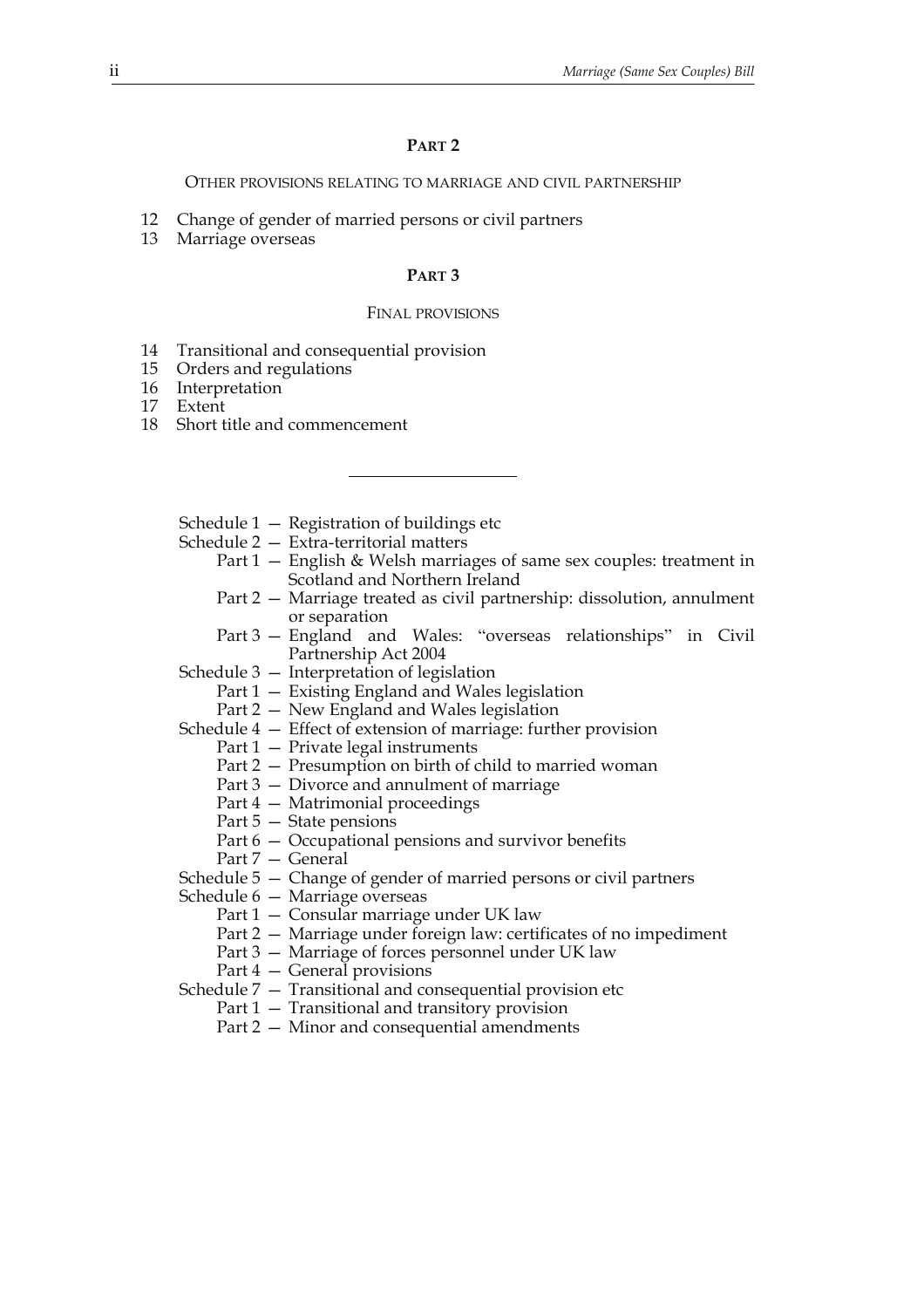# A **BILL** TO

Make provision for the marriage of same sex couples in England and Wales, about gender change by married persons and civil partners, about consular functions in relation to marriage, for the marriage of armed forces personnel overseas, and for connected purposes.

E IT ENACTED by the Queen's most Excellent Majesty, by and with the advice and consent of the Lords Spiritual and Temporal, and Commons, in this present **B** E IT ENACTED by the Queen's most Excellent Majesty, by and with consent of the Lords Spiritual and Temporal, and Commons, Parliament assembled, and by the authority of the same, as follows:  $-$ 

### **PART 1**

### MARRIAGE OF SAME SEX COUPLES IN ENGLAND AND WALES

#### *Extension of marriage*

### **1 Extension of marriage to same sex couples**

- (1) Marriage of same sex couples is lawful.
- (2) The marriage of a same sex couple may only be solemnized in accordance with—
	- (a) Part 3 of the Marriage Act 1949,
	- (b) Part 5 of the Marriage Act 1949,
	- (c) the Marriage (Registrar General's Licence) Act 1970, or
	- (d) an Order in Council made under Part 1 or 3 of Schedule 6.
- (3) No Canon of the Church of England is contrary to section 3 of the Submission of the Clergy Act 1533 (which provides that no Canons shall be contrary to the Royal Prerogative or the customs, laws or statutes of this realm) by virtue of its making provision about marriage being the union of one man with one woman.
- (4) Any duty of a member of the clergy to solemnize marriages (and any corresponding right of persons to have their marriages solemnized by members of the clergy) is not extended by this Act to marriages of same sex couples.

*20*

*5*

*10*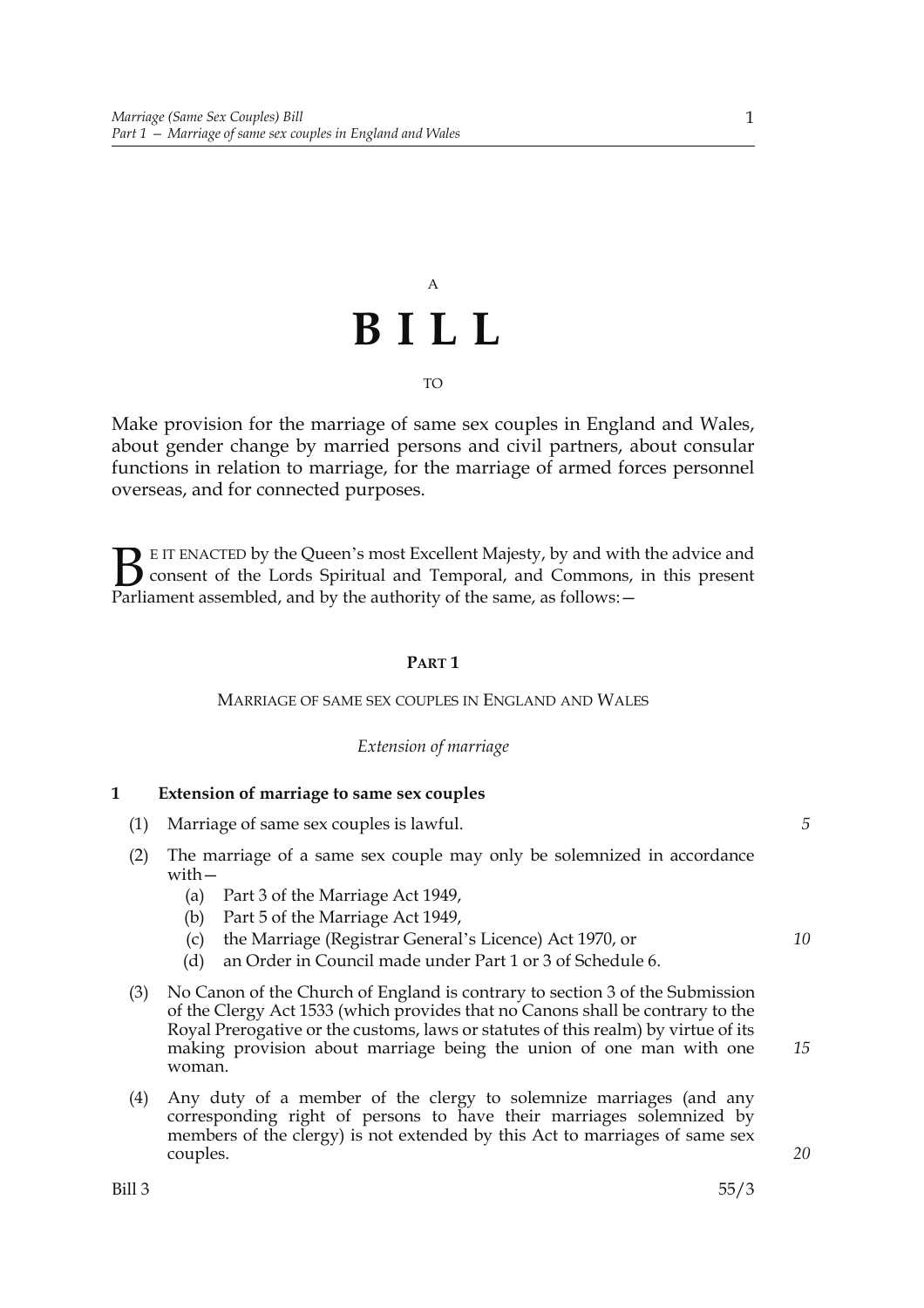- (5) A "member of the clergy" is—
	- (a) a clerk in Holy Orders of the Church of England, or
	- (b) a clerk in Holy Orders of the Church in Wales.

## *Religious protection*

|     | Marriage according to religious rites: no compulsion to solemnize etc                                                                                                                                                                                                                                                                                                   |           |  |  |  |  |  |  |  |
|-----|-------------------------------------------------------------------------------------------------------------------------------------------------------------------------------------------------------------------------------------------------------------------------------------------------------------------------------------------------------------------------|-----------|--|--|--|--|--|--|--|
| (1) | A person may not be compelled to $-$<br>undertake an opt-in activity, or<br>(a)<br>refrain from undertaking an opt-out activity.<br>(b)                                                                                                                                                                                                                                 |           |  |  |  |  |  |  |  |
| (2) | A person may not be compelled –<br>to conduct a relevant marriage,<br>(a)<br>to be present at, carry out, or otherwise participate in, a relevant<br>(b)<br>marriage, or<br>to consent to a relevant marriage being conducted,<br>(c)<br>where the reason for the person not doing that thing is that the relevant<br>marriage concerns a same sex couple.              |           |  |  |  |  |  |  |  |
| (3) | In this section -                                                                                                                                                                                                                                                                                                                                                       |           |  |  |  |  |  |  |  |
|     | "opt-in activity" means an activity of the kind specified in an entry in the<br>first column of the following table which falls to be undertaken for the<br>purposes of any enactment specified in the corresponding entry in the<br>second column;<br>"opt-out activity" means an activity which reverses, or otherwise<br>modifies, the effect of an opt-in activity. |           |  |  |  |  |  |  |  |
|     | Activity                                                                                                                                                                                                                                                                                                                                                                | Enactment |  |  |  |  |  |  |  |
|     | - Any of these provisions of the 1949 Act:<br>Giving consent<br>$(1)$ $(2)$ $(3)$ $(4)$                                                                                                                                                                                                                                                                                 |           |  |  |  |  |  |  |  |

| Giving consent                                 | - Any of these provisions of the 1949 Act:  |    |
|------------------------------------------------|---------------------------------------------|----|
|                                                | section $26A(3)$ ;<br>(a)                   | 25 |
|                                                | section 26B(2), (4) or (6);<br>(b)          |    |
|                                                | section $44A(6)$ ;<br>(c)                   |    |
|                                                | (d)<br>section $46(1C)$                     |    |
|                                                | $-$ Regulations under section 70A(5) of the |    |
|                                                | 1949 Act (as mentioned in section           | 30 |
|                                                | $70A(6)(c)$ of that Act) relating to an     |    |
|                                                | application for registration                |    |
|                                                | $-$ Section 1(3) of the Marriage (Registrar |    |
|                                                | General's Licence) Act 1970                 |    |
|                                                | - An armed forces overseas marriage         | 35 |
|                                                | Order in its application to marriages of    |    |
|                                                | same sex couples (as mentioned in           |    |
|                                                | paragraph 9(2)(b) of Schedule 6)            |    |
| Applying for the registration of a<br>building | Section 43A of the 1949 Act                 | 40 |
|                                                |                                             |    |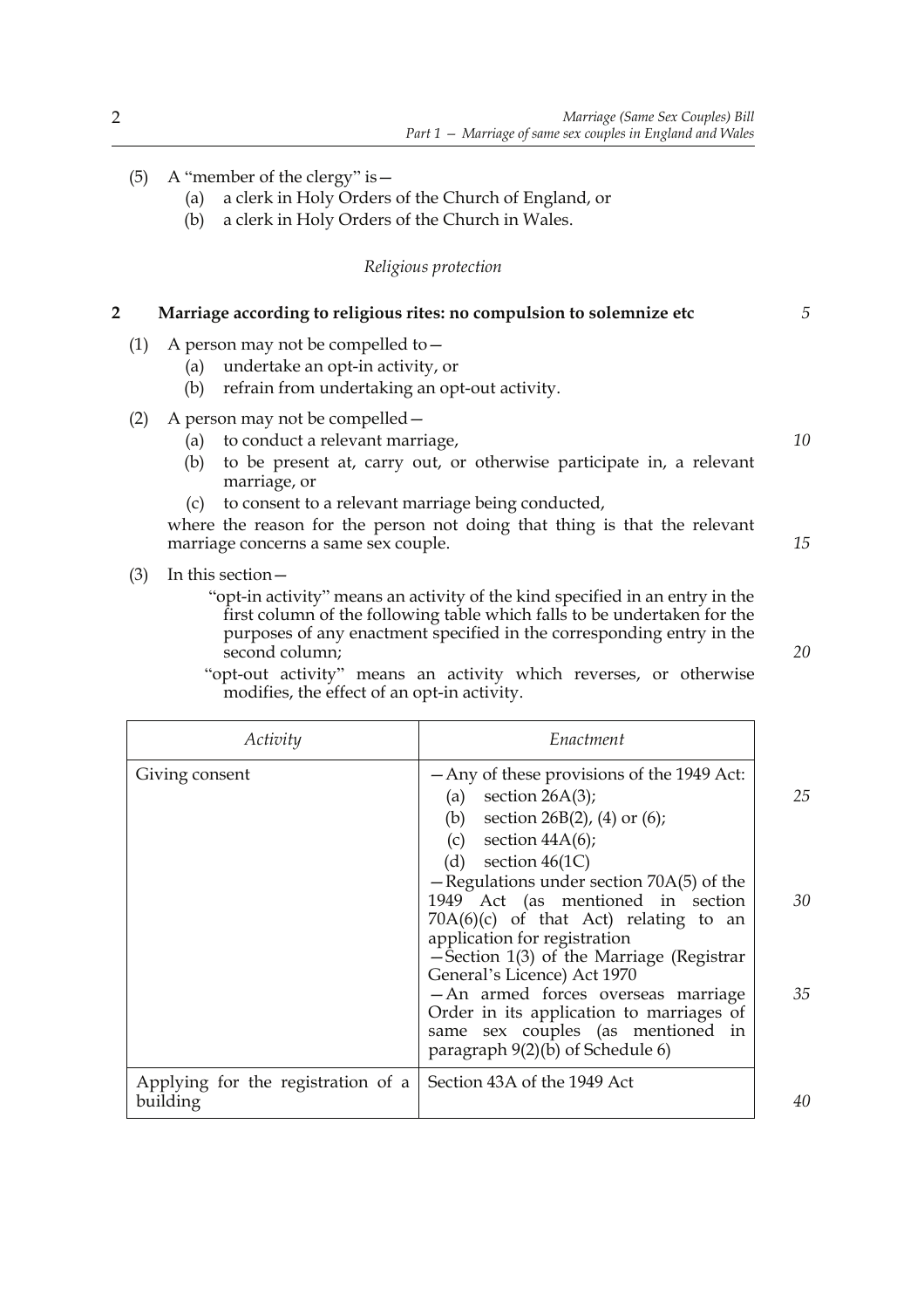| Activity                                                                                                                                                        | Enactment                                                                                                                     |  |  |  |  |
|-----------------------------------------------------------------------------------------------------------------------------------------------------------------|-------------------------------------------------------------------------------------------------------------------------------|--|--|--|--|
| Authorising a person to be present<br>at the solemnization of marriages of<br>same sex couples in a building<br>registered under section 43A of the<br>1949 Act | Section 43B of the 1949 Act                                                                                                   |  |  |  |  |
| Being authorised to be present at the<br>solemnization of marriages of same<br>sex couples in a building registered<br>under section 43A of the 1949 Act        | Section 43B of the 1949 Act                                                                                                   |  |  |  |  |
| Giving a certificate, giving a copy of<br>a consent, or certifying any matter                                                                                   | Any of these provisions of the 1949 Act:<br>section $43A(3)$ ;<br>(a)<br>(b)<br>section $43B(2)$ ;<br>section $44A(7)$<br>(c) |  |  |  |  |

(4) In this section—

"1949 Act" means the Marriage Act 1949;

"armed forces overseas marriage Order" means an Order in Council under Part 3 of Schedule 6;

"person"—

- (a) includes a religious organisation;
- (b) does not include a registrar, a superintendent registrar or the Registrar General;

"relevant marriage" means—

- (a) a marriage of a same sex couple solemnized in accordance with—
	- (i) section 26A or 26B of the 1949 Act (marriage in a place of worship or in another place according to religious rites or usages),
	- (ii) Part 5 of the 1949 Act (marriage in a naval, military or air force chapel),
	- (iii) section 1 of the Marriage (Registrar General's Licence) Act 1970 (deathbed marriage), where the marriage is according to religious rites or usages, or
	- (iv) an armed forces overseas marriage Order, where the marriage is according to religious rites or usages,

including any ceremony forming part of, or connected with, the solemnization of such a marriage; and

(b) a marriage ceremony read or celebrated in accordance with section 46 of the 1949 Act in respect of a same sex couple (religious ceremony after registrar's marriage of same sex couple);

and a reference to conducting a relevant marriage is to be read accordingly.

(5) In Schedule 3 to the Equality Act 2010 (services and public functions:

*15*

*5*

*10*

*20*

*25*

*30*

*35*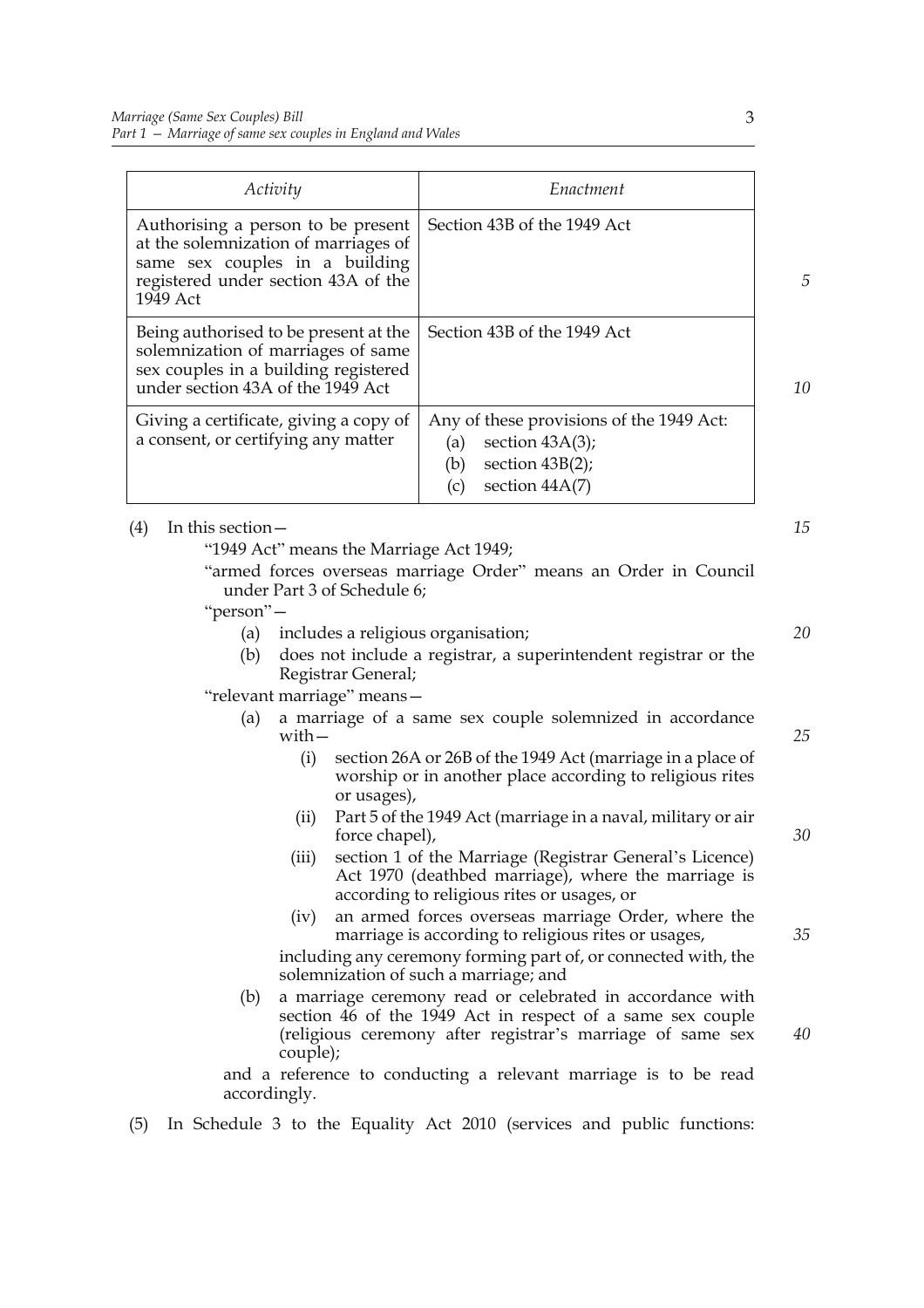exceptions), after Part 6 insert—

#### "PART 6A

#### MARRIAGE OF SAME SEX COUPLES IN ENGLAND AND WALES

*Marriage according to religious rites: no compulsion to solemnize etc*

- 25A (1) A person does not contravene section 29 only because the person— *5*
	- (a) does not conduct a relevant marriage,
	- (b) is not present at, does not carry out, or does not otherwise participate in, a relevant marriage, or
	- (c) does not consent to a relevant marriage being conducted,
	- for the reason that the marriage is the marriage of a same sex couple. *10*
	- (2) Expressions used in this paragraph and in section 2 of the Marriage (Same Sex Couples) Act 2013 have the same meanings in this paragraph as in that section.".

*Part 3 of the Marriage Act 1949*

#### **3 Marriage for which no opt-in necessary**

In Part 3 of the Marriage Act 1949, for section 26 substitute—

#### **"26 Marriage of a man and a woman; marriage of same sex couples for which no opt-in necessary**

- (1) The following marriages may be solemnized on the authority of two certificates of a superintendent registrar—
	- (a) a marriage of a man and a woman, in a building registered under section 41, according to such form and ceremony as the persons to be married see fit to adopt;
	- (b) a marriage of any couple in the office of a superintendent registrar;
	- (bb) a marriage of any couple on approved premises;
		- (c) a marriage of a man and a woman according to the usages of the Society of Friends (commonly called Quakers);
	- (d) a marriage between a man and a woman professing the Jewish religion according to the usages of the Jews;
	- (dd) a qualifying residential marriage;
		- (e) a marriage of a man and a woman according to the rites of the Church of England in any church or chapel in which banns of matrimony may be published.
- (2) In this section "qualifying residential marriage" means—
	- (a) the marriage of a man and a woman (other than a marriage in pursuance of subsection (1)(c) or (d) above), one or each of whom is house-bound or a detained person, at the usual place of residence of the house-bound or detained person or persons, or
	- (b) the marriage of a same sex couple (other than a marriage according to the rites of the Church of England or other religious rites or usages), one or each of whom is house-bound

*15*

*20*

*25*

*30*

*40*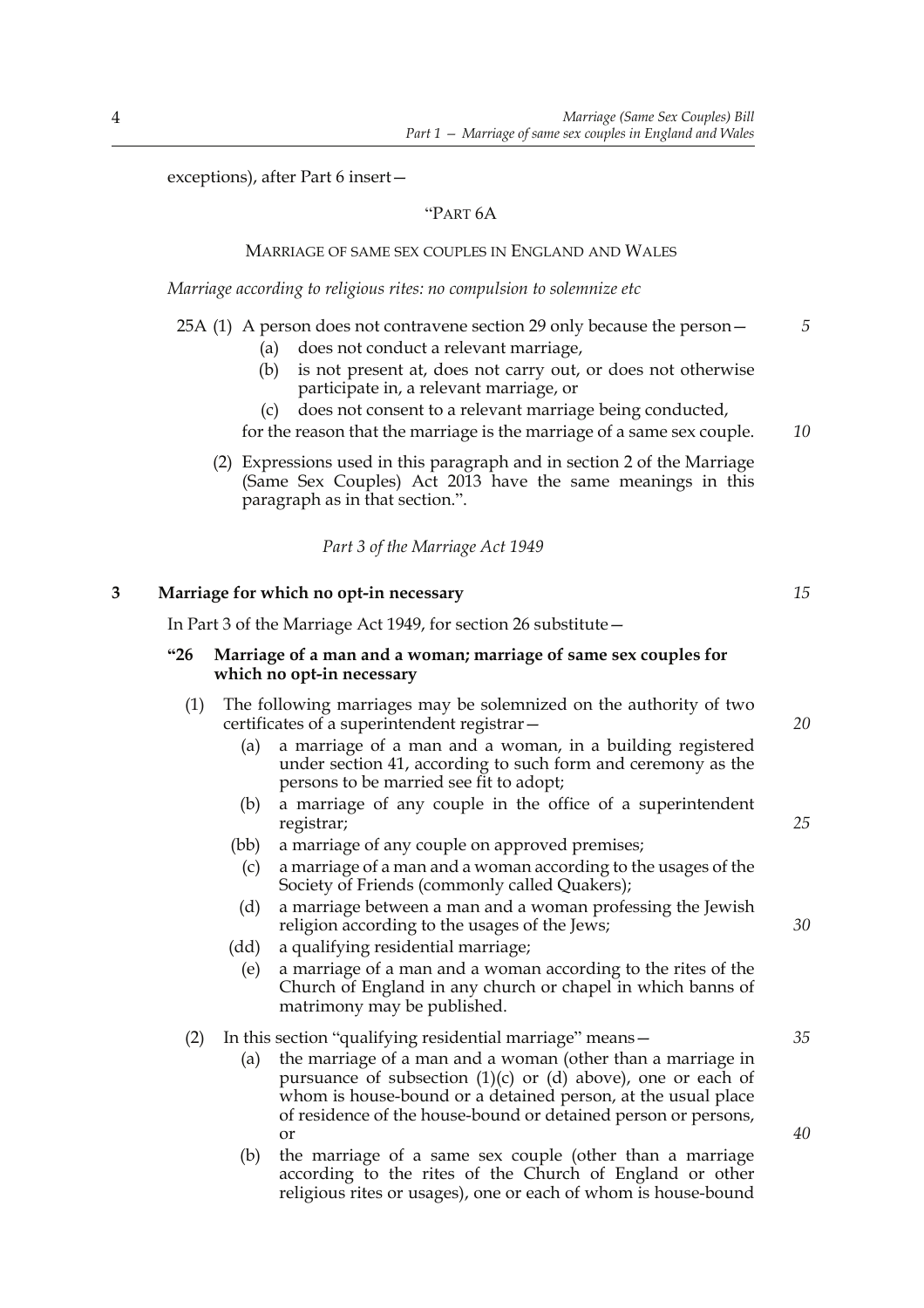or a detained person, at the usual place of residence of the house-bound or detained person or persons.".

### **4 Opt-in: marriage in places of worship**

(1) After section 26 of the Marriage Act 1949 insert—

### **"26A Opt-in to marriage of same sex couples: places of worship**

- (1) A marriage of a same sex couple in an appropriately registered building according to such form and ceremony as the persons to be married see fit to adopt may be solemnized on the authority of two certificates of a superintendent registrar.
- (2) For the purposes of this section "appropriately registered building" means a building which has been registered under section 43A. *10*
- (3) An application for registration of a building under section 43A may not be made unless the relevant governing authority has given written consent to marriages of same sex couples.
- (4) For that purpose, in relation to a building— "relevant governing authority" means the person or persons recognised by the members of the relevant religious organisation as competent for the purpose of giving consent for the purposes of this section;
	- "relevant religious organisation" means the religious organisation for whose religious purposes the building is used. *20*
- (5) Nothing in this section is to be taken to relate or have any reference to marriages solemnized according to the rites of the Church of England.
- (6) This section is subject (in particular) to sections 44A to 44C (registration of shared buildings for marriage of same sex couples) and regulations made under any of those sections.". *25*
- (2) Schedule 1 (registration of buildings etc) has effect.

### **5 Opt-in: other religious ceremonies**

After section 26A of the Marriage Act 1949 insert—

#### **"26B Opt-in to marriage of same sex couples: other religious ceremonies**

- (1) A marriage may, in any of the following cases, be solemnized on the authority of two certificates of a superintendent registrar.
- (2) Case A is where
	- the marriage is of a same sex couple according to the usages of the Society of Friends (commonly called Quakers), and
	- (b) the relevant governing authority has given written consent to such marriages of same sex couples.
- (3) For that purpose "relevant governing authority" means the recording clerk for the time being of the Society of Friends in London.
- (4) Case B is where—

*5*

*15*

5

*30*

*35*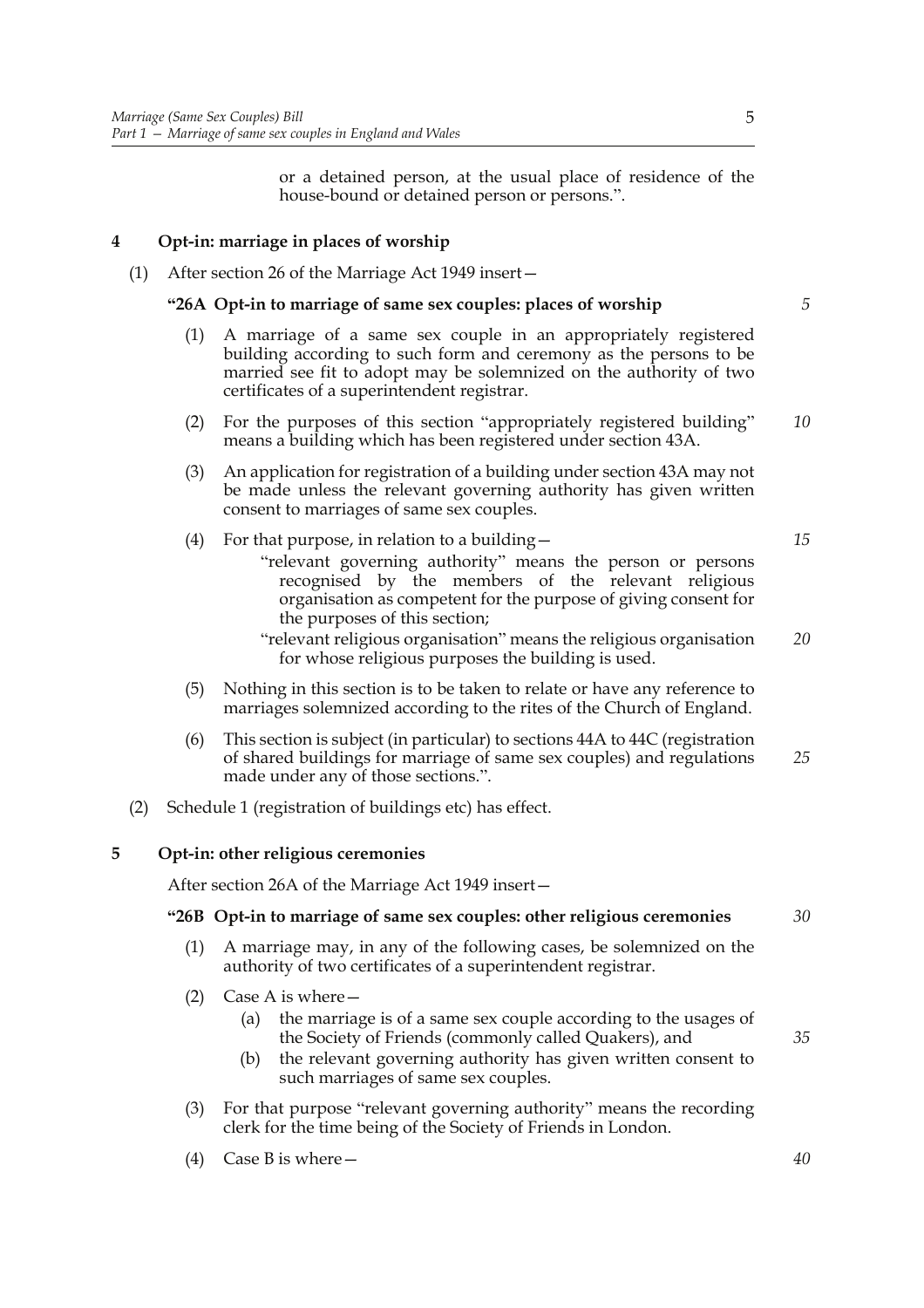- (a) the marriage is of a same sex couple professing the Jewish religion according to the usages of the Jews, and
- (b) the relevant governing authority has given written consent to such marriages of same sex couples.
- (5) For that purpose—
	- "relevant governing authority" means the person or persons designated by the relevant secretary of a synagogue as competent for the purpose of giving consent for the purpose of this section;
	- "relevant secretary of a synagogue" means the secretary of a synagogue by whom the marriage would be registered in accordance with section 53(c) if it were to take place. *10*
- (6) Case C is where—
	- (a) the marriage is of a same sex couple according to religious rites or usages (other than the rites of the Church of England),
	- (b) one or each of the couple is house-bound or a detained person,
	- (c) the marriage is at the usual place of residence of the housebound or detained person or persons, and
	- (d) the relevant governing authority has given written consent to marriages of same sex couples according to those religious rites or usages.
- (7) For that purpose—
	- "relevant governing authority" means the person or persons recognised by the members of the relevant religious organisation as competent for the purpose of giving consent for the purposes of this section;
	- "relevant religious organisation" means the religious organisation according to whose rites or usages the marriage is to be solemnized.
- (8) Subsection (6) does not authorise a marriage that may be solemnized under subsection (2) or (4).". *30*

*Part 5 of the Marriage Act 1949*

### **6 Armed forces chapels**

- (1) Part 5 of the Marriage Act 1949 is amended as follows.
- (2) Section 68 (solemnization of marriages in naval, military and air force chapels): after subsection (1) insert— *35*
	- "(1A) Nothing in this Part of this Act which applies to the marriage of same sex couples applies to marriage according to the rites of the Church of England.".
- (3) Section 70 (registration of chapels for marriages otherwise than according to rites of Church of England): after subsection (3) insert— *40*
	- "(4) This section does not apply to the marriage of same sex couples.".

*15*

*5*

*20*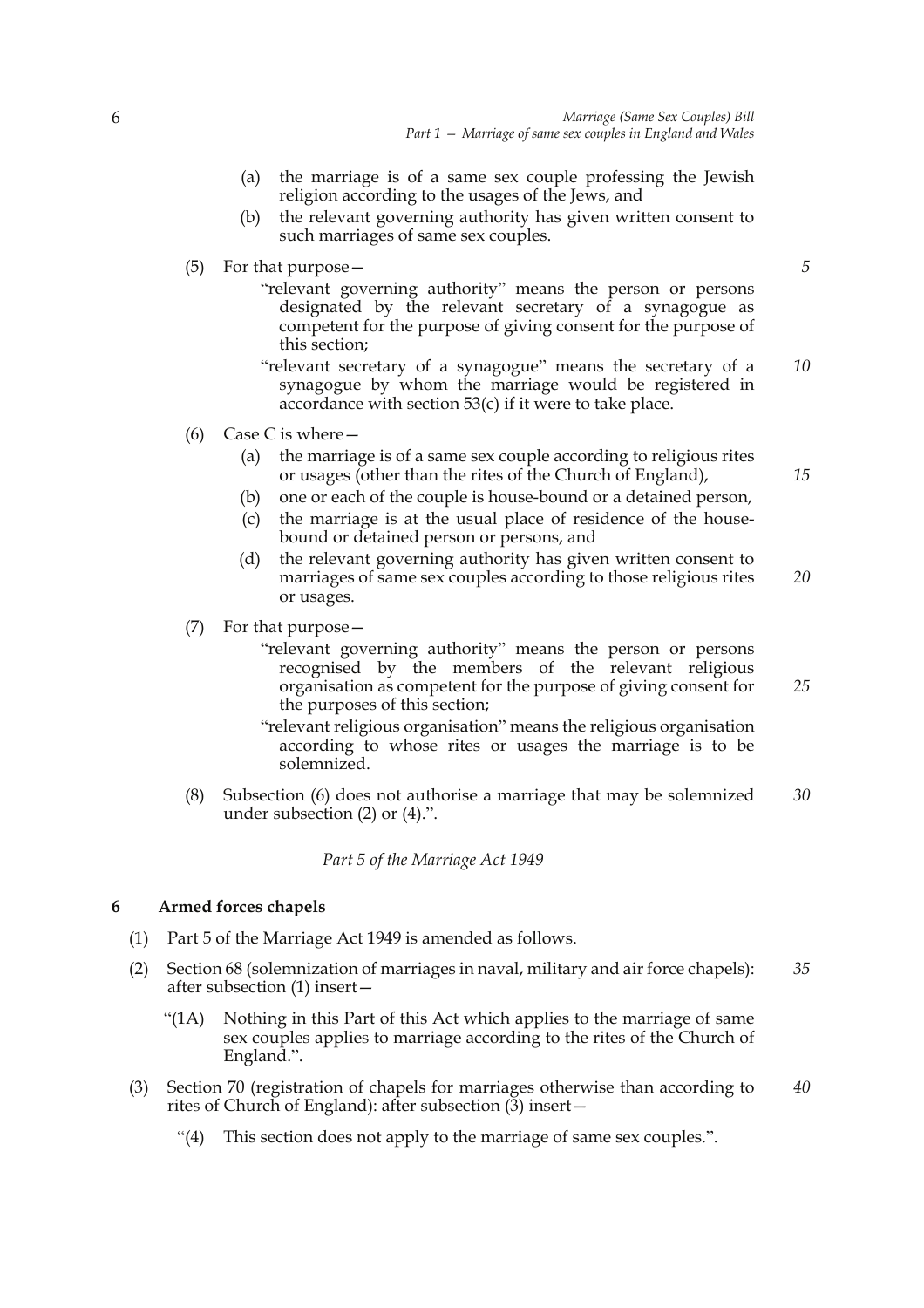(4) After section 70 insert—

### **"70A Registration of chapels for marriages of same sex couples otherwise than according to rites of Church of England**

- (1) The Secretary of State may apply to the Registrar General for a chapel to which this Part applies to be registered for the solemnization of marriages of same sex couples.
- (2) Where an application is made under this section, subsections (1) to (3) of section 70 apply to the application as if it had been made under section 70.
- (3) Where a chapel is registered on an application under this section, subsections (1) to (3) of section 70 apply in relation to the chapel as if it had been registered on an application under section 70. *10*
- (4) Any application for the cancellation of a registration is to be made by the Secretary of State.
- (5) The Secretary of State may by statutory instrument make regulations about— *15*
	- (a) the registration of chapels under this section, and
	- (b) the cancellation of registrations.
- (6) The regulations may, in particular, make provision—
	- (a) as to the procedures to be followed by the Secretary of State in making an application for registration or an application for cancellation of a registration;
	- (b) as to the procedures to be followed by the Registrar General on an application for registration or an application for cancellation of a registration;
	- (c) as to consents required before an application for registration may be made (including such provision amending section 2 of the Marriage (Same Sex Couples) Act 2013 as the Secretary of State considers appropriate to secure that the giving of such a consent is an opt-in activity under that section).
- (7) A statutory instrument containing regulations under this section may not be made unless a draft of the instrument has been laid before, and approved by resolution of, each House of Parliament.
- (8) In this section a reference to the cancellation of a registration is a reference to the cancellation, under section 70(2) (as applied by this section), of a registration under this section.".

*The Marriage (Registrar General's Licence) Act 1970*

### **7 Opt-in: "deathbed marriages"**

In section 1 of the Marriage (Registrar General's Licence) Act 1970 (marriages which may be solemnized by Registrar General's Licence), after subsection (2) insert—

"(3) A marriage of a same sex couple according to religious rites or usages may not be solemnized in accordance with this Act unless the relevant

7

*5*

*20*

*25*

*30*

*35*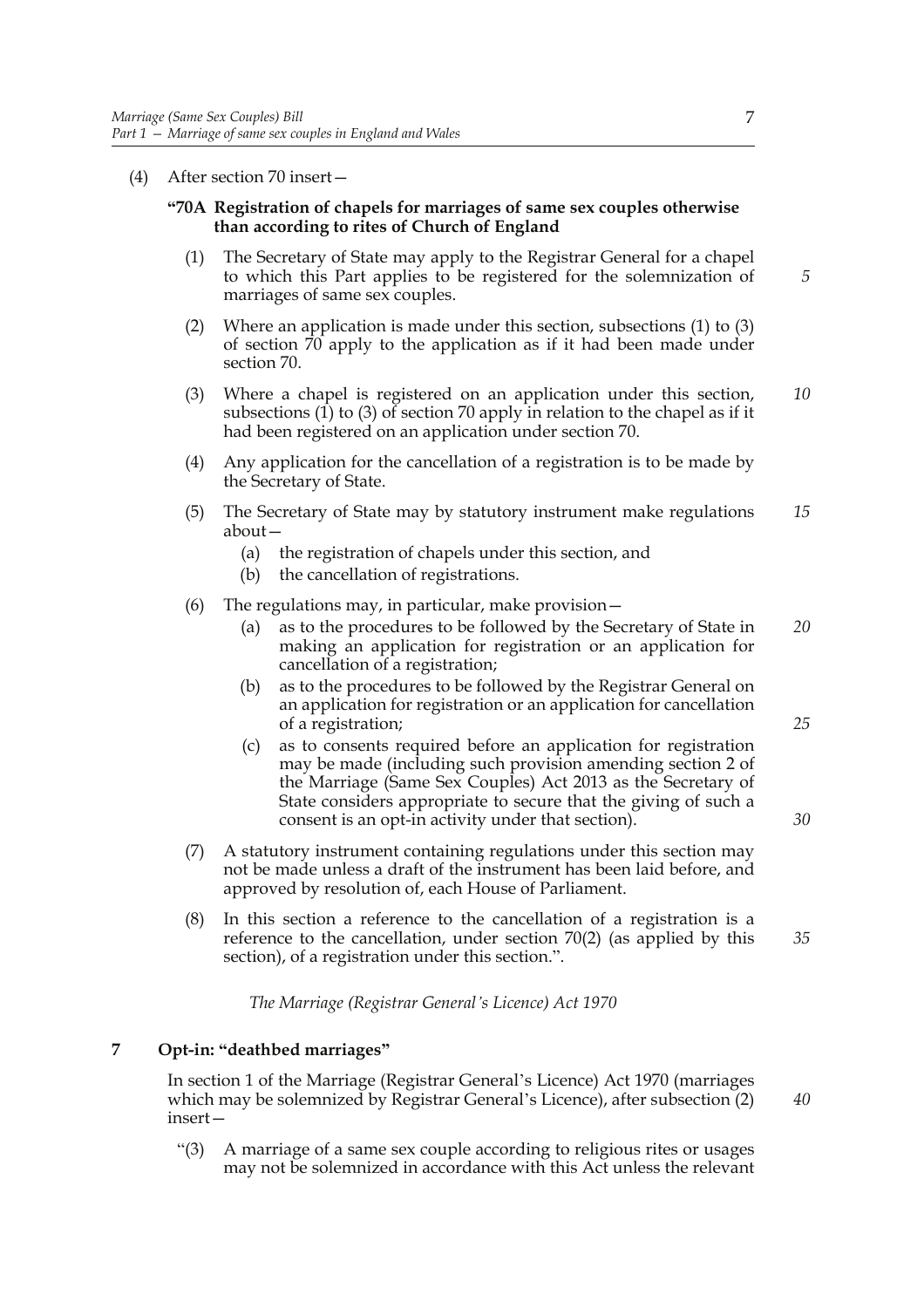governing authority has given written consent to marriages of same sex couples according to those religious rites or usages.

- (4) For that purpose—
	- "relevant governing authority" means the person or persons recognised by the members of the relevant religious organisation as competent for the purpose of giving consent for the purposes of this section;
	- "relevant religious organisation" means the religious organisation according to whose rites or usages the marriage is to be solemnized.".

## *10*

*25*

*30*

*35*

*5*

### *The Church in Wales*

### **8 Power to allow for marriage of same sex couples in Church in Wales**

- (1) This section applies if the Lord Chancellor is satisfied that the Governing Body of the Church in Wales has resolved that the law of England and Wales should be changed to allow for the marriage of same sex couples according to the rites of the Church in Wales. *15*
- (2) The Lord Chancellor may, by order, make such provision as the Lord Chancellor considers appropriate to allow for the marriage of same sex couples according to the rites of the Church in Wales.
- (3) The provision that may be made by an order under this section includes provision amending England and Wales legislation. *20*
- (4) In making an order under this section, the Lord Chancellor must have regard to the terms of the resolution of the Governing Body mentioned in subsection (1).
- (5) If it appears to the Lord Chancellor—
	- (a) that a reference in this section to the Governing Body has ceased to be appropriate by reason of a change in the governance arrangements of the Church in Wales, the reference has effect as a reference to such person or persons as the Lord Chancellor thinks appropriate; or
	- (b) that a reference in this section to a resolution has ceased to be appropriate for that reason, the reference has effect as a reference to such decision or decisions as the Lord Chancellor thinks appropriate.
- (6) In Schedule 7 to the Constitutional Reform Act 2005 (functions of the Lord Chancellor which may not be transferred under the Ministers of the Crown Act 1975), in paragraph 4, at the end of Part A insert—

*"Marriage (Same Sex Couples) Act 2013*

Section 8".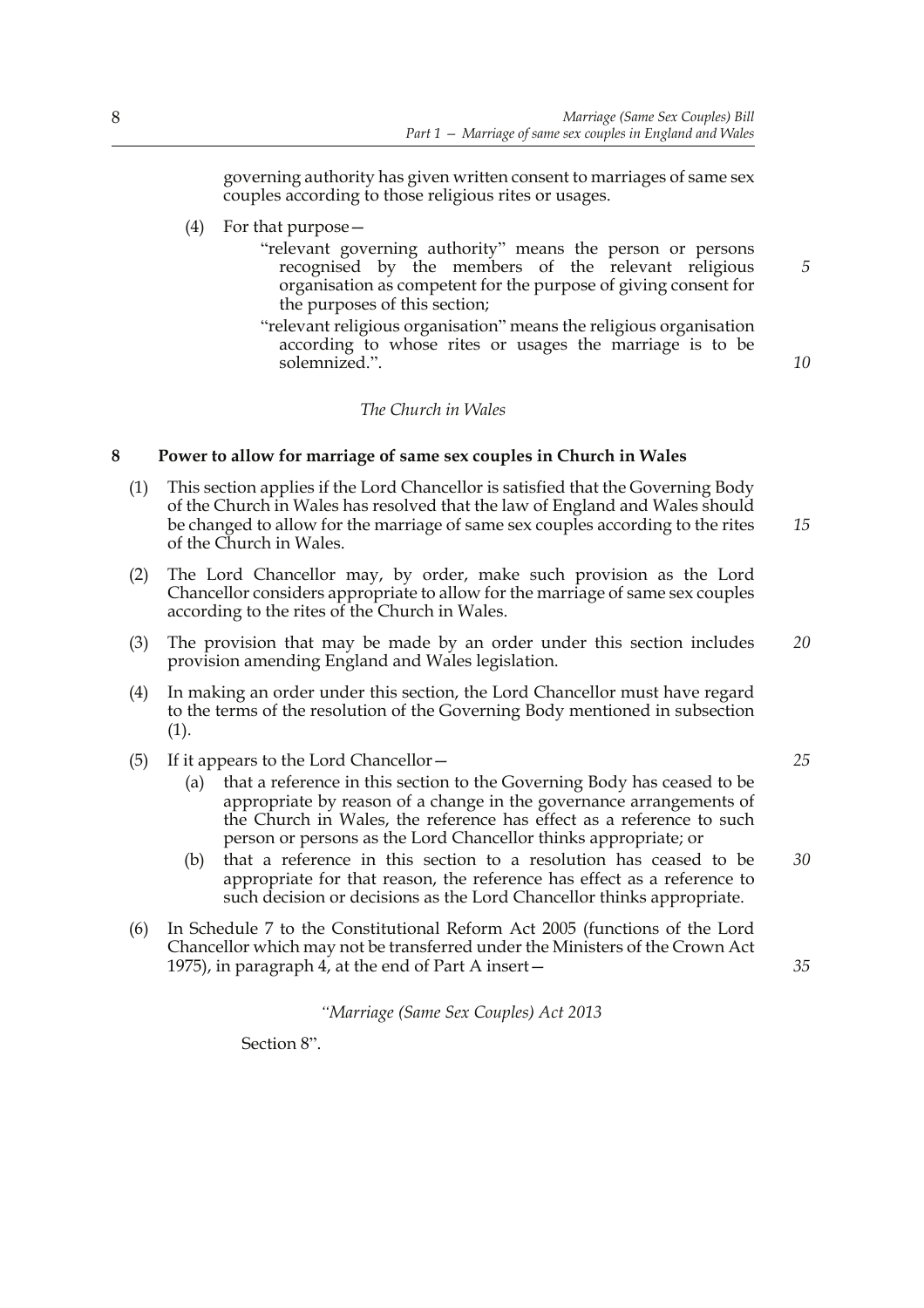*Other provisions relating to marriages of same sex couples*

### **9 Conversion of civil partnership into marriage**

- (1) The parties to an England and Wales civil partnership may convert their civil partnership into a marriage under a procedure established by regulations made by the Registrar General.
- (2) The parties to a civil partnership within subsection (3) may convert their civil partnership into a marriage under a procedure established by regulations made by the Secretary of State.
- (3) A civil partnership is within this subsection if  $-$ 
	- (a) it was formed outside the United Kingdom under an Order in Council made under Chapter 1 of Part 5 of the Civil Partnership Act 2004 (registration at British consulates etc or by armed forces personnel), and *10*
	- (b) the part of the United Kingdom that was relevant for the purposes of section 210(2)(b) or (as the case may be) section 211(2)(b) of that Act was England and Wales.
- (4) Regulations under this section may in particular make—
	- (a) provision about the making by the parties to a civil partnership of an application to convert their civil partnership into a marriage;
	- (b) provision about the information to be provided in support of an application to convert;
	- (c) provision about the making of declarations in support of an application to convert;
	- (d) provision for persons who have made an application to convert to appear before any person or attend at any place;
	- (e) in the case of regulations under subsection (1), provision conferring functions in connection with applications to convert on relevant officials, relevant armed forces personnel, or any other persons (other than the Secretary of State); *25*
	- (f) in the case of regulations under subsection (2), provision conferring functions in connection with applications to convert on relevant officials, relevant armed forces personnel, the Secretary of State, or any other persons; *30*

### (g) provision for fees, of such amounts as are specified in or determined in accordance with the regulations, to be payable in respect of  $-$

- (i) the making of an application to convert;
- (ii) the exercise of any function conferred by virtue of paragraph (e) or  $(f)$ .
- (5) Functions conferred by virtue of paragraph (e) or (f) of subsection (4) may include functions relating to—
	- (a) the recording of information on the conversion of civil partnerships;
	- (b) the issuing of certified copies of any information recorded;
	- (c) the conducting of services or ceremonies (other than religious services or ceremonies) following the conversion of a civil partnership.
- (6) Regulations under subsection (1) may not be made without the consent of the Secretary of State.
- (7) Where a civil partnership is converted into a marriage under this section—

*5*

*15*

*20*

*35*

*40*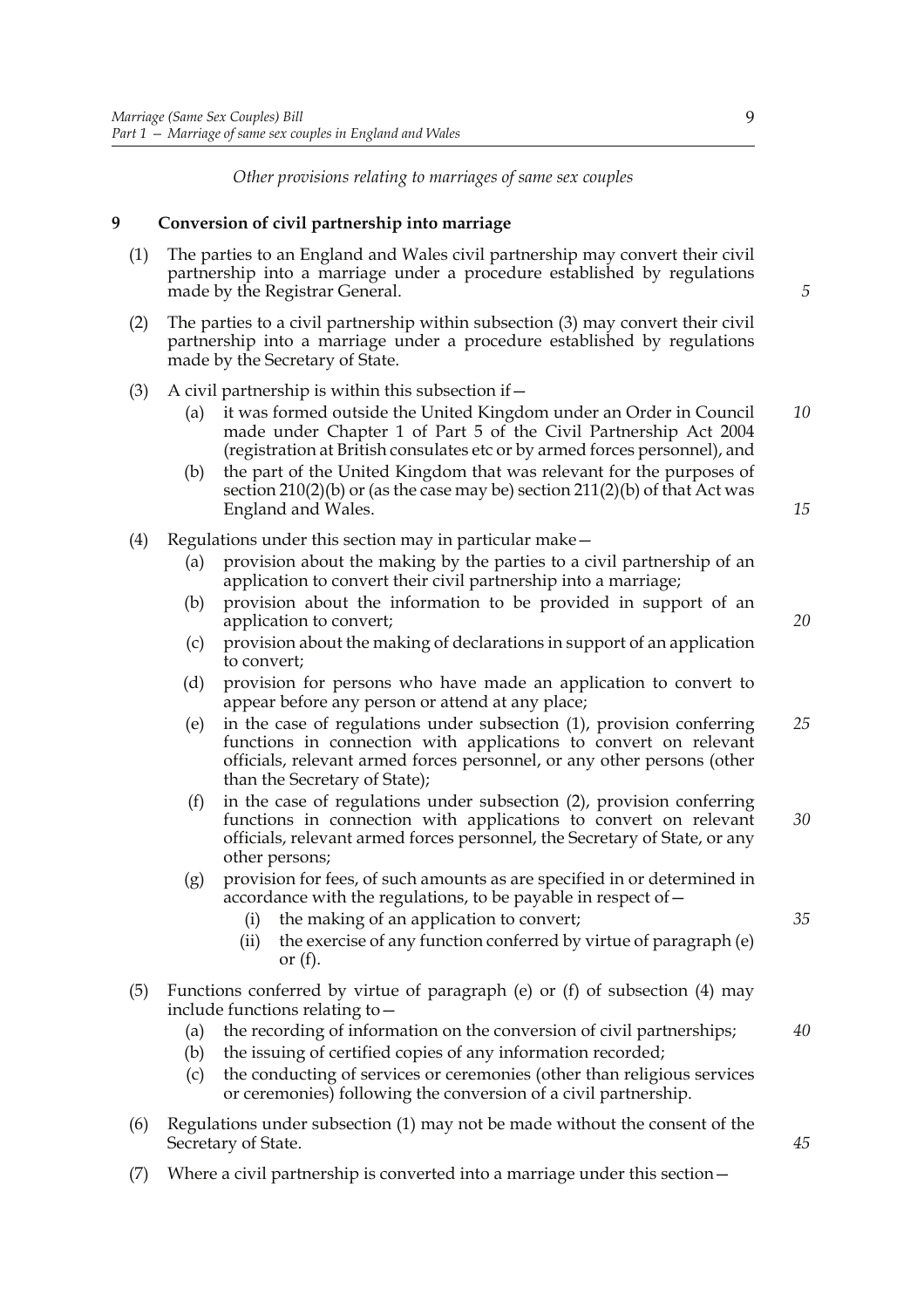- (a) the civil partnership ends on the conversion, and
- (b) the resulting marriage is to be treated as having subsisted since the date the civil partnership was formed.
- (8) In this section—

"England and Wales civil partnership" means a civil partnership which is formed by two people registering as civil partners of each other in England or Wales (see Part 2 of the Civil Partnership Act 2004);

"relevant armed forces personnel" means—

- (a) a member of Her Majesty's forces;
- (b) a civilian subject to service discipline (within the meaning of the Armed Forces Act 2006); *10*

and for this purpose "Her Majesty's forces" has the same meaning as in the Armed Forces Act 2006;

"relevant official" means—

- (a) the Registrar General;
- (b) a superintendent registrar;
- (c) a registrar;
- (d) a consular officer in the service of Her Majesty's government in the United Kingdom;
- (e) a person authorised by the Secretary of State in respect of the solemnization of marriages or formation of civil partnerships in a country or territory in which Her Majesty's government in the United Kingdom has for the time being no consular representative. *20*

#### **10 Extra-territorial matters**

- (1) A marriage under—
	- (a) the law of any part of the United Kingdom (other than England and Wales), or
	- (b) the law of any country or territory outside the United Kingdom,

is not prevented from being recognised under the law of England and Wales only because it is the marriage of a same sex couple. *30*

- (2) For the purposes of this section it is irrelevant whether the law of a particular part of the United Kingdom, or a particular country or territory outside the United Kingdom—
	- (a) already provides for marriage of same sex couples at the time when this section comes into force, or *35*
	- (b) provides for marriage of same sex couples from a later time.
- (3) Schedule 2 (extra-territorial matters) has effect.

### *Effect of extension of marriage*

#### **11 Effect of extension of marriage**

- (1) In the law of England and Wales, marriage has the same effect in relation to same sex couples as it has in relation to opposite sex couples.
- (2) The law of England and Wales (including all England and Wales legislation whenever passed or made) has effect in accordance with subsection (1).

*25*

*40*

*15*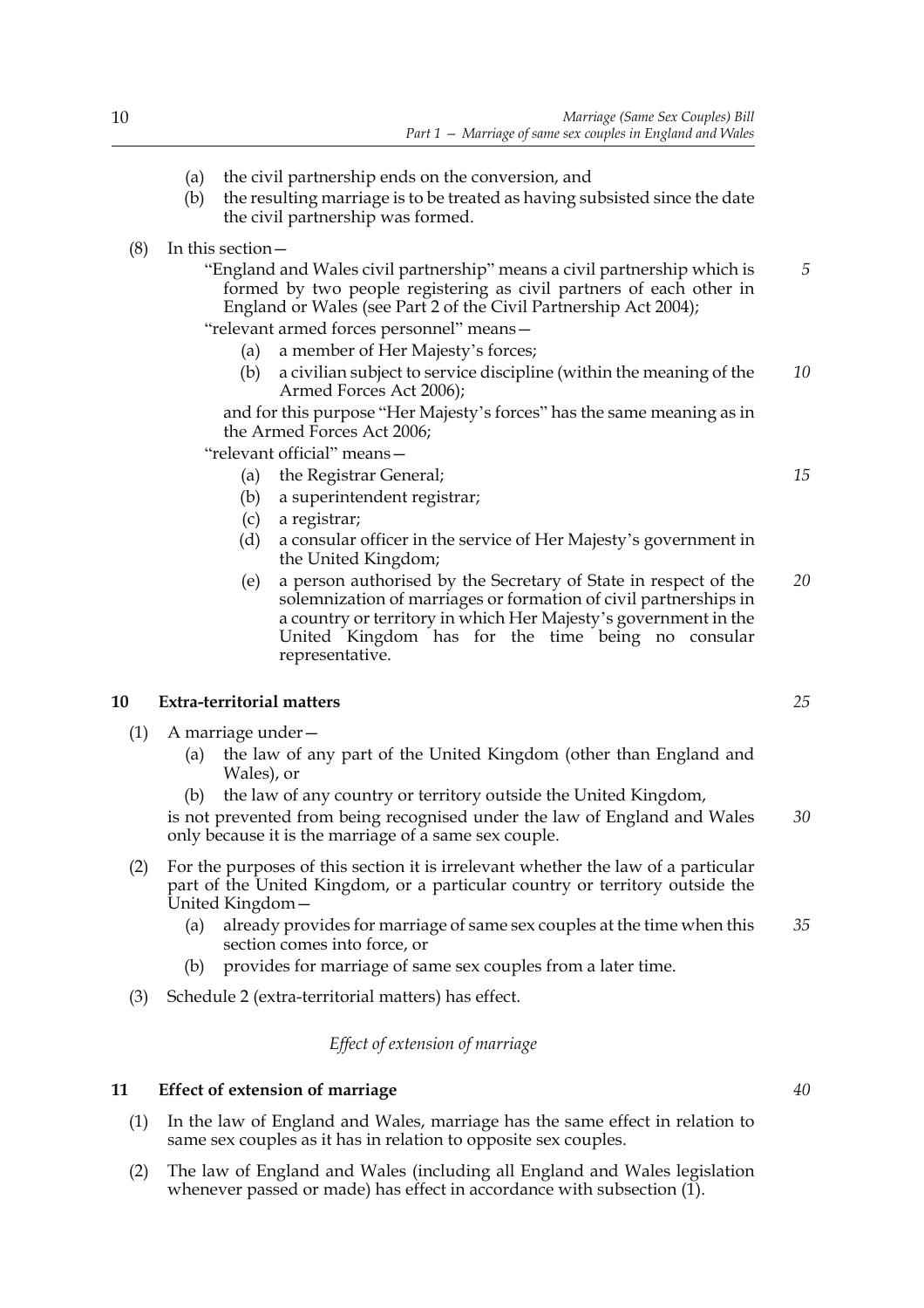- (3) Schedule 3 (interpretation of legislation) has effect.
- (4) Schedule 4 (effect of extension of marriage: further provision) has effect.
- (5) Subsections (1) and (2) and Schedule 3 do not have any effect in relation to—
	- (a) Measures and Canons of the Church of England (whenever passed or made),
	- (b) subordinate legislation (whenever made) made under a Measure or Canon of the Church of England, or
	- (c) other law relating to the Church of England (whether or not contained in England and Wales legislation) which the Secretary of State prescribes by order.
- (6) In this section and Schedules 3 and 4—

"existing England and Wales legislation" means—

- (a) in the case of England and Wales legislation that is primary legislation, legislation passed before the end of the Session in which this Act is passed (excluding this Act), or
- (b) in the case of England and Wales legislation that is subordinate legislation, legislation made on or before the day on which this Act is passed (excluding legislation made under this Act);

"new England and Wales legislation" means—

- (a) in the case of England and Wales legislation that is primary legislation, legislation passed after the end of the Session in which this Act is passed, or *20*
- (b) in the case of England and Wales legislation that is subordinate legislation, legislation made after the day on which this Act is passed.

#### **PART 2**

OTHER PROVISIONS RELATING TO MARRIAGE AND CIVIL PARTNERSHIP

### **12 Change of gender of married persons or civil partners**

Schedule 5 (change of gender of married persons or civil partners) has effect.

#### **13 Marriage overseas**

- (1) Schedule 6 (marriage overseas) has effect.
- (2) The Foreign Marriage Act 1892 is repealed.

#### **PART 3**

#### FINAL PROVISIONS

### **14 Transitional and consequential provision**

(1) The Secretary of State or Lord Chancellor may, by order, make such transitional, transitory or saving provision as the Secretary of State or Lord Chancellor considers appropriate in connection with the coming into force of any provision of this Act.

*5*

*10*

*15*

*25*

*30*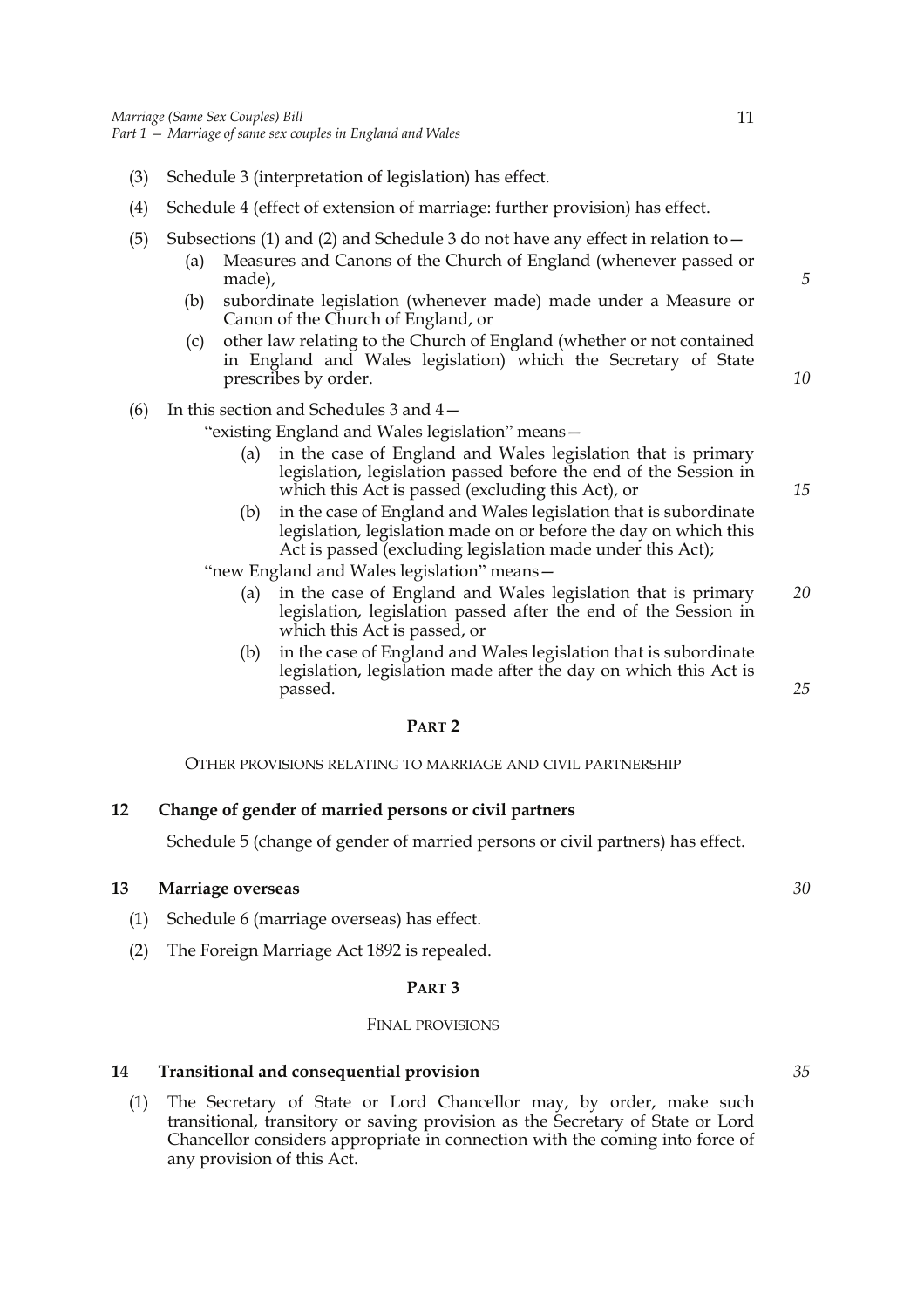- (2) The Secretary of State or Lord Chancellor may, by order, make such provision as the Secretary of State or Lord Chancellor considers appropriate in consequence of this Act.
- (3) The provision that may be made by an order under subsection (1) or (2) includes provision amending UK legislation.
- (4) Schedule 7 (transitional and consequential provision etc) has effect.

#### **15 Orders and regulations**

- (1) Any power of the Secretary of State, Lord Chancellor or Registrar General to make an order or regulations under this Act is exercisable by statutory instrument.
- (2) The following subordinate legislation may not be made unless a draft of the statutory instrument containing the legislation has been laid before, and approved by resolution of, each House of Parliament—
	- (a) an order under section 8;
	- (b) an order under section 14(1) or (2) which amends an Act of Parliament; *15*
	- (c) an order under paragraph 1 of Schedule 2 (except for an order which contains only provision under paragraph 1(2) of that Schedule).
- (3) The following subordinate legislation is subject to annulment in pursuance of a resolution of either House of Parliament—
	- (a) an order under section  $11(5)(c)$ ;
	- (b) an order under section 14(1) or (2) (unless it amends an Act of Parliament);
	- (c) an order under paragraph 1(2) of Schedule 2 (unless the order also contains provision made under paragraph 1(1) of that Schedule);
	- (d) an order under paragraph 2 of Schedule 2;
	- (e) an order under paragraph 24 of Schedule 4.
- (4) An order or regulations made under this Act may—
	- (a) make different provision for different purposes,
	- (b) make transitional, transitory or saving provision, or
	- (c) make consequential provision.
- (5) Any power of the Secretary of State or Lord Chancellor under this Act to amend legislation by subordinate legislation includes power to repeal or revoke legislation (and any reference to the amendment of legislation by such an order or regulations is to be read accordingly).
- (6) The Secretary of State or Lord Chancellor must—
	- (a) obtain the consent of the Scottish Ministers before making any order under this Act containing provision which amends Scottish legislation if that provision would (if contained in an Act of the Scottish Parliament) be within the legislative competence of that Parliament;
	- (b) consult the Department of Finance and Personnel before making any order under this Act containing provision which amends Northern Ireland legislation if that provision would (if contained in an Act of the Northern Ireland Assembly) be within the legislative competence of that Assembly.

*5*

*10*

*20*

*25*

*35*

*40*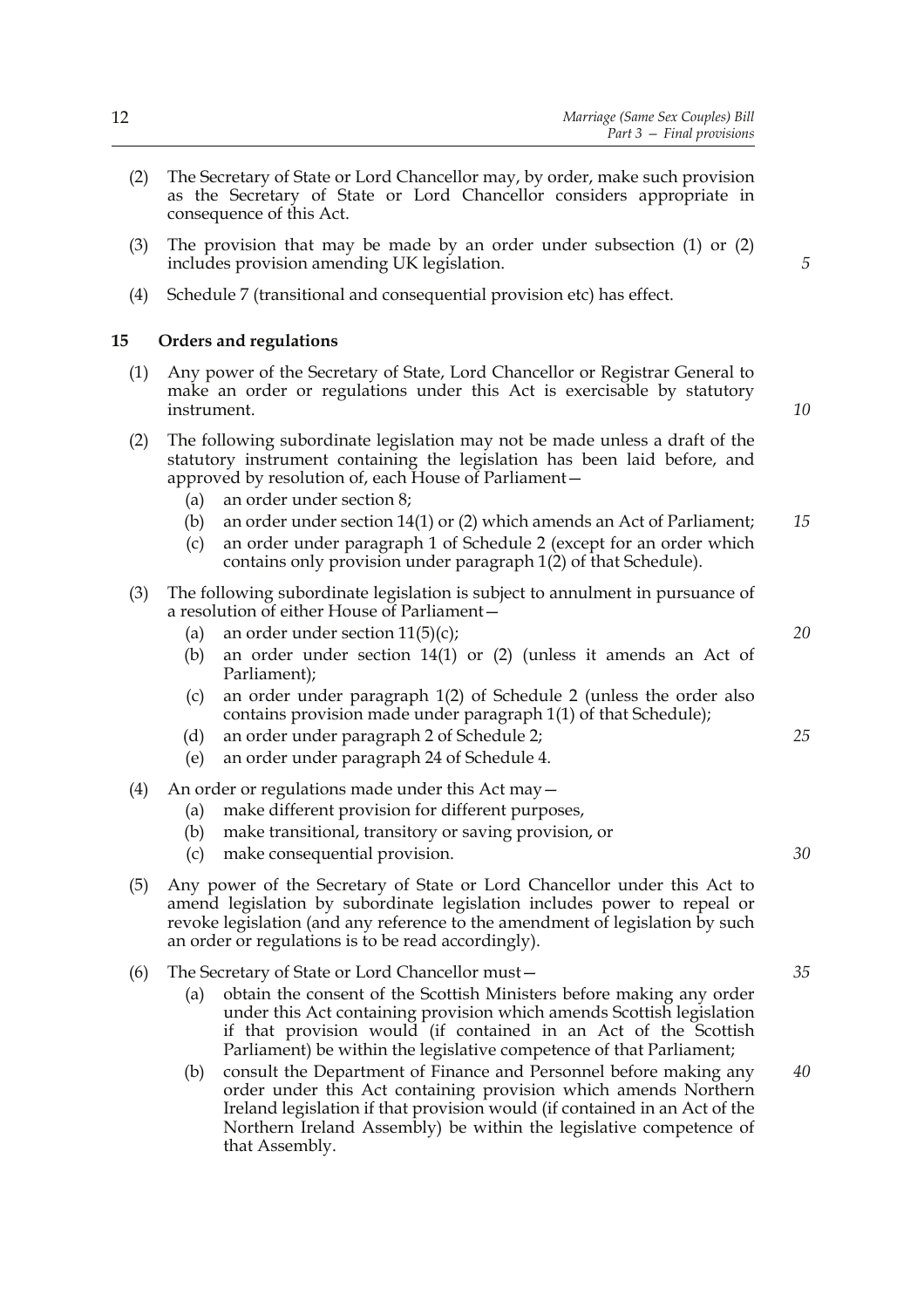### **16 Interpretation**

(1) In this Act, an expression set out in an entry in the first column of this table has the meaning given in the corresponding entry in the second column.

| Expression                          | Meaning                                                                                                                                                                                                                                             |
|-------------------------------------|-----------------------------------------------------------------------------------------------------------------------------------------------------------------------------------------------------------------------------------------------------|
| primary legislation                 | - an Act of Parliament<br>- an Act of the National Assembly for Wales<br>- a Measure of the National Assembly for Wales<br>- an Act of the Scottish Parliament<br>- an Act of the Northern Ireland Assembly<br>- a Measure of the Church of England |
| subordinate legislation             | - a Canon of the Church of England<br>-any Order in Council, order, rules, regulations,<br>schemes,<br>warrants,<br>byelaws<br>and<br>other<br>instruments made under primary legislation or<br>under a Canon of the Church of England              |
| and Wales<br>England<br>legislation | primary legislation and subordinate legislation<br>which forms part of the law of England and Wales<br>(whether or not it also forms part of the law of<br>another jurisdiction)                                                                    |
| Ireland<br>Northern<br>legislation  | primary legislation and subordinate legislation<br>which forms part of the law of Northern Ireland<br>(whether or not it also forms part of the law of<br>another jurisdiction)                                                                     |
| Scottish legislation                | primary legislation and subordinate legislation<br>which forms part of the law of Scotland (whether<br>or not it also forms part of the law of another<br>jurisdiction)                                                                             |
| UK legislation                      | -England and Wales legislation<br>-Scottish legislation<br>-Northern Ireland legislation                                                                                                                                                            |

 $(2)$  In this Act –

"existing England and Wales legislation" has the meaning given in section 11;

"new England and Wales legislation" has the meaning given in section 11; "registrar" means a registrar of births, deaths and marriages; "Registrar General" means the Registrar General of England and Wales.

(3) For further interpretation provision relating to this Act, see paragraph 5 of Schedule 3.

### **17 Extent**

- (1) This Act extends to England and Wales.
- (2) These provisions of this Act also extend to Scotland—
	- (a) in Part 1, section 10(3) and Schedule 2;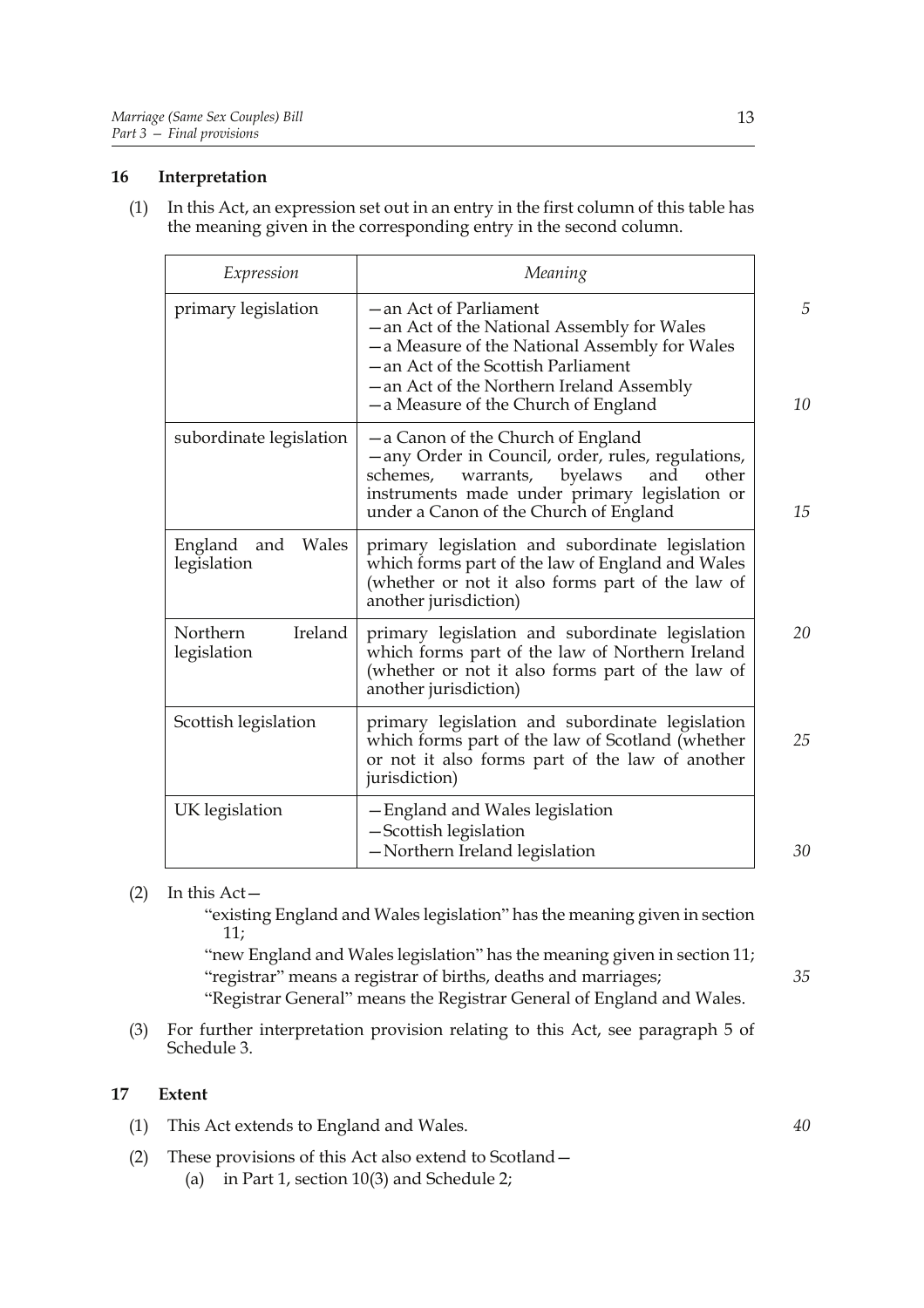- (b) Part 2;
- (c) Part 3.

### (3) These provisions of this Act also extend to Northern Ireland—

- (a) in Part 1, section 10(3) and Schedule 2;
- (b) Part 2;
- (c) Part 3.
- (4) Subsections (1) to (3) are subject to subsections (5) and (6).
- (5) An amendment or repeal or revocation made by this Act has the same extent as the provision amended or repealed or revoked.
- (6) But any amendment of the following Acts extends to England and Wales only— *10*
	- (a) the Social Security Contributions and Benefits Act 1992;
	- (b) the Pension Schemes Act 1993;
	- (c) the Human Fertilisation and Embryology Act 2008.

### **18 Short title and commencement**

- (1) This Act may be cited as the Marriage (Same Sex Couples) Act 2013.
- (2) This section comes into force on the day on which this Act is passed.
- (3) Subject to that, this Act comes into force on such day as the Secretary of State may by order appoint; and different days may be appointed for different purposes.

*15*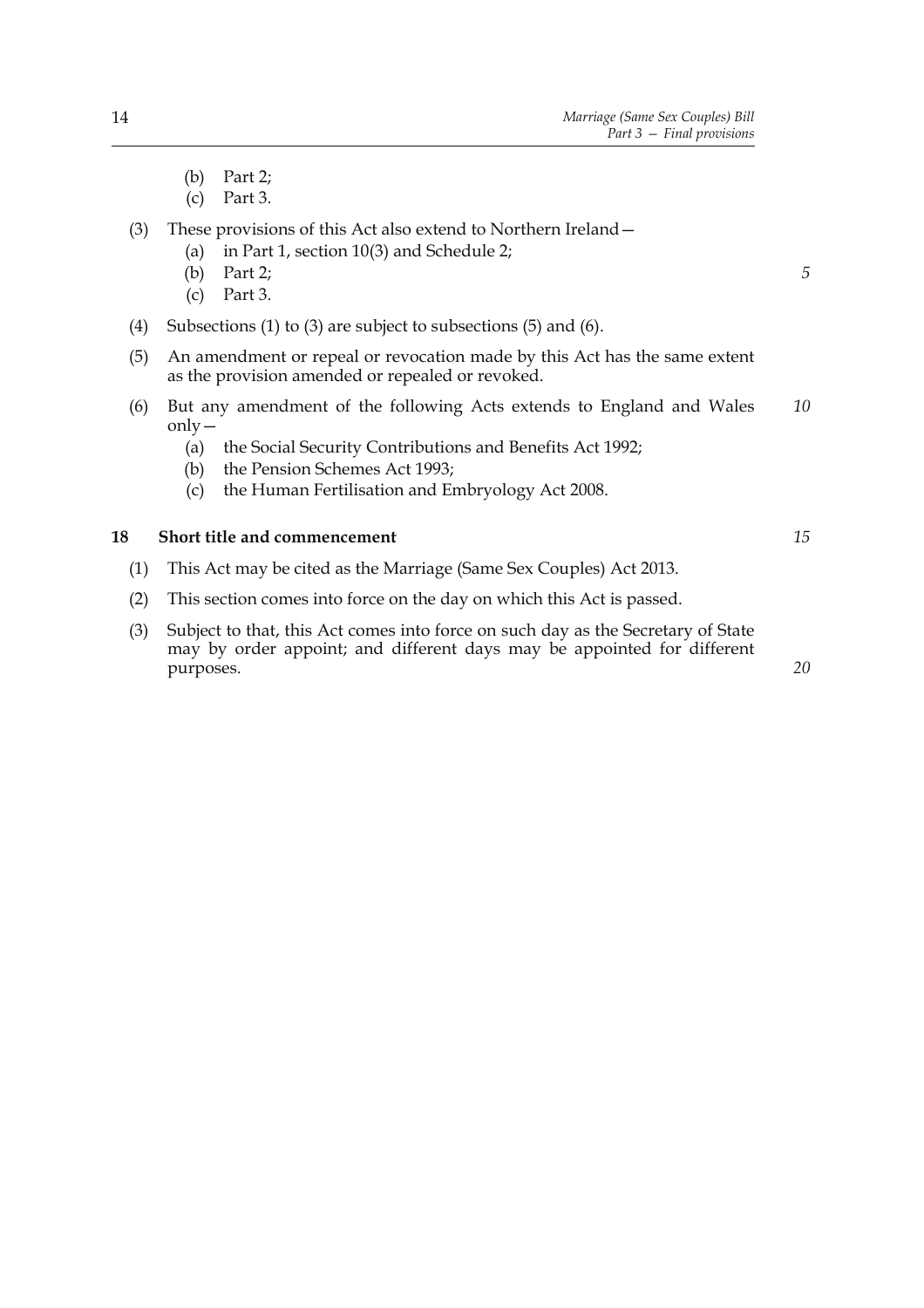## SCHEDULES

### SCHEDULE 1 Section 4

REGISTRATION OF BUILDINGS ETC

1 Part 3 of the Marriage Act 1949 is amended in accordance with this Schedule.

2 After section 43 insert—

#### **"43A Registration of buildings: marriage of same sex couples**

- (1) A building that has been certified as required by law as a place of religious worship may be registered under this section for the solemnization of marriages of same sex couples.
- (2) Any application for registration of a building under this section is to be made— *10*
	- (a) by a proprietor or trustee of the building;
	- (b) to the superintendent registrar of the registration district in which the building is situated.
- (3) An application for registration of a building under this section must be accompanied by— *15*
	- (a) a certificate, given by the applicant and dated not earlier than one month before the making of the application, that the persons who are the relevant governing authority in relation to the building have given written consent to marriages of same sex couples as mentioned in section 26A(3), *20*
	- (b) a copy of that consent, and
	- (c) if the building is not already registered under section 41, a certificate of use for religious worship.
- (4) The superintendent registrar must send to the Registrar General— *25*
	- (a) the certificate or certificates, and
	- (b) the copy of the consent,

which accompany an application under this section.

- (5) The Registrar General must then register the building.
- (6) A building may be registered for the solemnization of marriages under this section whether it is a separate building or forms part of another building. *30*
- (7) In this section, in relation to an application under this section, "certificate of use for religious worship" means a certificate given by at least twenty householders and dated not earlier than one month before the making of the application, stating that they— *35*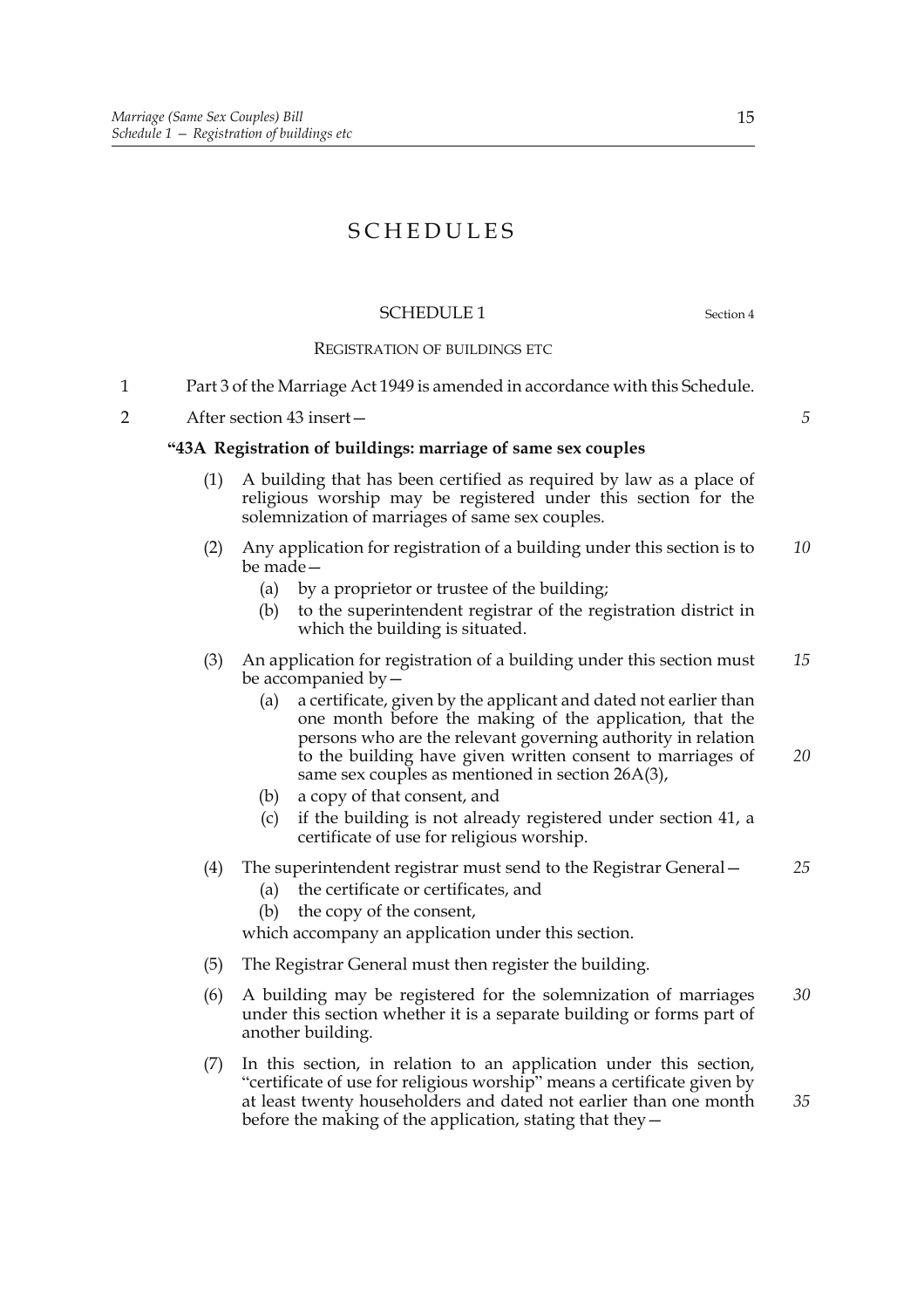- (a) use the building as their usual place of public religious worship, and
- (b) wish the building to be registered under this section.

### **43B Buildings registered under section 43A: appointment of authorised persons**

- (1) For the purpose of enabling marriages to be solemnized in a building registered under section 43A without the presence of a registrar, the trustees or governing body of that building may authorise a person to be present at the solemnization of marriages in that building.
- (2) Where a person is so authorised in respect of any building registered under section 43A, the trustees or governing body of that building must certify the name and address of the person so authorised to— *10*
	- (a) the Registrar General, and
	- (b) the superintendent registrar of the registration district in which the building is situated.
- (3) The power conferred by this section may only be exercised after the end of the relevant one year period (and, if that period has ended before the date of the registration under section 43A, the power may accordingly be exercised immediately).
- (4) The relevant one year period is the period of one year beginning with the date of the registration of the building under section 43A (the "new registration"). *20*
- $(5)$  But if  $-$ 
	- (a) there is any earlier registration of the building under section 41 which is still in force at the date of the new registration, or
	- (b) there has been any earlier qualifying registration of a previous building,

the relevant one year period is the period of one year beginning with the date of that registration (or the earlier of those dates).

- (6) For that purpose there is a qualifying registration of a previous building if— *30*
	- (a) the congregation on whose behalf the new registration is made previously used another building for the purpose of public religious worship,
	- (b) that building was registered under section 41 or 43A, and
	- (c) that registration was cancelled not more than one month before the date of the new registration.
- (7) A reference in this section to the solemnization of marriage is a reference to the solemnization of marriage of a same sex couple.
- (8) Nothing in this section is to be taken to relate or have any reference to marriages solemnized according to the usages of the Society of Friends or of persons professing the Jewish religion. *40*

#### **43C Cancellation of registration under section 43A**

- (1) The registration of a building under section 43A may be cancelled under this section.
- (2) Any application under this section is to be made—

*15*

*5*

*25*

*35*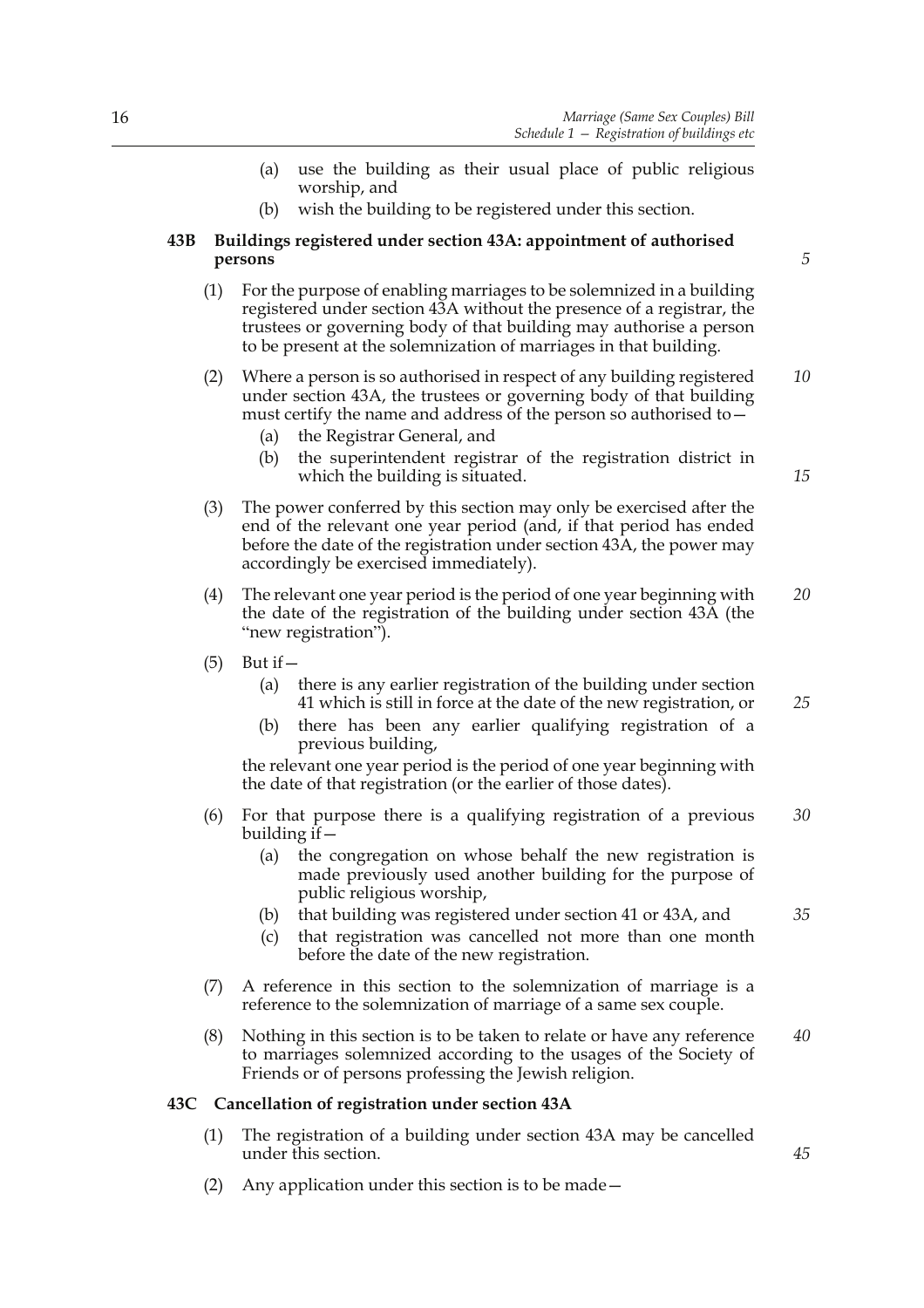- (a) by a proprietor or trustee of the building;
- (b) to the superintendent registrar of the registration district in which the building is situated.
- (3) The superintendent registrar must forward any application under this section to the Registrar General; and the Registrar General must then cancel the registration of the building.
- (4) This section is subject (in particular) to sections 44A to 44C (registration of shared buildings for marriage of same sex couples) and regulations made under any of those sections.

#### **43D Regulations about sections 41 and 43 and 43A to 43C**

- (1) The Registrar General, with the approval of the Secretary of State, may by statutory instrument make—
	- (a) regulations modifying the application of section 41 or 43 in relation to buildings which are already registered under section 43A;
	- (b) regulations supplementing the provision made by any of sections 43A, 43B and 43C.
- (2) Regulations under subsection (1)(b) may, in particular, make provision—
	- (a) as to the procedures to be followed by the person making an application under section 43A or 43C or giving an authorisation under section 43B; *20*
	- (b) as to the procedures to be followed by superintendent registrars or the Registrar General on an application under section 43A or 43C or on the certification of an authorisation under section 43B; *25*
	- (c) about cases where a person makes applications under sections 41 and 43A, or gives or certifies authorisations under sections 43 and 43B, in respect of the same building at the same time (including provision modifying any requirement imposed by any of those sections); *30*
	- (d) as to the payment of fees.".
- 3 After section 44 insert—

*"Registration of shared buildings for marriage of same sex couples*

#### **44A Building subject to Sharing of Church Buildings Act 1969: registration** *35*

- (1) This section applies to a registration application relating to a building that is—
	- (a) subject to a sharing agreement, or
	- (b) used as mentioned in section 6(4) of the 1969 Act.
- (2) The registration application must be made in accordance with section 43A (as read with section 26A(3)). *40*
- (3) But those provisions have effect subject to the following provisions of this section.
- (4) Each of the sharing churches is a relevant religious organisation for the purposes of section 26A(3).

*10*

*5*

*15*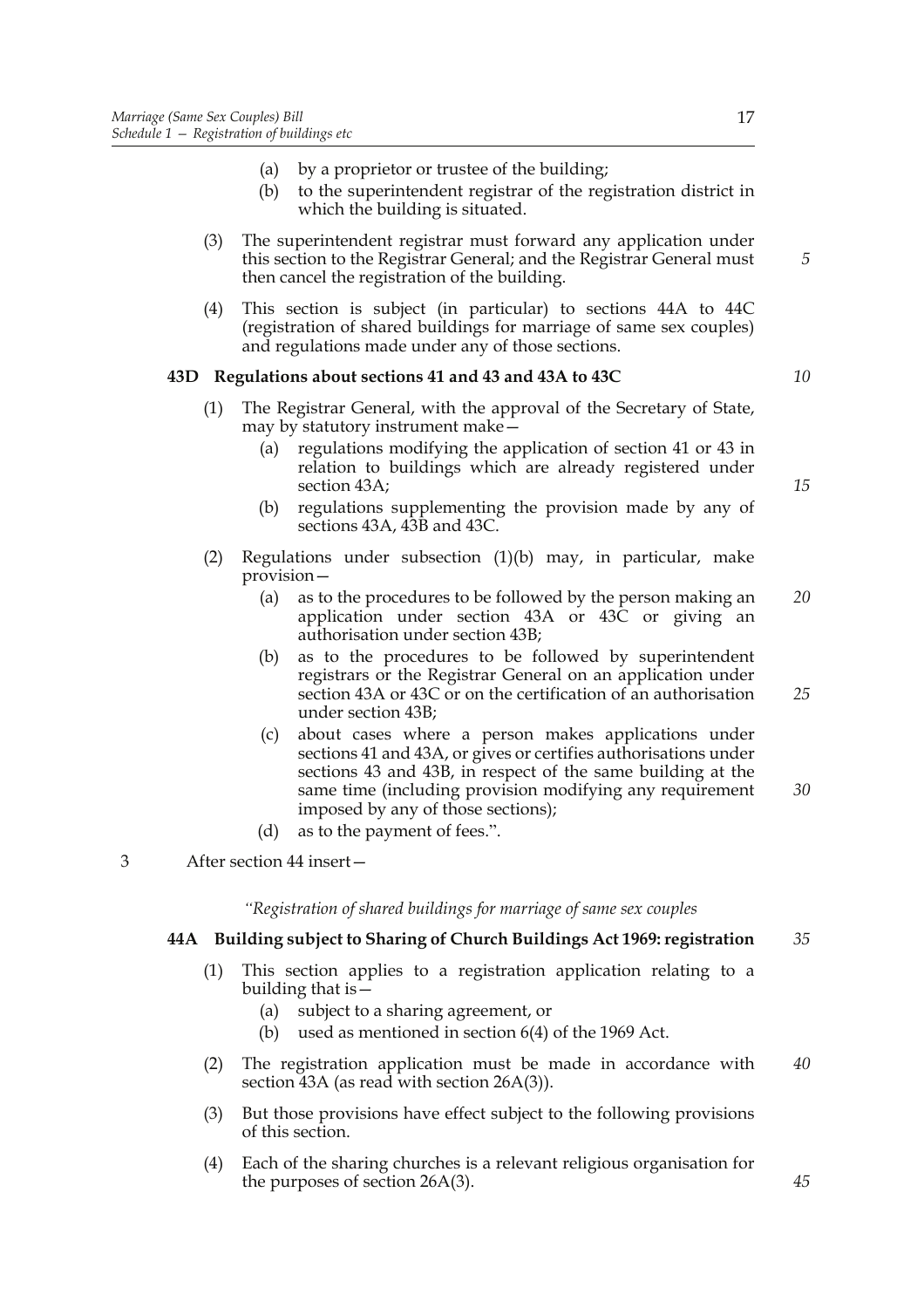| (5)  | A consent given under section $26A(3)$ (a "consent to marriages of<br>same sex couples") by the relevant governing authority of any of the<br>sharing churches is therefore sufficient for the registration<br>application to be made in compliance with section $26A(3)$ (and<br>references to the consent of the relevant governing authority in<br>section 43A are to be read accordingly). | 5  |
|------|------------------------------------------------------------------------------------------------------------------------------------------------------------------------------------------------------------------------------------------------------------------------------------------------------------------------------------------------------------------------------------------------|----|
| (6)  | But the registration application may not be made unless the relevant<br>governing authorities of each of the sharing churches (other than<br>those which have given consents to marriages of same sex couples)<br>have given a separate written consent to the use of the shared<br>building for the solemnization of marriages of same sex couples (a<br>"consent to use").                   | 10 |
| (7)  | The registration application must also be accompanied by $-$<br>a certificate, given by the applicant and dated not more than<br>(a)<br>one month before the making of the application, that the<br>relevant governing authorities mentioned in subsection (6)<br>have given written consents to use, and<br>copies of those consents.<br>(b)                                                  | 15 |
| (8)  | The superintendent registrar must also send to the Registrar<br>General-<br>(a) the certificate, and<br>the copies of the consents,<br>(b)<br>which accompany the application in accordance with subsection (7).                                                                                                                                                                               | 20 |
| (9)  | The Registrar General must not register the shared building unless<br>and until subsection (8) and the requirements of section 43A have<br>been complied with.                                                                                                                                                                                                                                 | 25 |
| (10) | The Secretary of State may by statutory instrument make regulations<br>containing such provision supplementing this section as the<br>Secretary of State thinks appropriate.                                                                                                                                                                                                                   |    |
| 44 B | Building subject to sharing of Church Buildings Act 1969: cancellation                                                                                                                                                                                                                                                                                                                         | 30 |
| (1)  | This section applies to a cancellation application relating to a<br>building that is -<br>subject to a sharing agreement, or<br>(a)<br>used as mentioned in section $6(4)$ of the 1969 Act.<br>(b)                                                                                                                                                                                             |    |
| (2)  | The cancellation application must be made in accordance with<br>section 43C.                                                                                                                                                                                                                                                                                                                   | 35 |
| (3)  | But section 43C has effect subject to the following provisions of this<br>section.                                                                                                                                                                                                                                                                                                             |    |
| (4)  | The cancellation application may be made either -<br>by a proprietor or trustee of the building, or<br>(a)<br>by the relevant governing authority of any of the sharing<br>(b)<br>churches.                                                                                                                                                                                                    | 40 |
| (5)  | For that purpose, in relation to a sharing church, "relevant governing<br>authority" means the person or persons recognised by the members<br>of the sharing church as competent for the purpose of making an                                                                                                                                                                                  | 45 |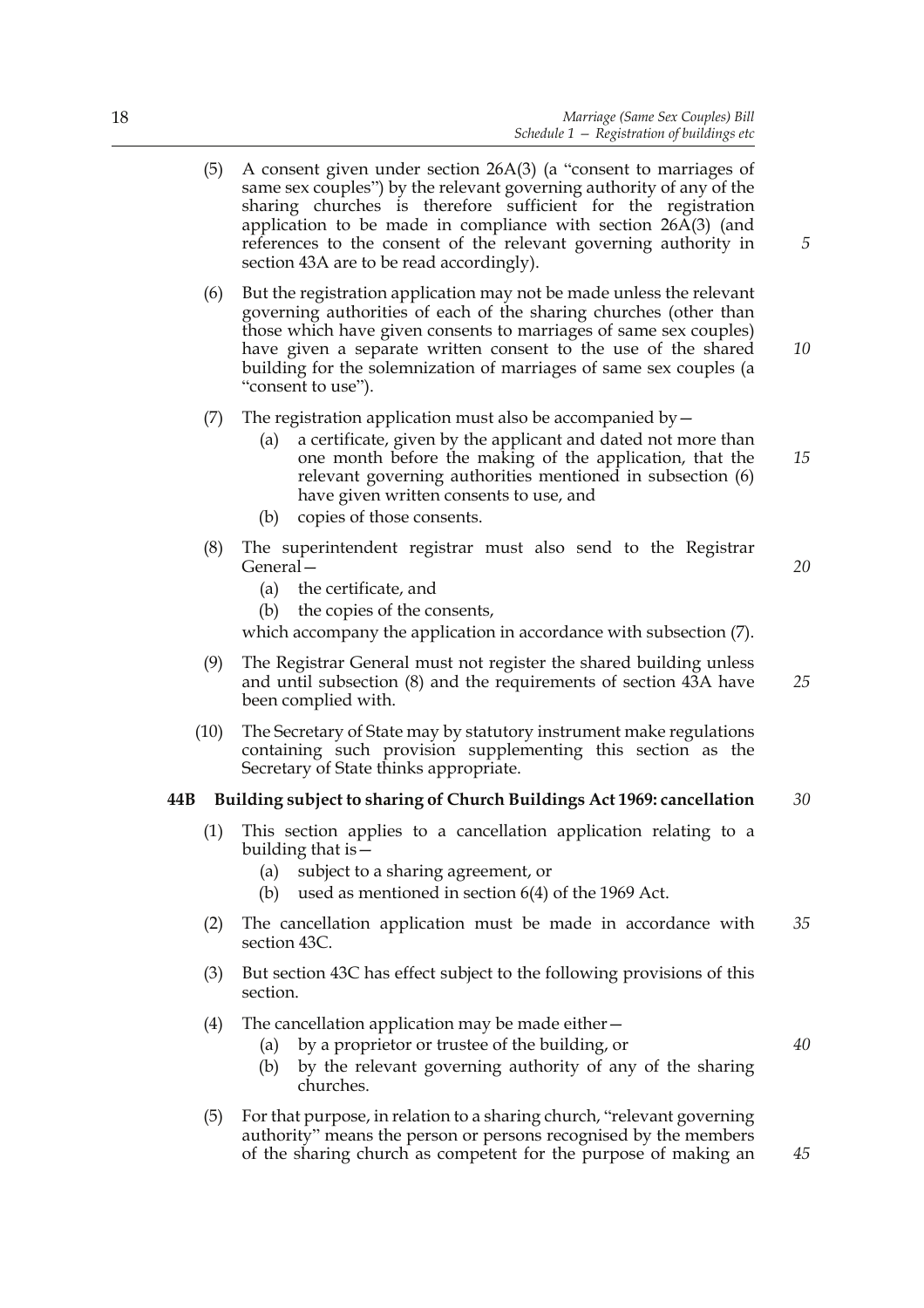application under section 43C in the circumstances to which this section applies.

- (6) In a case where the cancellation application is made by a relevant governing authority in accordance with subsection  $(4)(b)$  –
	- (a) the application must be accompanied by a certificate, given by persons making the application, that they are the relevant governing authority of one of the sharing churches; and
	- (b) the superintendent registrar must (in addition to forwarding the application in accordance with section  $43C(3)$ ) send a copy of that certificate to the Registrar General.
- (7) The Secretary of State may by statutory instrument make regulations containing such provision supplementing this section as the Secretary of State thinks appropriate.

### **44C Other shared buildings: registration and cancellation**

| (1) The Secretary of State may by statutory instrument make regulations | 15 |
|-------------------------------------------------------------------------|----|
| about the use, for the solemnization of marriages of same sex couples   |    |
| under section 26A, of buildings that are shared but neither –           |    |
|                                                                         |    |

- (a) subject to a sharing agreement, nor
- (b) used as mentioned in section 6(4) of the 1969 Act.
- (2) Regulations under this section may, in particular, make provision about— *20*
	- (a) registration applications, and
	- (b) cancellation applications,

relating to such buildings.

### **44D Sections 44A to 44C: supplementary provision**

- (1) In sections  $44A$  to  $44C$  (and this section)
	- "1969 Act" means the Sharing of Church Buildings Act 1969;
	- "cancellation application" means an application under section 43C for the cancellation of the registration of a building;
	- "registration application" means an application under section 43A for the registration of a building; *30*
	- "sharing agreement" has the meaning given in section 1 of the 1969 Act;

"shared building" means a building that is—

- (a) subject to a sharing agreement,
- (b) used as mentioned in section 6(4) of the 1969 Act, or
- (c) otherwise shared;

"shared building provisions" means sections 44A to 44C; "sharing churches" means—

- (a) in the case of a building subject to a sharing agreement, the churches that have made the agreement; *40*
- (b) in the case of a building used as mentioned in section 6(4) of the 1969 Act, the churches who so use it;
- (c) in the case of any other shared building, the religious organisations (whether Christian or of another faith) which share it. *45*

*5*

*10*

*25*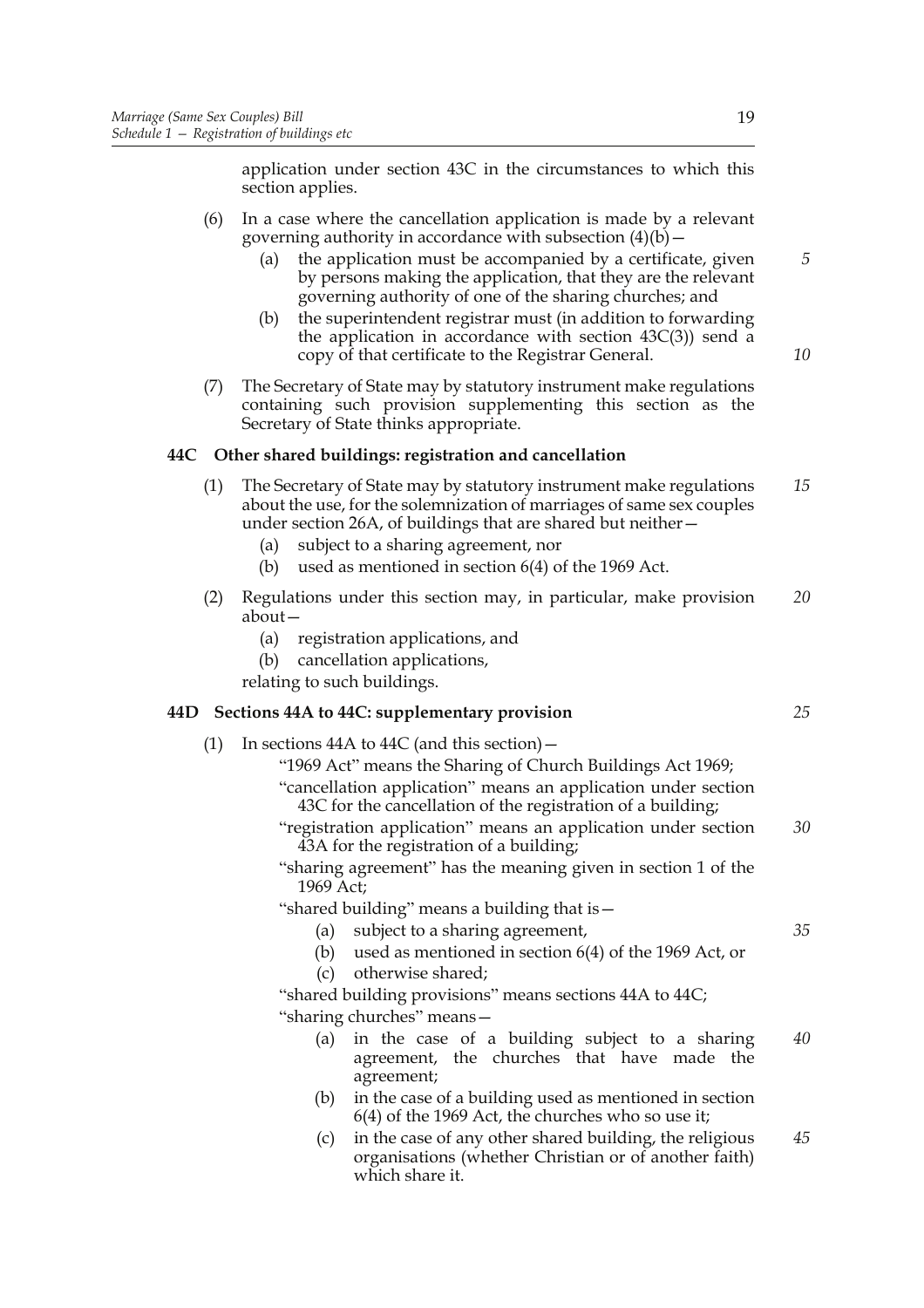| (2) | Regulations under any of the shared building provisions may<br>provide for a registration application relating to a shared building to<br>be made otherwise than by the proprietor or trustee of the building<br>(whether or not the proprietor or trustee retains power to make such<br>an application). | 5  |
|-----|-----------------------------------------------------------------------------------------------------------------------------------------------------------------------------------------------------------------------------------------------------------------------------------------------------------|----|
| (3) | Regulations under any of the shared building provisions may make<br>provision about any of these cases -                                                                                                                                                                                                  |    |
|     | the case where a building registered under section 43A<br>(a)<br>becomes a shared building;                                                                                                                                                                                                               |    |
|     | the case where a building registered under section 43A ceases<br>(b)<br>to be a shared building;                                                                                                                                                                                                          | 10 |
|     | the case where a building is registered under section 43A and<br>(c)<br>there is a change in the churches which are sharing churches;                                                                                                                                                                     |    |
|     | and the provision that may be made about such a case includes<br>provision for the modification, suspension or cancellation of the<br>registration under section 43A.                                                                                                                                     | 15 |
| (4) | Regulations under any of the shared building provisions may make<br>provision about the use of shared buildings for the solemnization<br>$of -$                                                                                                                                                           |    |
|     | marriages of same sex couples according to the usages of the<br>(a)<br>Society of Friends (commonly called Quakers), and                                                                                                                                                                                  | 20 |
|     | marriages of same sex couples professing the Jewish religion<br>(b)<br>according to the usages of the Jews.                                                                                                                                                                                               |    |
| (5) | The provision that may be made about the use of shared buildings<br>for the solemnization of such marriages includes -                                                                                                                                                                                    | 25 |
|     | provision about the giving of consent by the relevant<br>(a)<br>governing authority for the purposes of a registration<br>application or cancellation application (including provision<br>for identifying the relevant governing authority);                                                              |    |
|     | provision corresponding to, or applying, any provision of<br>(b)<br>section 43B (with or without modifications).                                                                                                                                                                                          | 30 |
| (6) | Regulations under any of the shared buildings provisions may<br>amend any England and Wales legislation.                                                                                                                                                                                                  |    |
| (7) | Subsections (2) to (6) do not limit the power under any of the shared<br>building provisions to make regulations.                                                                                                                                                                                         | 35 |
| (8) | A statutory instrument containing requisions under any of the                                                                                                                                                                                                                                             |    |

(8) A statutory instrument containing regulations under any of the shared building provisions may not be made unless a draft of the instrument has been laid before, and approved by resolution of, each House of Parliament.".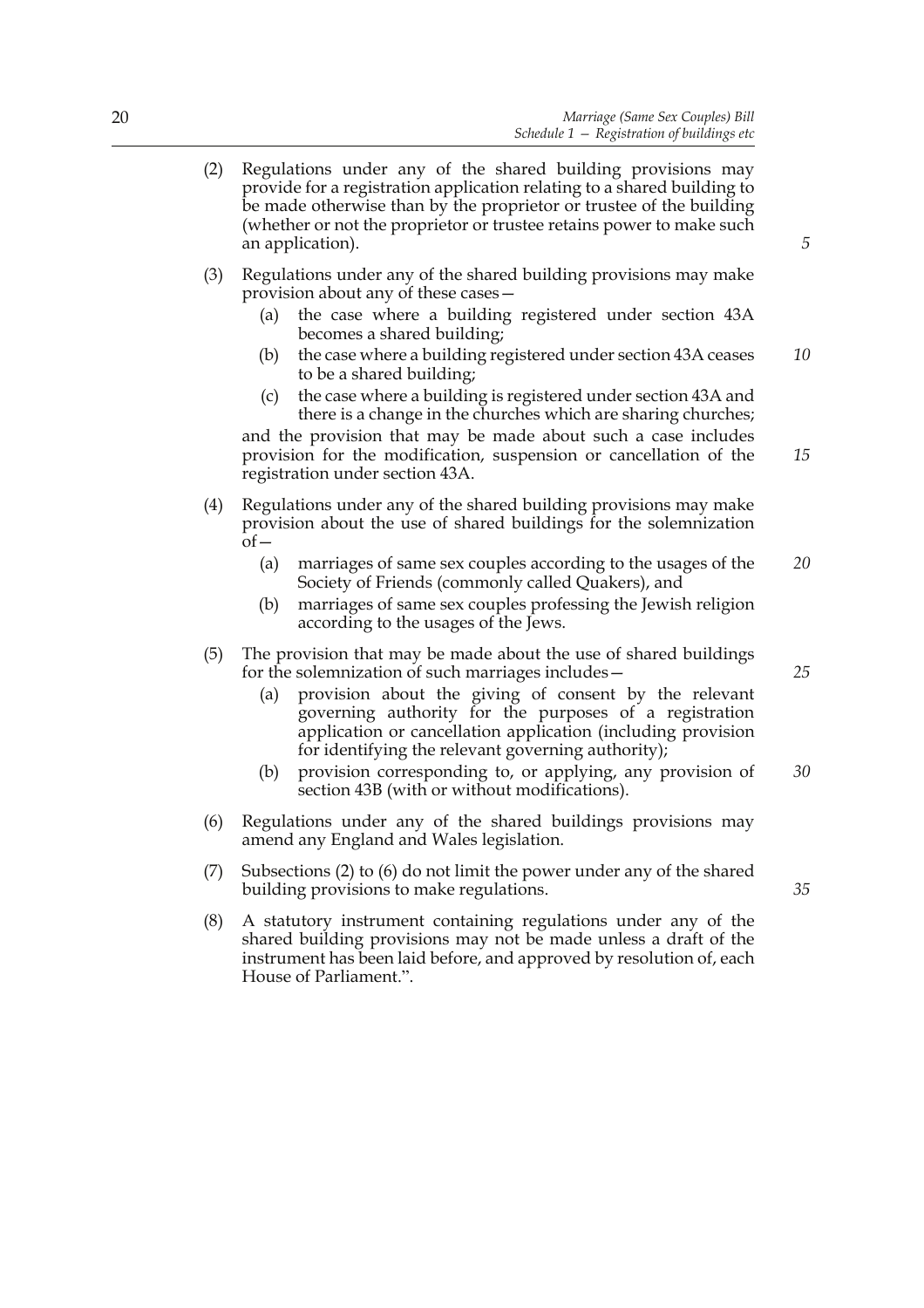#### SCHEDULE 2 Section 10

#### EXTRA-TERRITORIAL MATTERS

#### PART 1

#### ENGLISH & WELSH MARRIAGES OF SAME SEX COUPLES: TREATMENT IN SCOTLAND AND NORTHERN IRELAND

#### *Scotland*

- 1 (1) The Secretary of State may, by order, provide that, under the law of Scotland, a marriage of a same sex couple under the law of England and Wales is to be treated as a civil partnership formed under the law of England and Wales (and that, accordingly, the spouses are to be treated as civil partners).
	- (2) The Secretary of State may by order—
		- (a) provide for the treatment of a marriage as a civil partnership (by virtue of an order under sub-paragraph (1)) to have effect subject to provision made by the order;
		- (b) specify cases in which a marriage is not to be treated as a civil partnership by virtue of an order under sub-paragraph (1).
	- (3) The power conferred by sub-paragraph (1) may only be exercised if marriage of same sex couples is not lawful under the law of Scotland.
	- (4) If marriage of same sex couples becomes lawful under the law of Scotland, that does not— *20*
		- (a) affect the validity of any order made under this paragraph; or
		- (b) prevent the revocation of any such order (with or without transitional, transitory or saving provision being made) using the powers conferred by this paragraph.
	- (5) The Secretary of State must obtain the consent of the Scottish Ministers before making any order under sub-paragraph (1).

#### *Northern Ireland*

- 2 (1) Under the law of Northern Ireland, a marriage of a same sex couple under the law of England and Wales is to be treated as a civil partnership formed under the law of England and Wales (and accordingly, the spouses are to be treated as civil partners). *30*
	- (2) The Secretary of State may by order—
		- (a) provide for the treatment of a marriage as a civil partnership (by virtue of sub-paragraph (1)) to have effect subject to provision made by the order; *35*
		- (b) specify cases in which a marriage is not to be treated as a civil partnership by virtue of sub-paragraph (1).

#### *Contrary provision*

- 3 (1) The treatment of a marriage as a civil partnership by virtue of an order under paragraph 1(1), or by virtue of paragraph 2, is subject to  $-$ *40*
	- (a) any order made under paragraph 1(2) or 2(2), and

*5*

*10*

*15*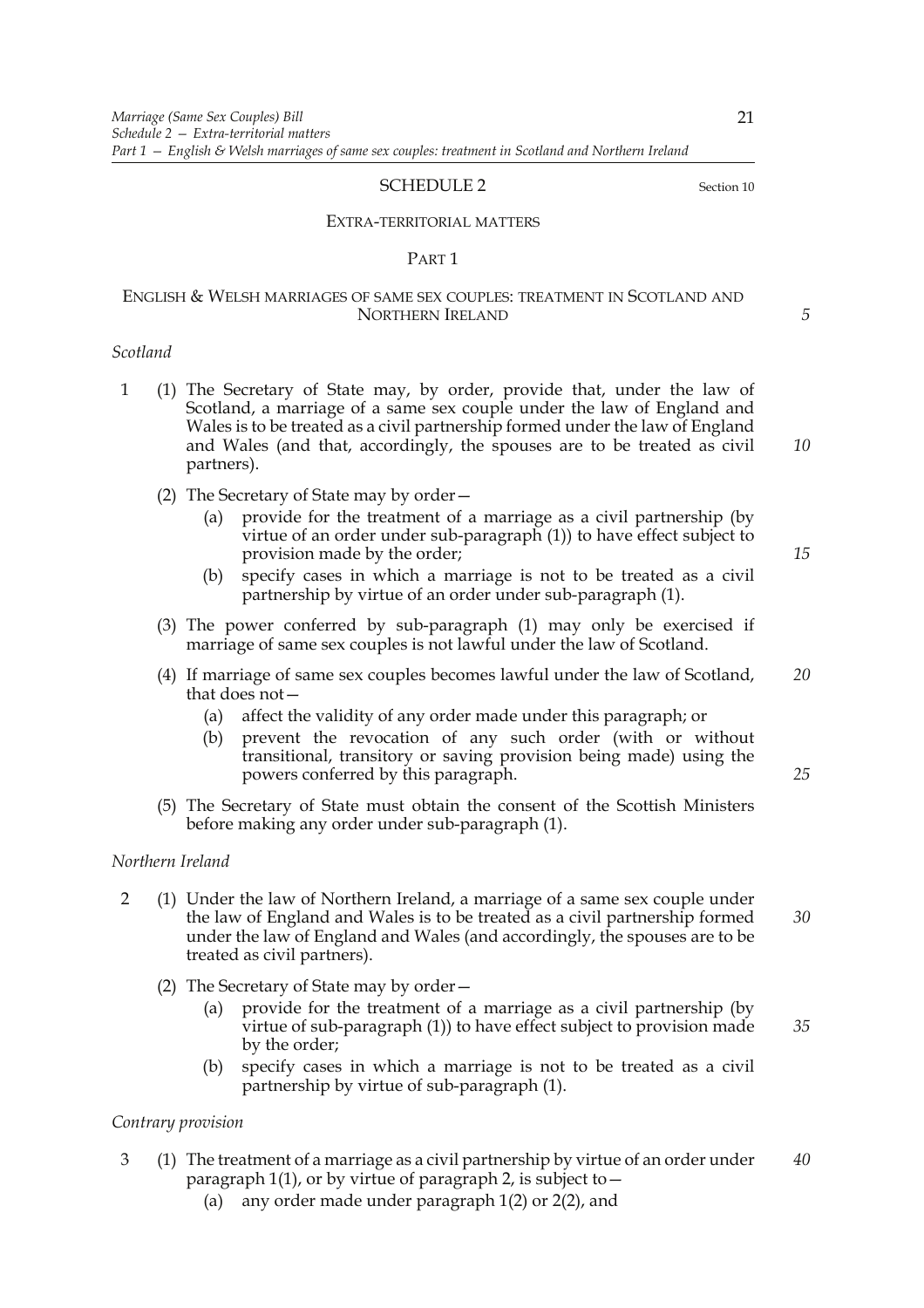- (b) any other contrary provision made by—
	- (i) the other provisions of this Act,
	- (ii) any other subordinate legislation made under this Act, and
	- (iii) any new UK legislation,

including any such contrary provision contained in amendments of existing UK legislation. *5*

- (2) In this paragraph—
	- "existing UK legislation" means—
		- (a) in the case of UK legislation that is primary legislation, legislation passed before the end of the Session in which this Act is passed (excluding this Act), or *10*
		- (b) in the case of UK legislation that is subordinate legislation, legislation made on or before the day on which this Act is passed (excluding legislation made under this Act);

"new UK legislation" means—

- (a) in the case of UK legislation that is primary legislation, legislation passed after the end of the Session in which this Act is passed, or
- (b) in the case of UK legislation that is subordinate legislation, legislation made after the day on which this Act is passed.

### PART 2

### MARRIAGE TREATED AS CIVIL PARTNERSHIP: DISSOLUTION, ANNULMENT OR SEPARATION

*Order made in relation to civil partnership: validity in relation to marriage*

- 4 (1) This paragraph applies in a case where a marriage of a same sex couple under the law of England and Wales is—
	- (a) by virtue of an order under paragraph 1, treated under the law of Scotland as a civil partnership, or
	- (b) by virtue of paragraph 2, treated under the law of Northern Ireland as a civil partnership.
	- $(2)$  If  $-$ 
		- (a) a final order is made in relation to the deemed civil partnership, and
		- (b) the validity of that order is recognised throughout the United Kingdom,

that order has, throughout the United Kingdom, the same effect in relation to the actual marriage that it has in relation to the deemed civil partnership.

 $(3)$  If  $-$ 

- (a) a separation order is made in relation to the relevant couple as parties to the deemed civil partnership, and
- (b) the validity of that order is recognised throughout the United Kingdom,

that order has, throughout the United Kingdom, the same effect in relation to the couple as parties to the actual marriage that it has in relation to them as parties to the deemed civil partnership (and has effect in relation to any other persons accordingly).

(4) In this paragraph—

*40*

*15*

*20*

- 
- *25*

*30*

*35*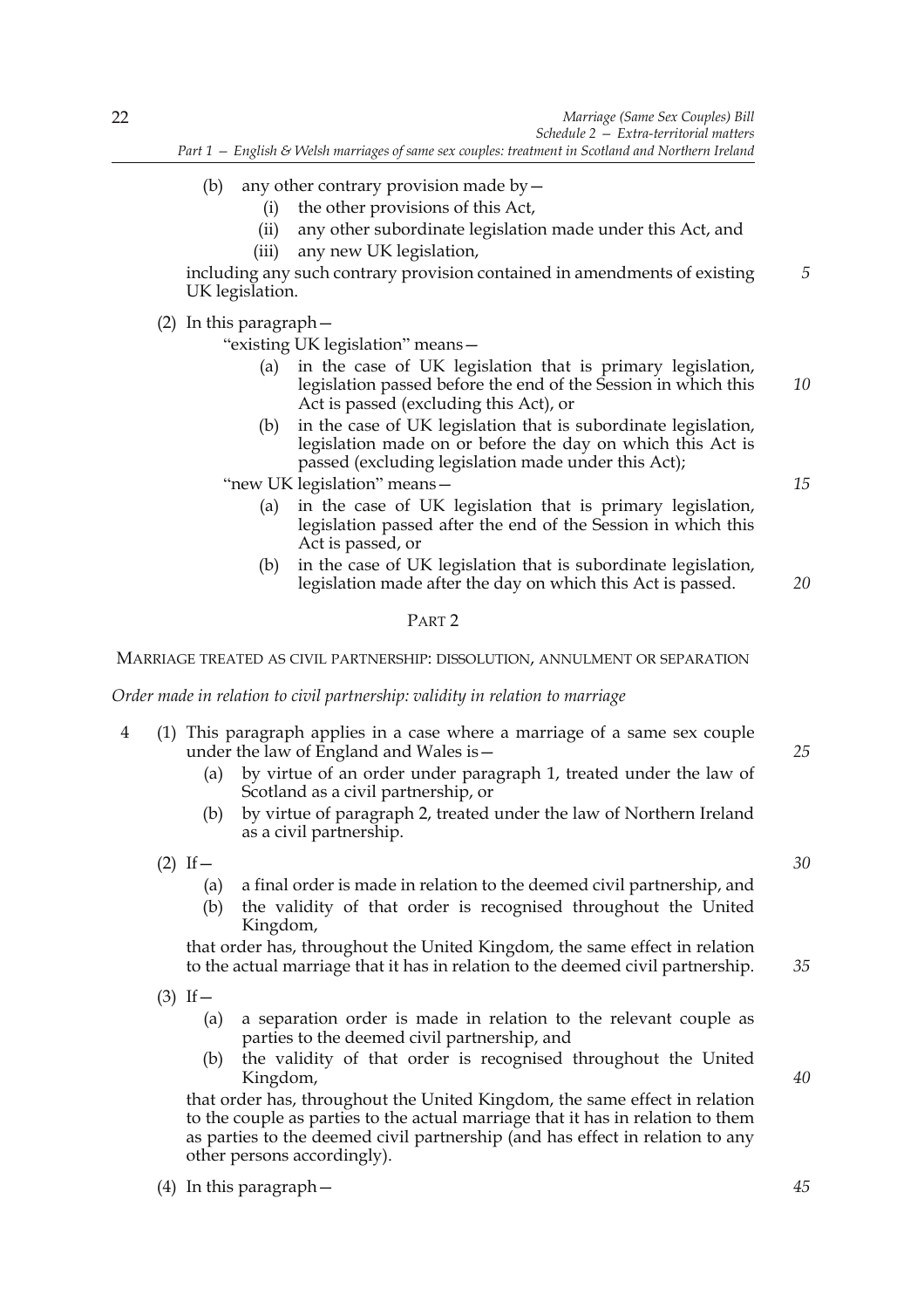"actual marriage" means the marriage of the same sex couple under the law of England and Wales;

"deemed civil partnership" means the civil partnership which the actual marriage is treated as being;

"final order" means—

- (a) the dissolution or annulment of a civil partnership obtained from a court of civil jurisdiction in any part of the United Kingdom;
- (b) an overseas dissolution or annulment;

"relevant couple" means the same sex couple who are parties to the actual marriage; *10*

"separation order" means—

- (a) a legal separation of the parties to a civil partnership obtained from a court of civil jurisdiction in any part of the United Kingdom;
- (b) an overseas legal separation of the parties to a civil partnership.

#### PART 3

ENGLAND AND WALES: "OVERSEAS RELATIONSHIPS" IN CIVIL PARTNERSHIP ACT 2004

*Marriage not an "overseas relationship" in England and Wales*

- 5 (1) The Civil Partnership Act 2004 is amended as follows.
	- (2) Section 213 (specified relationships): after subsection (1) insert—
		- "(1A) But, for the purposes of the application of this Act to England and Wales, marriage is not an overseas relationship.".

### SCHEDULE 3 Section 11

#### INTERPRETATION OF LEGISLATION

#### PART 1

#### EXISTING ENGLAND AND WALES LEGISLATION

*Interpretation of existing England and Wales legislation*

- 1 (1) This paragraph applies to existing England and Wales legislation which has effect as indicated in section 11(2). *30*
	- (2) In the legislation—
		- (a) a reference to marriage is to be read as including a reference to marriage of a same sex couple;
		- (b) a reference to a married couple is to be read as including a reference to a married same sex couple; and *35*
		- (c) a reference to a person who is married is to be read as including a reference to a person who is married to a person of the same sex.

*15*

*5*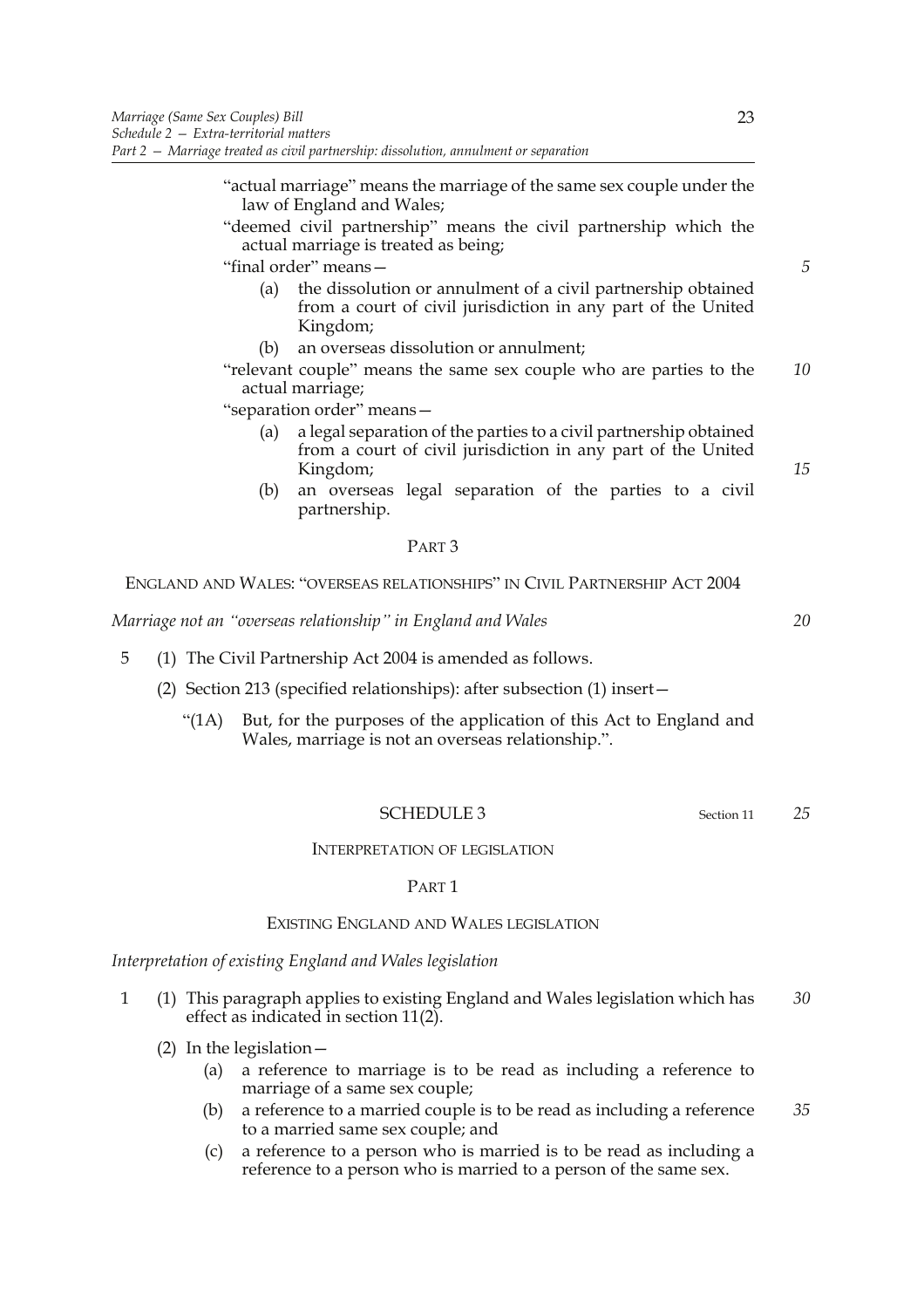- (3) Where sub-paragraph (2) requires a reference to be read in a particular way, any related reference (such as a reference to a marriage that has ended, or a reference to a person whose marriage has ended) is to be read accordingly.
- (4) For the purposes of sub-paragraphs (2) and (3) it does not matter how a reference is expressed.

*Interpretation of legislation about couples living together as if married*

- 2 (1) In existing England and Wales legislation which has effect as indicated in section  $11(2)$  –
	- (a) a reference to persons who are not married but are living together as a married couple is to be read as including a reference to a same sex couple who are not married but are living together as a married couple; *10*
	- (b) a reference to a person who is living with another person as if they were married is to be read as including a reference to a person who is living with another person of the same sex as if they were married.
	- (2) Where sub-paragraph (1) requires a reference to be read in a particular way, any related reference (such as a reference to persons formerly living together as a married couple) is to be read accordingly.
	- (3) For the purposes of sub-paragraphs (1) and (2) it does not matter how a reference is expressed.
- 3 (1) This paragraph applies to existing England and Wales legislation which has effect as indicated in section  $11(2)$  and which deals differently with –
	- a man and a woman living together as if married, and
	- (b) two men, or two women, living together as if civil partners.
	- (2) If two men, or two women, are living together as if married, that legislation applies to them in the way that it would apply to them if they were living together as civil partners. *25*

### *General*

4 Paragraphs 1 and 2 do not limit section 11(1) or (2).

### PART 2

#### NEW ENGLAND AND WALES LEGISLATION

- 5 (1) This paragraph applies to provision made by—
	- (a) this Act and any subordinate legislation made under it, or
	- (b) new England and Wales legislation,

including any such provision which amends existing England and Wales legislation. *35*

- (2) The following expressions have the meanings given—
	- (a) "husband" includes a man who is married to another man;
	- (b) "wife" includes a woman who is married to another woman;
	- (c) "widower" includes a man whose marriage to another man ended with the other man's death; *40*

*15*

*5*

*20*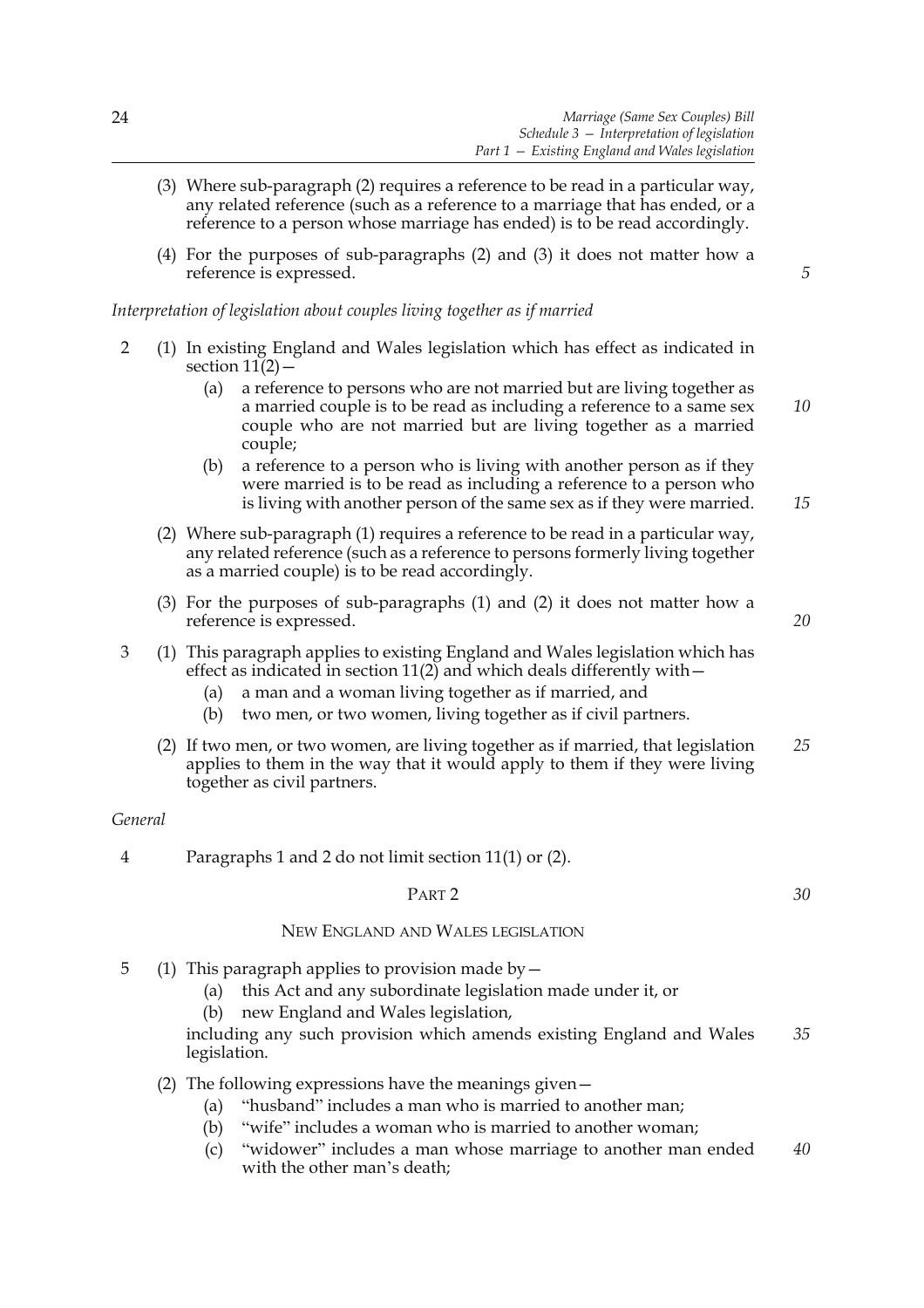(d) "widow" includes a woman whose marriage to another woman ended with the other woman's death; and related expressions are to be construed accordingly. (3) A reference to marriage of same sex couples is a reference to— (a) marriage between two men, and (b) marriage between two women. (4) A reference to a marriage of a same sex couple is a reference to  $-$ (a) a marriage between two men, or (b) a marriage between two women. (5) A reference to a same sex couple who are not married but are living together as a married couple is a reference to— (a) two men who are not married but are living together as a married couple, or (b) two women who are not married but are living together as a married couple. (6) This Part of this Schedule does not limit section 11(1) or (2). SCHEDULE 4 Section 11 EFFECT OF EXTENSION OF MARRIAGE: FURTHER PROVISION *5 15*

#### PART 1

PRIVATE LEGAL INSTRUMENTS

#### *Existing instruments*

|  | (1) Section 11 does not alter the effect of any private legal instrument made |  |  |  |  |
|--|-------------------------------------------------------------------------------|--|--|--|--|
|  | before that section comes into force.                                         |  |  |  |  |

- (2) In this paragraph "private legal instrument" includes—
	- (a) a will,
	- (b) an instrument (including a private Act) which settles property,
	- (c) an instrument (including a private Act) which provides for the use, disposal or devolution of property, and
	- (d) an instrument (including a private Act) which—
		- (i) establishes a body, or
		- (ii) regulates the purposes and administration of a body,

(whether the body is incorporated or not and whether it is charitable or not);

but (with the exception of the kinds of private Act mentioned above) it does not include England and Wales legislation.

*10*

*20*

*25*

*30*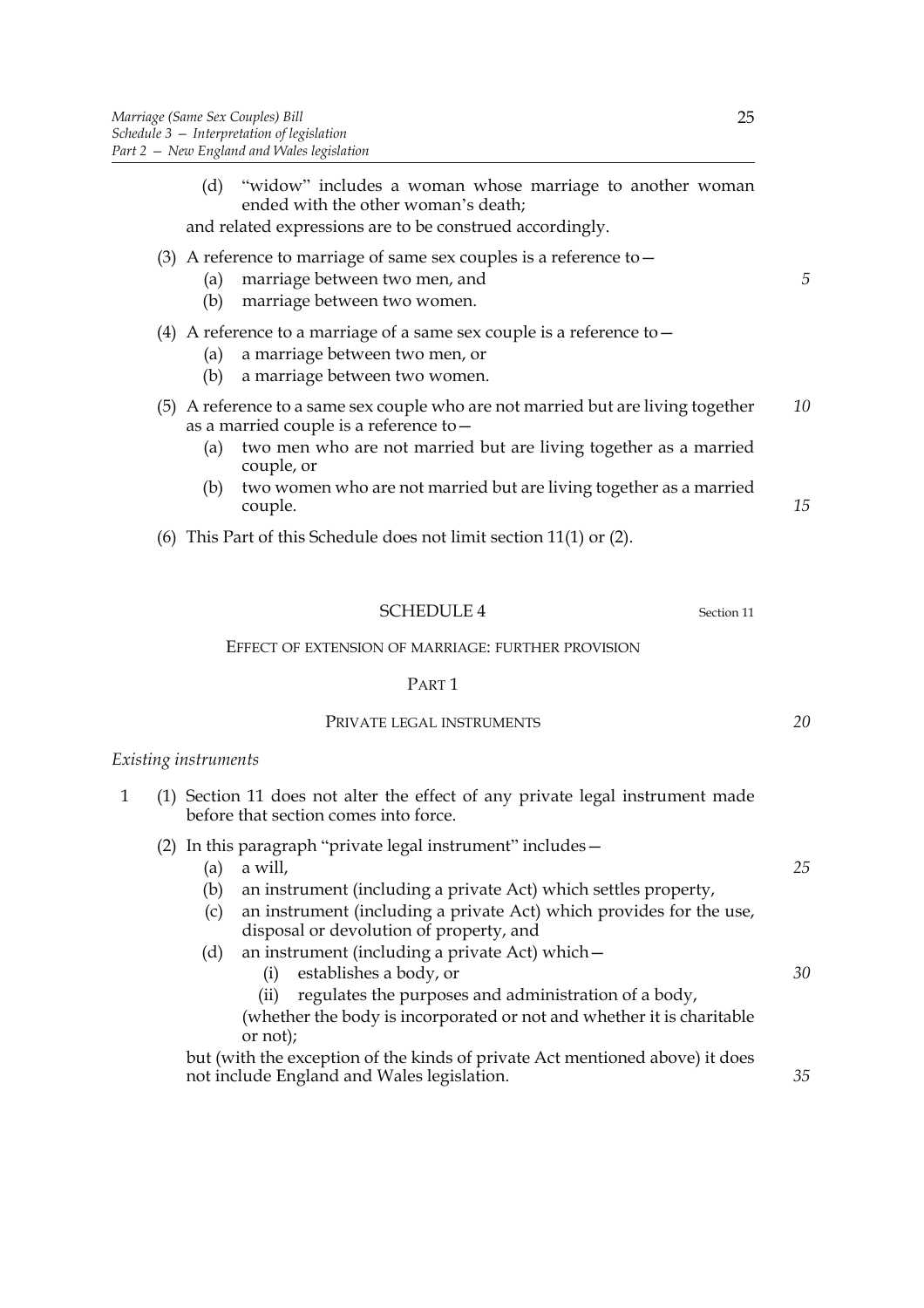#### PART 2

#### PRESUMPTION ON BIRTH OF CHILD TO MARRIED WOMAN

#### *Common law presumption*

- 2 (1) Section 11 does not extend the common law presumption that a child born to a woman during her marriage is also the child of her husband.
	- (2) Accordingly, where a child is born to a woman during her marriage to another woman, that presumption is of no relevance to the question of who the child's parents are.

#### PART 3

#### DIVORCE AND ANNULMENT OF MARRIAGE

#### *Divorce*

- 3 (1) Section 1 of the Matrimonial Causes Act 1973 (divorce on breakdown of marriage) is amended as follows.
	- (2) After subsection (5) insert—
		- "(6) Only conduct between the respondent and a person of the opposite sex may constitute adultery for the purposes of this section.". *15*

#### *Annulment of marriage*

- 4 (1) Section 12 of the Matrimonial Causes Act 1973 (grounds on which a marriage is voidable) is amended as follows.
	- (2) The existing provision of section 12 becomes subsection (1) of that section. *20*
	- (3) After that subsection  $(1)$  insert  $-$ 
		- "(2) Paragraphs (a) and (b) of subsection (1) do not apply to the marriage of a same sex couple.".

#### PART 4

#### MATRIMONIAL PROCEEDINGS

*Amendment of the Domicile and Matrimonial Proceedings Act 1973*

- 5 The Domicile and Matrimonial Proceedings Act 1973 is amended as follows.
- 6 Section 5 (jurisdiction of High Court and county courts): after subsection  $(6A)$  insert –
	- "(6B) This section and Schedule 1 do not apply in relation to marriages of same sex couples.". *30*
- 7 After section 5 insert—

### **"5A Jurisdiction in relation to marriage of same sex couples**

Schedule 1A (jurisdiction in relation to marriage of same sex couples) has effect.".

*10*

*5*

*25*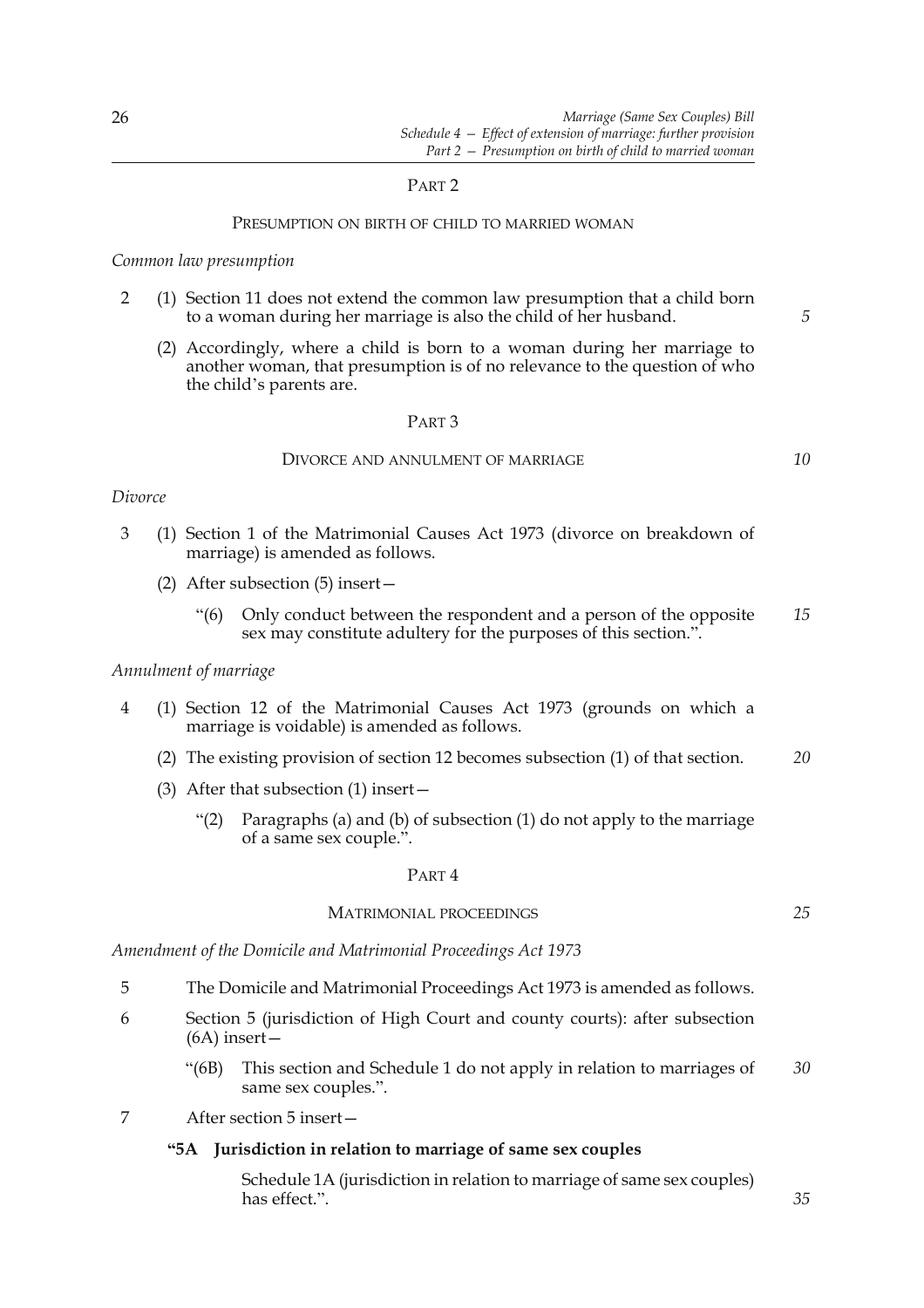### 8 After Schedule 1 insert—

### "SCHEDULE 1A

### JURISDICTION IN RELATION TO MARRIAGE OF SAME SEX COUPLES

### *Introduction*

| $\mathbf{1}$ | (a)                                       | (1) The court has jurisdiction over $-$<br>divorce orders,                                                                                                                                                                              | 5  |
|--------------|-------------------------------------------|-----------------------------------------------------------------------------------------------------------------------------------------------------------------------------------------------------------------------------------------|----|
|              | (b)<br>(c)<br>(d)<br>(e)                  | judicial separation,<br>nullity orders,<br>presumption of death orders, and<br>declarations of validity;<br>and that jurisdiction has effect in accordance with, and subject to,<br>the other provisions of this Part of this Schedule. | 10 |
|              | $(2)$ In this Schedule –                  |                                                                                                                                                                                                                                         |    |
|              | (a)                                       | "declaration of validity" means-<br>a declaration as to the validity or existence of the<br>marriage of a same sex couple, and                                                                                                          | 15 |
|              | (b)                                       | a declaration as to the validity of a divorce,<br>annulment or judicial separation obtained outside<br>England and Wales in respect of a marriage of a same<br>sex couple;                                                              | 20 |
|              | irretrievably;                            | "divorce order" means an order ending the marriage of a<br>same sex couple on the ground that it has broken down                                                                                                                        |    |
|              |                                           | "judicial separation" means an order which provides for the<br>separation of a married same sex couple;                                                                                                                                 | 25 |
|              |                                           | "nullity order" means an order which annuls the marriage of<br>a same sex couple which is void or voidable;                                                                                                                             |    |
|              |                                           | "presumption of death order" means an order which ends the<br>marriage of a same sex couple on the ground that one of<br>the couple is presumed to be dead.                                                                             | 30 |
|              | Divorce, judicial separation or annulment |                                                                                                                                                                                                                                         |    |
| 2            |                                           | (1) The court has jurisdiction to entertain proceedings for a divorce<br>order or judicial separation if (and only if) $-$                                                                                                              |    |
|              | (a)<br>paragraph 5,                       | the court has jurisdiction under regulations under                                                                                                                                                                                      | 35 |
|              |                                           | (b) no court has, or is recognised as having, jurisdiction under<br>regulations under paragraph 5 and either of the married<br>same sex couple is domiciled in England and Wales on the<br>date when the proceedings are begun, or      |    |
|              | (c)                                       | the following conditions are met-                                                                                                                                                                                                       | 40 |
|              | (i)                                       | the two people concerned married each other<br>under the law of England and Wales,                                                                                                                                                      |    |
|              | (ii)                                      | no court has, or is recognised as having,<br>jurisdiction under regulations under paragraph 5,<br>and                                                                                                                                   | 45 |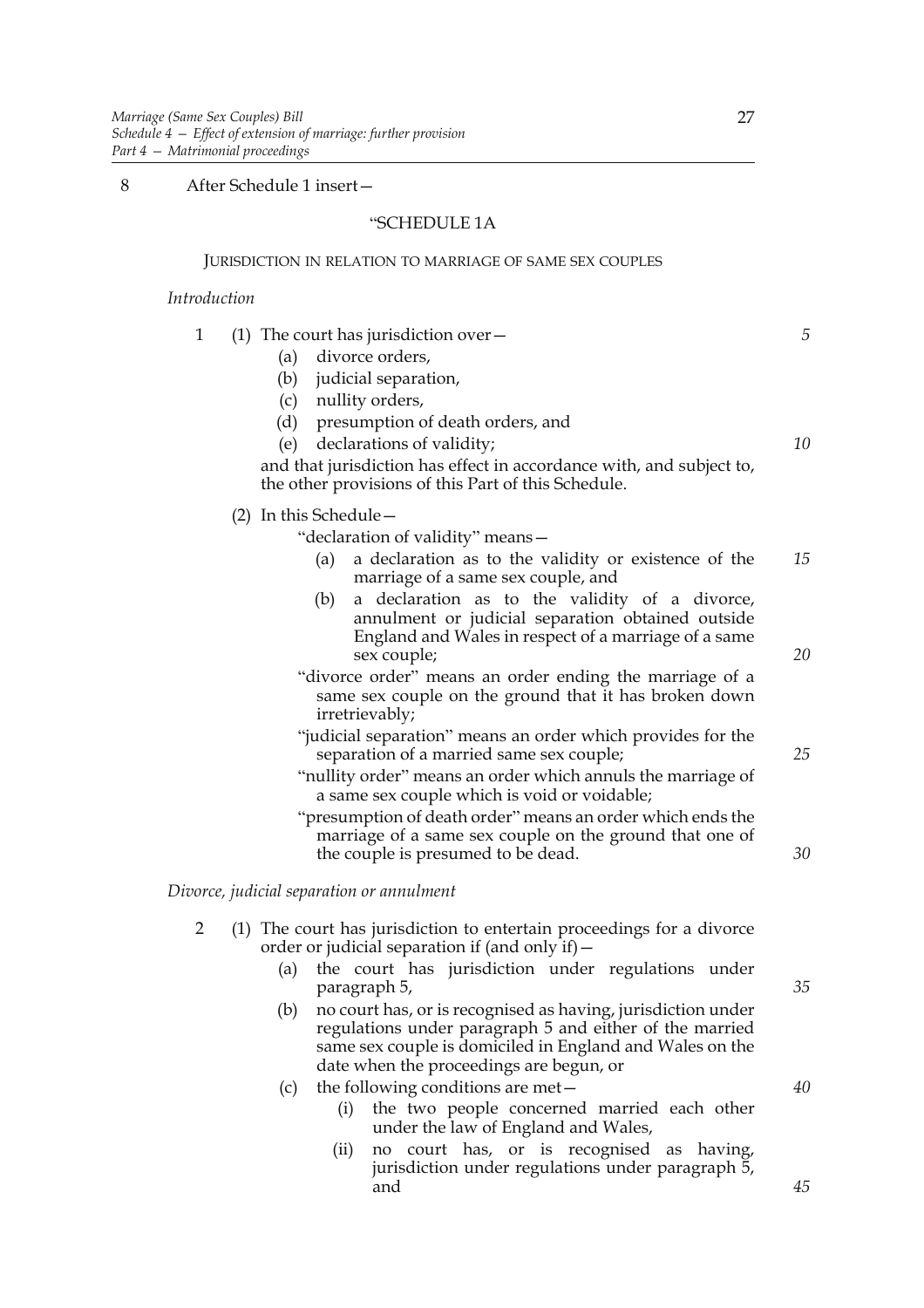- (iii) it appears to the court to be in the interests of justice to assume jurisdiction in the case.
- (2) The court has jurisdiction to entertain proceedings for a nullity order if (and only if)—
	- (a) the court has jurisdiction under regulations under paragraph 5, *5*
	- (b) no court has, or is recognised as having, jurisdiction under regulations under paragraph 5 and either of the married same sex couple—
		- (i) is domiciled in England and Wales on the date when the proceedings are begun, or *10*
		- (ii) died before that date and either was at death domiciled in England and Wales or had been habitually resident in England and Wales throughout the period of 1 year ending with the date of death, or *15*
	- (c) the following conditions are met $-$ 
		- (i) the two people concerned married each other under the law of England and Wales,
		- (ii) no court has, or is recognised as having, jurisdiction under regulations under paragraph 5, and *20*
		- (iii) it appears to the court to be in the interests of justice to assume jurisdiction in the case.
- (3) At any time when proceedings are pending in respect of which the court has jurisdiction by virtue of sub-paragraph (1) or (2) (or this sub-paragraph), the court also has jurisdiction to entertain other proceedings, in respect of the same marriage, for a divorce, judicial separation or nullity order, even though that jurisdiction would not be exercisable under subsection (1) or (2). *25 30*

*Presumption of death order*

- 3 The court has jurisdiction to entertain proceedings for a presumption of death order if (and only if)—
	- (a) the applicant is domiciled in England and Wales on the date when the proceedings are begun,
	- (b) the applicant was habitually resident in England and Wales throughout the period of 1 year ending with that date, or
	- (c) the two people concerned married each other under the law of England and Wales and it appears to the court to be in the interests of justice to assume jurisdiction in the case.

*Declaration of validity*

- 4 The court has jurisdiction to entertain an application for a declaration of validity if (and only if)—
	- (a) either of the parties to the marriage to which the application relates— *45*
		- (i) is domiciled in England and Wales on the date of the application,

*35*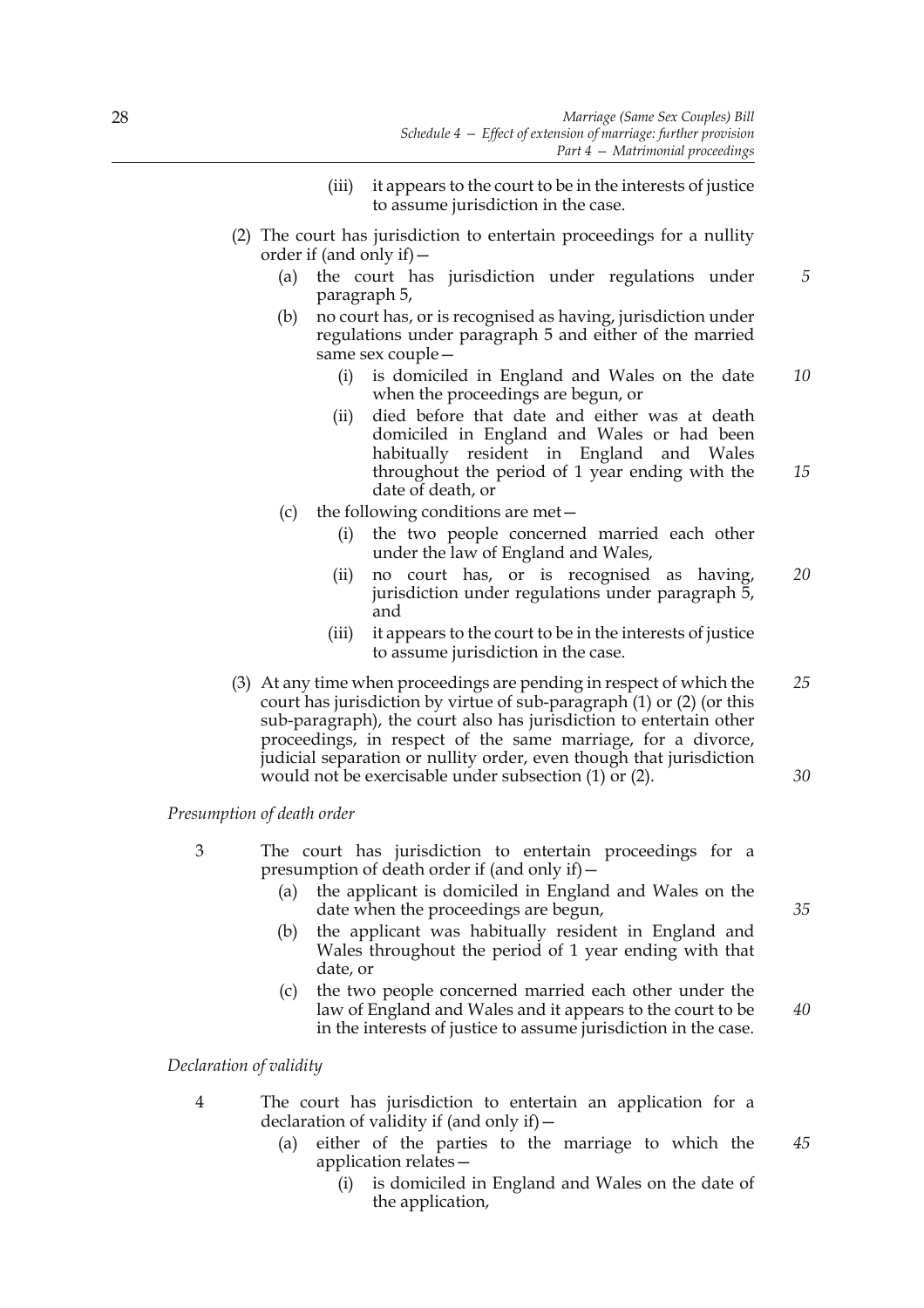- (ii) has been habitually resident in England and Wales throughout the period of 1 year ending with that date, or
- (iii) died before that date and either was at death domiciled in England and Wales or had been habitually resident in England and Wales throughout the period of 1 year ending with the date of death, or
- (b) the two people concerned married each other under the law of England and Wales and it appears to the court to be in the interests of justice to assume jurisdiction in the case. *10*

*Power to make provision corresponding to EC Regulation 2201/2003*

- 5 (1) The Lord Chancellor may by regulations make provision—
	- (a) as to the jurisdiction of courts in England and Wales in proceedings for the divorce of, or annulment of the marriage of, a same sex couple or for judicial separation of a married same sex couple where one of the couple—
		- (i) is or has been habitually resident in a member State,
		- (ii) is a national of a member State, or
		- (iii) is domiciled in a part of the United Kingdom or the Republic of Ireland, and
	- (b) as to the recognition in England and Wales of any judgment of a court of another member State which orders the divorce of, or annulment of a marriage of, a same sex couple or the judicial separation of a married same sex couple. *25*
	- (2) The regulations may in particular make provision corresponding to that made by Council Regulation (EC) No 2201/2003 of 27th November 2003 in relation to jurisdiction and the recognition and enforcement of judgments in matrimonial matters. *30*
	- (3) The regulations may provide that for the purposes of the regulations "member State" means—
		- (a) all member States with the exception of such member States as are specified in the regulations, or
		- (b) such member States as are specified in the regulations.
	- (4) The regulations may make provision under sub-paragraph (1)(b) which applies even if the date of the divorce, annulment or judicial separation is earlier than the date on which this paragraph comes into force.
	- (5) Regulations under this paragraph are to be made by statutory instrument.
	- (6) A statutory instrument containing regulations under this paragraph may not be made unless a draft of the statutory instrument containing the order or regulations has been laid before, and approved by resolution of, each House of Parliament.".

*5*

*15*

*20*

*35*

*40*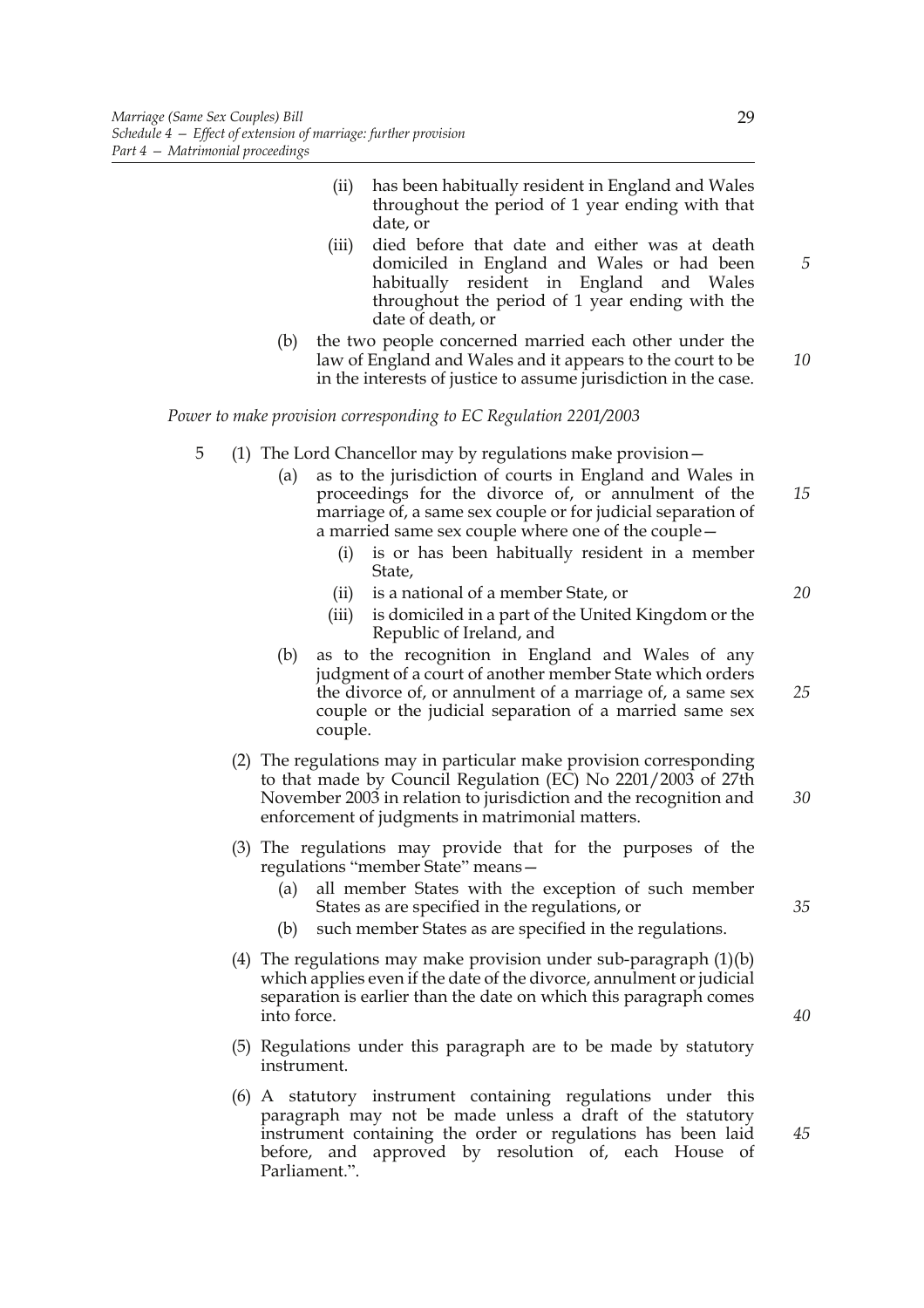#### PART 5

#### STATE PENSIONS

#### *Category B retirement pension for married person*

- 9 (1) Section 48A of the 1992 Act (Category B retirement pension for married person) does not confer a right to a Category B retirement pension on a person by reason of the person being married to a person of the same sex who was born before 6th April 1950.
	- (2) But that does not prevent section 48A from conferring a right to such a pension on a woman by reason of her marriage to another woman ("the spouse") if—
		- (a) the spouse is a woman by virtue of a full gender recognition certificate having been issued under the Gender Recognition Act 2004, and
		- (b) the marriage subsisted before the time when that certificate was issued.
	- (3) In section 48A of the 1992  $Act-$ 
		- (a) in subsection  $(2ZA)$ 
			- in paragraph (a) for "married man who" substitute "man married to a woman and the spouse";
			- (ii) after paragraph (b) insert—
				- " $(c)$  in a case where the spouse is a woman born before 6th April 1945 who is married to a woman and subsection (2ZB) applies, the conditions specified in Schedule 3, Part 1, paragraph 5;
				- (d) in a case where the spouse is a woman born on or after 6th April 1945 but before 6th April 1950 who is married to a woman and subsection (2ZB) applies, the condition specified in Schedule 3, Part 1, paragraph 5A."; *25*
		- (b) after subsection (2ZA) insert—

#### "(2ZB) This subsection applies where  $-$

- (a) the spouse is a woman by virtue of a full gender recognition certificate having been issued under the Gender Recognition Act 2004, and
- (b) the marriage subsisted before the time when that certificate was issued." *35*
- (4) In paragraph 5A of Schedule 3 to the 1992 Act, at the end of sub-paragraph  $(1)(b)$  insert "or in a case of the kind mentioned in subsection  $(2ZA)(d)$  of that section".
- (5) In this paragraph "the 1992 Act" means the Social Security Contributions and Benefits Act 1992. *40*

#### *Category B retirement pension for widows and widowers*

10 (1) Section 48B of the 1992 Act (Category B retirement pension for widows and widowers) does not confer a right to a Category B retirement pension on a *20*

*5*

*10*

*15*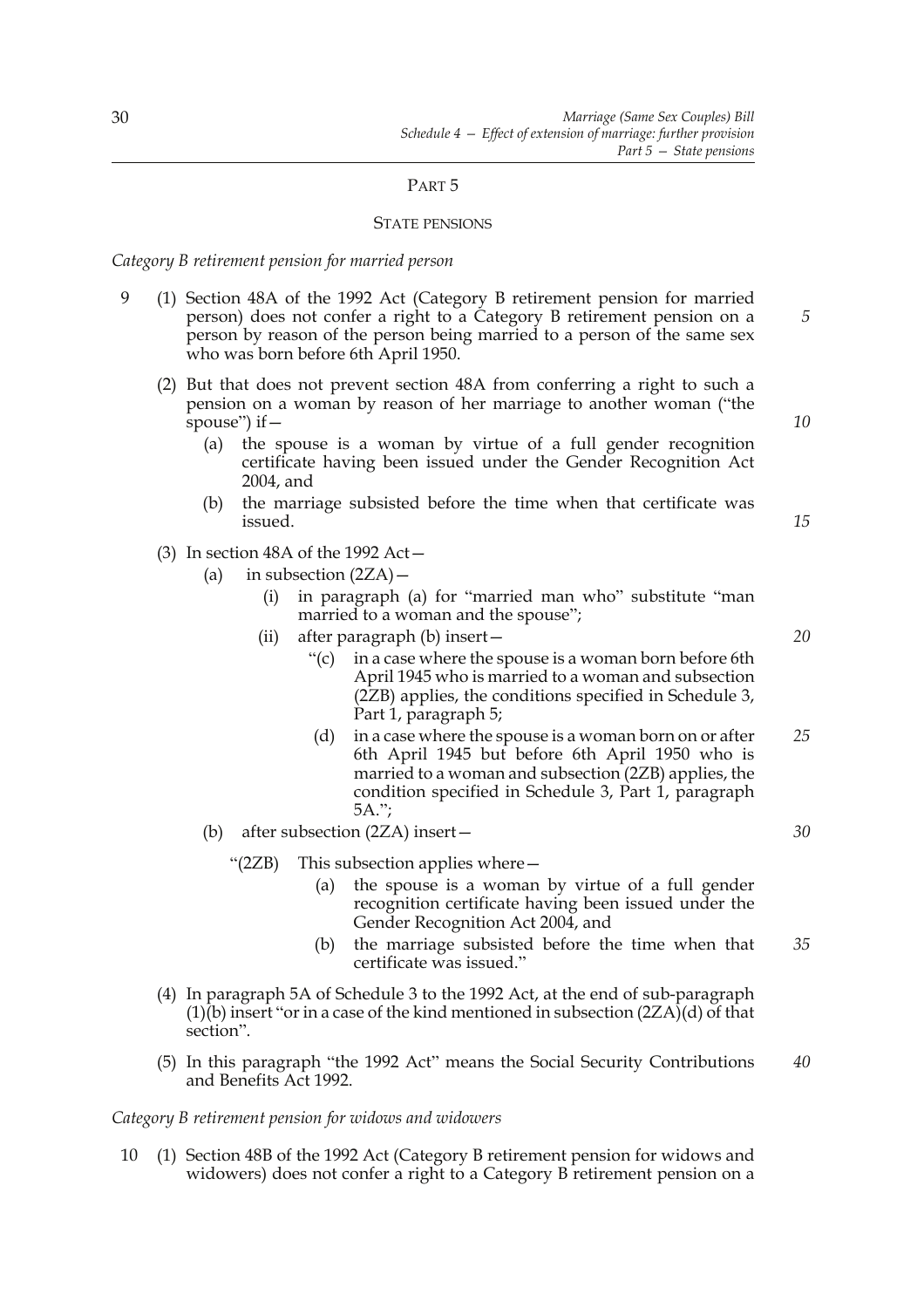woman who attains pensionable age before 6th April 2010 by reason of her marriage to another woman.

- (2) But that does not prevent section 48B from conferring a right to such a pension on a woman by reason of her marriage to another woman ("the spouse") if  $-$ 
	- (a) the spouse was, at the time of her death, a woman by virtue of a full gender recognition certificate having been issued under the Gender Recognition Act 2004, and
	- (b) the marriage subsisted before the time when that certificate was issued.
- (3) In section 48B of the 1992  $Act-$ 
	- (a) in subsection (1ZA), in paragraph (a)(ii) after "date" (in the second place where it appears) insert "and the case does not fall within paragraph (c)";
	- (b) in subsection (1ZA), after paragraph (b) insert—
		- "(c) in a case where  $-$ 
			- (i) the spouse died on or after 6th April 2010,
			- (ii) the spouse was born on or after 6th April 1945 but before 6th April 1950,
			- (iii) the spouse was, at the time of her death, a woman and the pensioner in question is a woman, and *20*
			- (iv) subsection (1ZB) applies,

the condition specified in Schedule 3, Part 1, paragraph 5A.";

- (c) after subsection (1ZA) insert—
	- "( $1ZB$ ) This subsection applies where  $-$ 
		- (a) the spouse was, at the time of her death, a woman by virtue of a full gender recognition certificate having been issued under the Gender Recognition Act 2004, and *30*
		- (b) the marriage subsisted before the time when that certificate was issued."
- (4) In paragraph 5A of Schedule 3 to the 1992 Act, at the end of sub-paragraph  $(1)(c)$  insert "or in a case of the kind mentioned in subsection  $(1ZA)(c)$  of that section". *35*
- (5) In this paragraph "the 1992 Act" means the Social Security Contributions and Benefits Act 1992.

*Category B retirement pension for widowers*

- 11 (1) Section 51 of the 1992 Act (Category B retirement pension for widowers) is amended in accordance with sub-paragraphs (2) to (4). *40*
	- (2) After subsection (1) insert—
		- "(1ZA) A party to a marriage of a same sex couple shall be entitled to a Category B retirement pension if—
			- (a) the other party has died and they were married to each other at the time of that death, *45*

*15*

*25*

*10*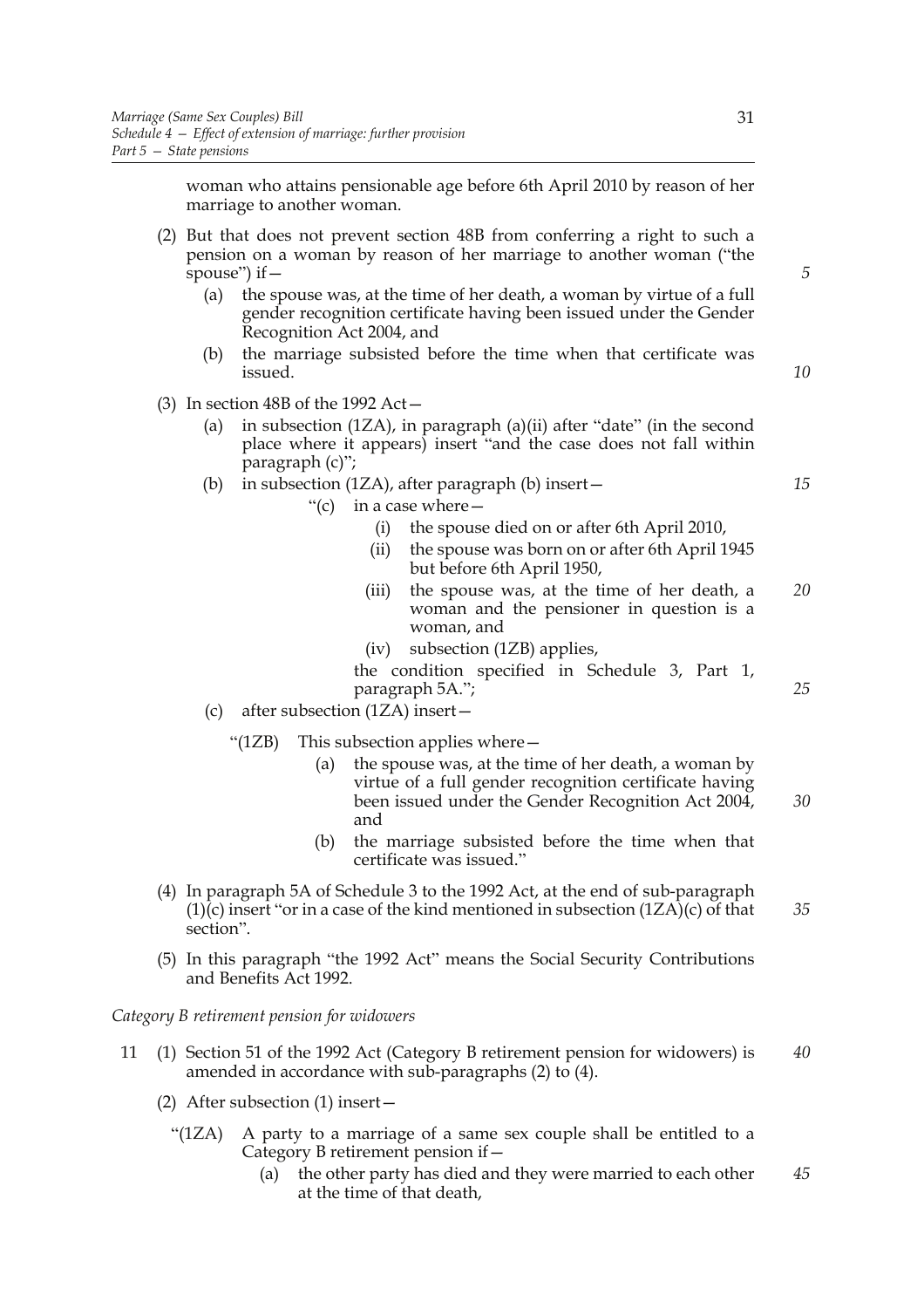- (b) they were both over pensionable age at the time of that death, and
- (c) before that death the deceased party satisfied the contribution conditions for a Category A retirement pension in Schedule 3, Part 1, paragraph 5.".
- (3) Subsection (2): after "wife" insert ", husband".
- (4) Subsection (3): after "2002" insert ", surviving party to a same sex marriage".
- (5) Section 51(1ZA) of the 1992 Act does not confer a right to a Category B retirement pension on a person if the person attains pensionable age on or after 6th April 2010.
- (6) Section 51(1ZA) of the 1992 Act does not confer a right to a Category B retirement pension on a woman by reason of her marriage to another woman ("the spouse") if—
	- (a) the spouse was, at the time of her death, a woman by virtue of a full gender recognition certificate having been issued under the Gender Recognition Act 2004, and
	- (b) the marriage subsisted before the time when that certificate was issued.
- (7) In this paragraph "the 1992 Act" means the Social Security Contributions and Benefits Act 1992.

*Graduated retirement benefit*

- 12 (1) Section 62 of the Social Security Contributions and Benefits Act 1992 (graduated retirement benefit) is amended as follows.
	- (2) Subsection (1): after paragraph (ac) insert—
		- "(ad) for extending section 37 of that Act (increase of woman's retirement pension by reference to her late husband's graduated retirement benefit) to— *25*
			- (i) men and their late husbands, and
			- (ii) women and their late wives,

and for that section (except subsection (5)) so to apply as it applies to women and their late husbands; *30*

- (ae) for extending section 37 of that Act (increase of woman's retirement pension by reference to her late husband's graduated retirement benefit) to—
	- (i) men and their late husbands, and
	- (ii) women and their late wives,

who attain pensionable age before 6th April 2010 and for that section (except subsection (5)) so to apply as it applies to men and their late wives;".

- (3) After subsection (2) insert—
	- In relevant gender change cases, women and their late wives are to be treated for the purposes of sections 36 and 37 of the National Insurance Act 1965 in the same way as women and their late husbands.

*40*

*35*

*10*

*15*

*5*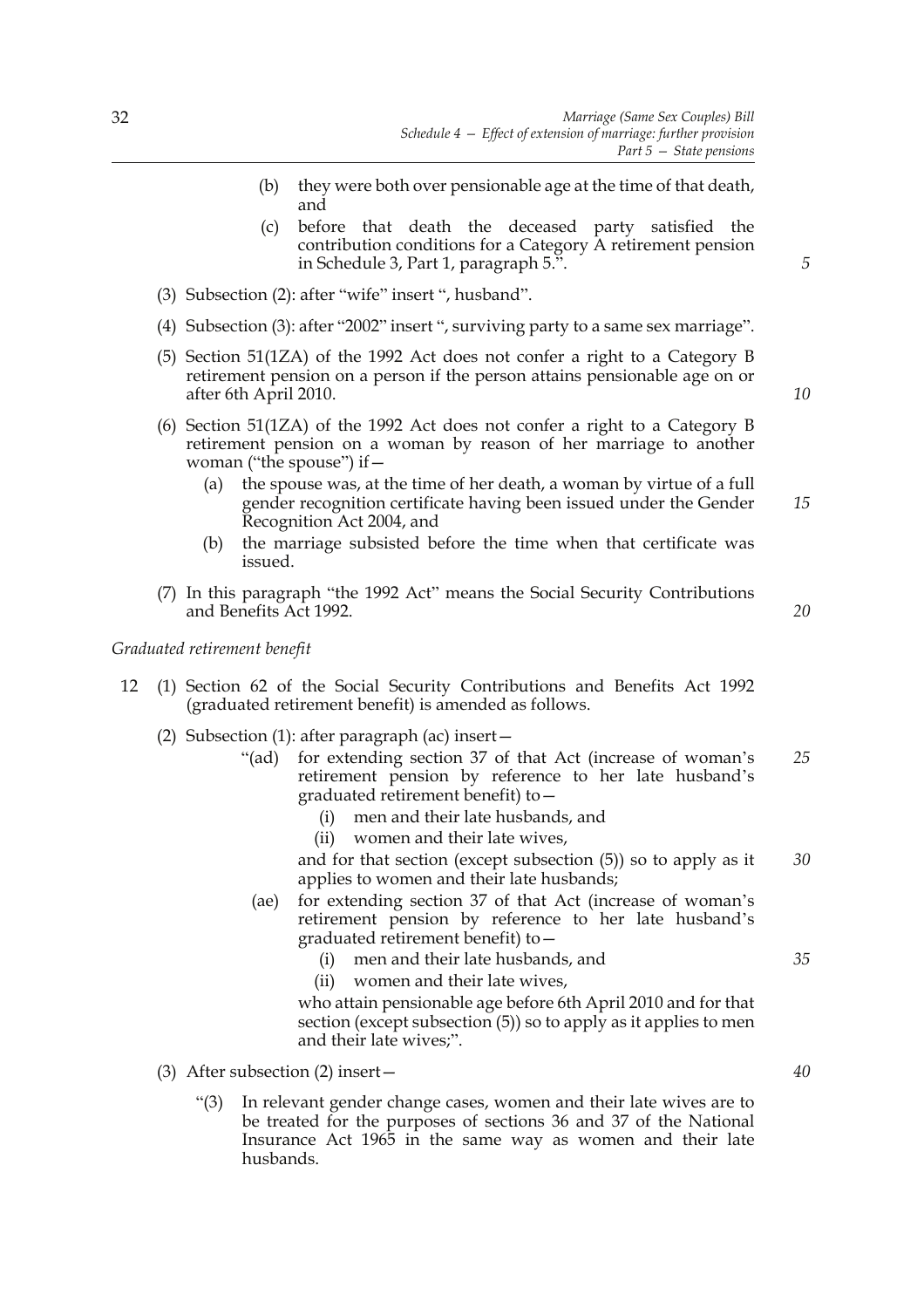- (4) For that purpose "relevant gender change case", in relation to a woman ("the pensioner") and her late wife, means a case where—
	- (a) the late wife was, at the time of her death, a woman by virtue of a full gender recognition certificate having been issued under the Gender Recognition Act 2004, and
	- (b) the marriage of the pensioner and her late wife subsisted before the time when the certificate was issued."

### *Adult dependency increases*

- 13 (1) In a case where a full gender recognition certificate is issued to a person under the Gender Recognition Act 2004—
	- (a) section 83 of the 1992 Act (pension increase (wife)) does not cease to apply by virtue of the change of gender; and
	- (b) in the continued application of section 83 in such a case, references to a pension payable to a man, or references to his wife, are to be construed accordingly.
	- (2) In a case where a full gender recognition certificate is issued to a person under the Gender Recognition Act 2004—
		- (a) section 84 of the 1992 Act (pension increase (husband)) does not cease to apply by virtue of the change of gender; and
		- (b) in the continued application of section 84 in such a case, references to a pension payable to a woman, or references to her husband, are to be construed accordingly. *20*
	- (3) In this paragraph "the 1992 Act" means the Social Security Contributions and Benefits Act 1992.

#### *Converted civil partnerships*

- 14 (1) This paragraph applies where a civil partnership is converted into a marriage under section 9.
	- (2) For the purposes of section 48A of, and paragraph 5A(1)(b) of Schedule 3 to, the Social Security Contributions and Benefits Act 1992—
		- (a) the civil partnership is to be treated as having subsisted during the period that begins with the day when it was formed and ends with the day before the conversion day, and *30*
		- (b) the marriage is to be treated as subsisting only from the conversion day.
	- (3) In this paragraph "conversion day" means the day when the civil partnership is converted into a marriage. *35*

#### PART 6

#### OCCUPATIONAL PENSIONS AND SURVIVOR BENEFITS

*Benefits dependent on marriage of same sex couples*

- 15 (1) Paragraph 18 of Schedule 9 to the Equality Act 2010 (work: exceptions) is amended as follows. *40*
	- (2) Sub-paragraph (1): for "married" substitute "within sub-paragraph (1A)".

*5*

*10*

*15*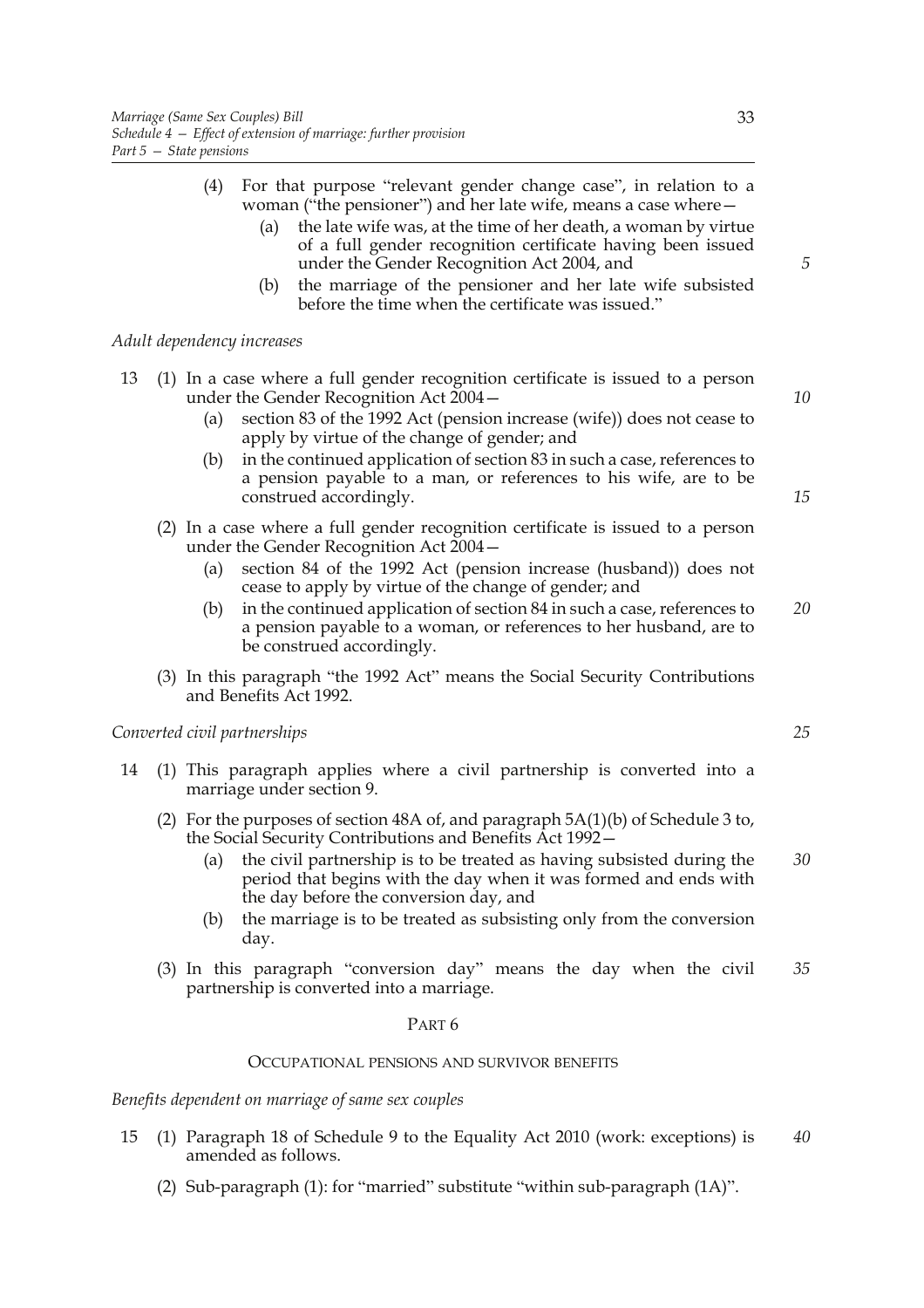(3) After sub-paragraph (1) insert—

"(1A) A person is within this sub-paragraph if the person is  $-$ 

- (a) a man who is married to a woman, or
- (b) a woman who is married to a man."

*Pension Schemes Act 1993*

*5*

*10*

- 16 The Pension Schemes Act 1993 is amended in accordance with paragraphs 17 to 23.
- 17 In section 8(2) (meaning of certain terms), in the definition of "guaranteed minimum pension", after "widower's" insert ", surviving same sex spouse's".
- 18 (1) Section 17 (minimum pensions for widows and widowers) is amended as follows.
	- (2) Subsection (2): after paragraph (c) insert—
		- "(d) if the earner is a man who has a guaranteed minimum under that section, the weekly rate of the widower's pension will not be less than the surviving same sex spouse's guaranteed minimum; *15*
		- (e) if the earner is a woman who has a guaranteed minimum under that section, the weekly rate of the widow's pension will not be less than the surviving same sex spouse's guaranteed minimum.".
	- (3) Subsection (4): after "partner's" insert "or surviving same sex spouse's".
	- (4) Subsection (5): at the beginning insert "In the case of a woman who is the widow of a man,".

| (5) Subsection $(6)$ – |  |  |
|------------------------|--|--|
|------------------------|--|--|

- (a) at the beginning insert "In any other case,";
- (b) after "widower's" insert ", widow's".
- 19 (1) Section 24D (survivors' benefits) is amended as follows.
	- (2) Subsection (2): after "earner" insert "is a man married to a woman, and the earner".
	- (3) Subsection  $(3)$ 
		- (a) after "earner" insert "is a married woman, a man married to a man, or a civil partner, and the earner";
		- (b) after "widower" insert ", widow".
- 20 In Section 37 (alteration of rules of contracted-out schemes), in subsection (4), for "widower or surviving civil partner of an earner" substitute "widower of a female earner, the survivor of a marriage with an earner of the same sex, or the survivor of a civil partnership with an earner,". *35*
- 21 In section 47 (further provisions about effect of entitlement to guaranteed minimum pension on payment of social security benefits), in subsection (1) after "widower" insert ", surviving same sex spouse".
- 22 In section 84 (basis of revaluation), in subsection (5), after "widower" insert ", surviving same sex spouse".

34

*25*

*20*

*30*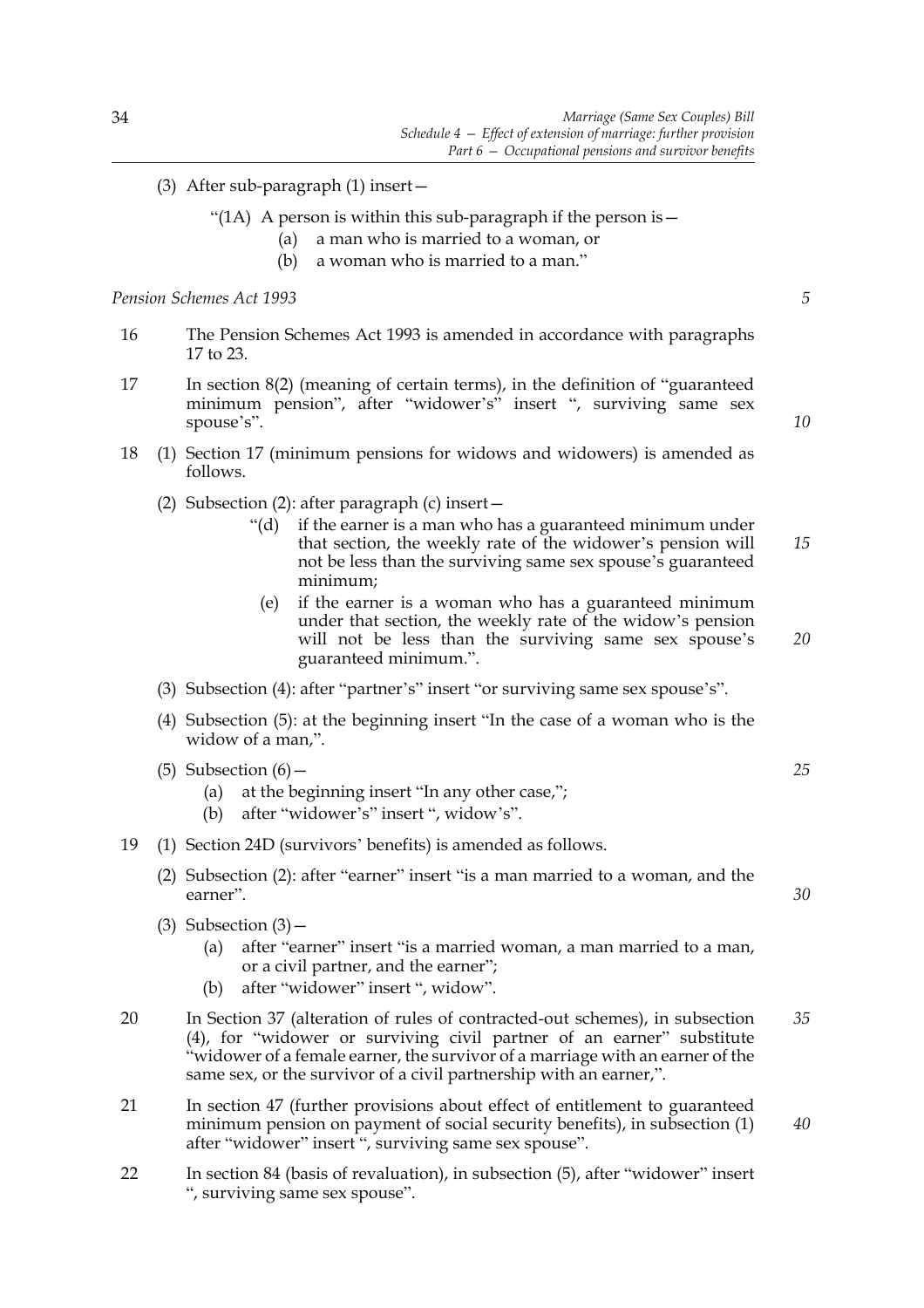23 In Schedule 3 (methods of revaluing accrued pension benefits), in paragraph 1(1E)(b), after "widower" insert ", surviving same sex spouse".

#### PART 7

#### **GENERAL**

#### *Contrary provision*

- 24 (1) The relevant enactments are subject to—
	- (a) the preceding provisions of this Schedule, and
	- (b) any order under sub-paragraph (3).
	- (2) The relevant enactments are subject to any other contrary provision made  $by -$ 
		- (a) the other provisions of this Act,
		- (b) any other subordinate legislation made under this Act, and
		- (c) any new England and Wales legislation,

including any such contrary provision contained in amendments of existing England and Wales legislation.

#### (3) The Secretary of State may by order—

- (a) provide that a relevant enactment has effect subject to provision made by the order, or
- (b) specify cases in which a relevant enactment does not apply.
- (4) In this paragraph "relevant enactment" means—
	- (a) section 11(1) and (2) and Schedule 3 (equivalence of all marriages in law), or
	- (b) section 9(7)(b) (marriage arising from conversion of civil partnership treated as having subsisted from formation of civil partnership).
		- SCHEDULE 5 Section 12

CHANGE OF GENDER OF MARRIED PERSONS OR CIVIL PARTNERS

#### *Introduction*

1 The Gender Recognition Act 2004 is amended in accordance with this Schedule.

#### *Evidence*

- 2 Section 3 (evidence): after subsection (6) insert—
	- "(6A) If the applicant is married, an application under section 1(1) must include a statutory declaration as to whether the marriage is a marriage under the law of England and Wales, of Scotland, of Northern Ireland, or of a country or territory outside the United Kingdom.
		- (6B) If the applicant is married, and the marriage is a protected marriage, an application under section 1(1) must also include—

*5*

*10*

*15*

*20*

*25*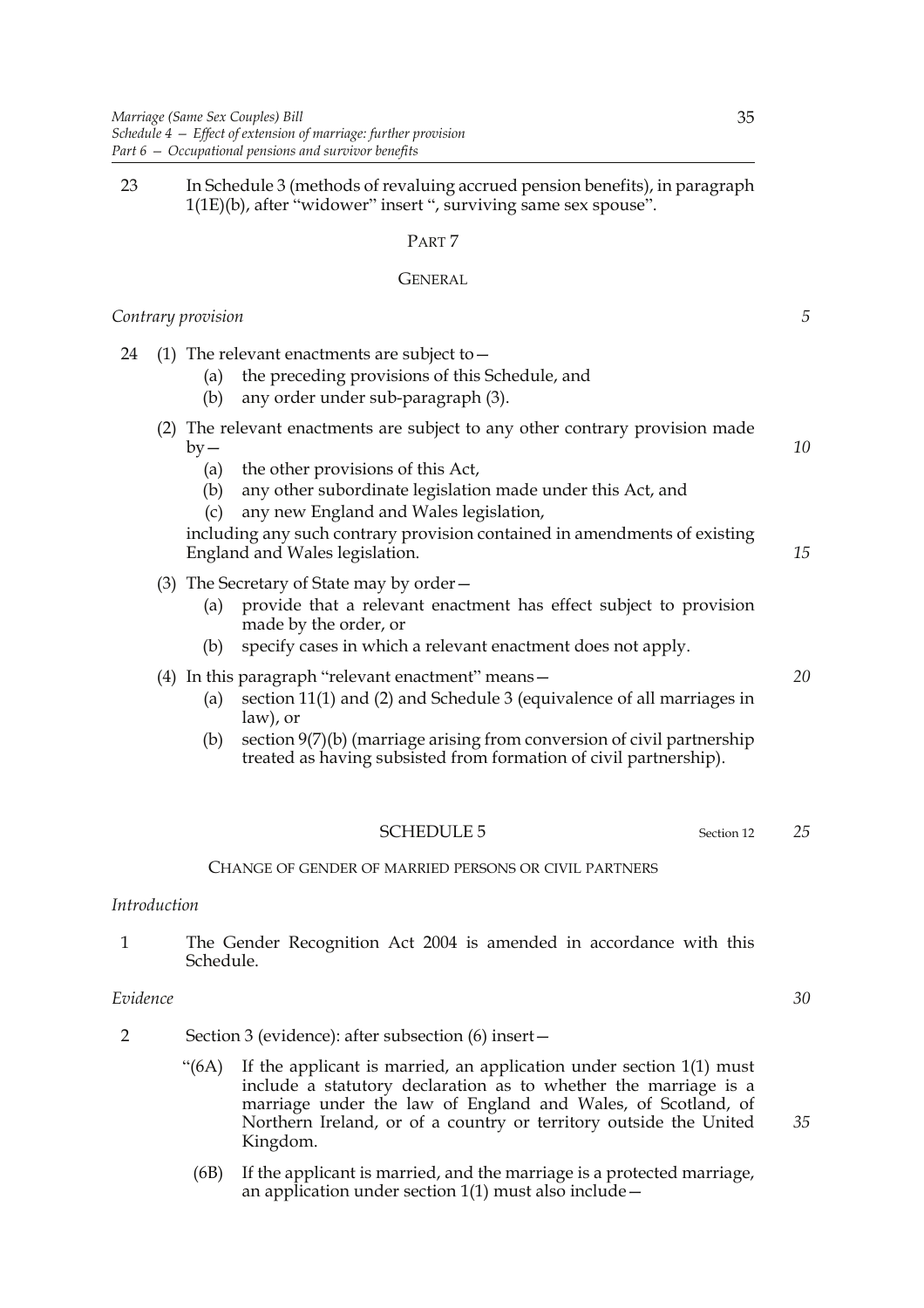- (a) a statutory declaration of consent by the applicant's spouse (if the spouse has made such a declaration), or
- (b) a statutory declaration by the applicant that the applicant's spouse has not made a statutory declaration of consent (if that is the case).
- (6C) If an application includes a statutory declaration of consent by the applicant's spouse, the Gender Recognition Panel must give the spouse notice that the application has been made.".

### *Successful applications*

- 3 Section 4 (successful applications): for subsections (2) and (3) substitute— *10*
	- "(2) The certificate is to be a full gender recognition certificate if  $-$ 
		- (a) the applicant is neither a civil partner nor married,
		- (b) the applicant is a party to a protected marriage and the applicant's spouse consents to the marriage continuing after the issue of a full gender recognition certificate, or
		- (c) the applicant is a party to a protected civil partnership and the Panel has decided to issue a full gender recognition certificate to the other party to the civil partnership.
	- (3) The certificate is to be an interim gender recognition certificate if  $-$ 
		- (a) the applicant is a party to a protected marriage and the applicant's spouse does not consent to the marriage continuing after the issue of a full gender recognition certificate, *20*
		- (b) the applicant is a party to a marriage that is not a protected marriage,
		- (c) the applicant is a party to a protected civil partnership and the other party to the civil partnership has not made an application under section 1(1),
		- (d) the applicant is a party to a protected civil partnership and the Panel has decided not to issue a full gender recognition certificate to the other party to the civil partnership, or *30*
		- (e) the applicant is a party to a civil partnership that is not a protected civil partnership.
	- (3A) If a Gender Recognition Panel issues a full gender recognition certificate under this section to an applicant who is a party to a protected marriage, the Panel must give the applicant's spouse notice of the issue of the certificate.
	- (3B) Subsection  $(2)(c)$  is subject to section 5B.".

*15*

*25*

*35*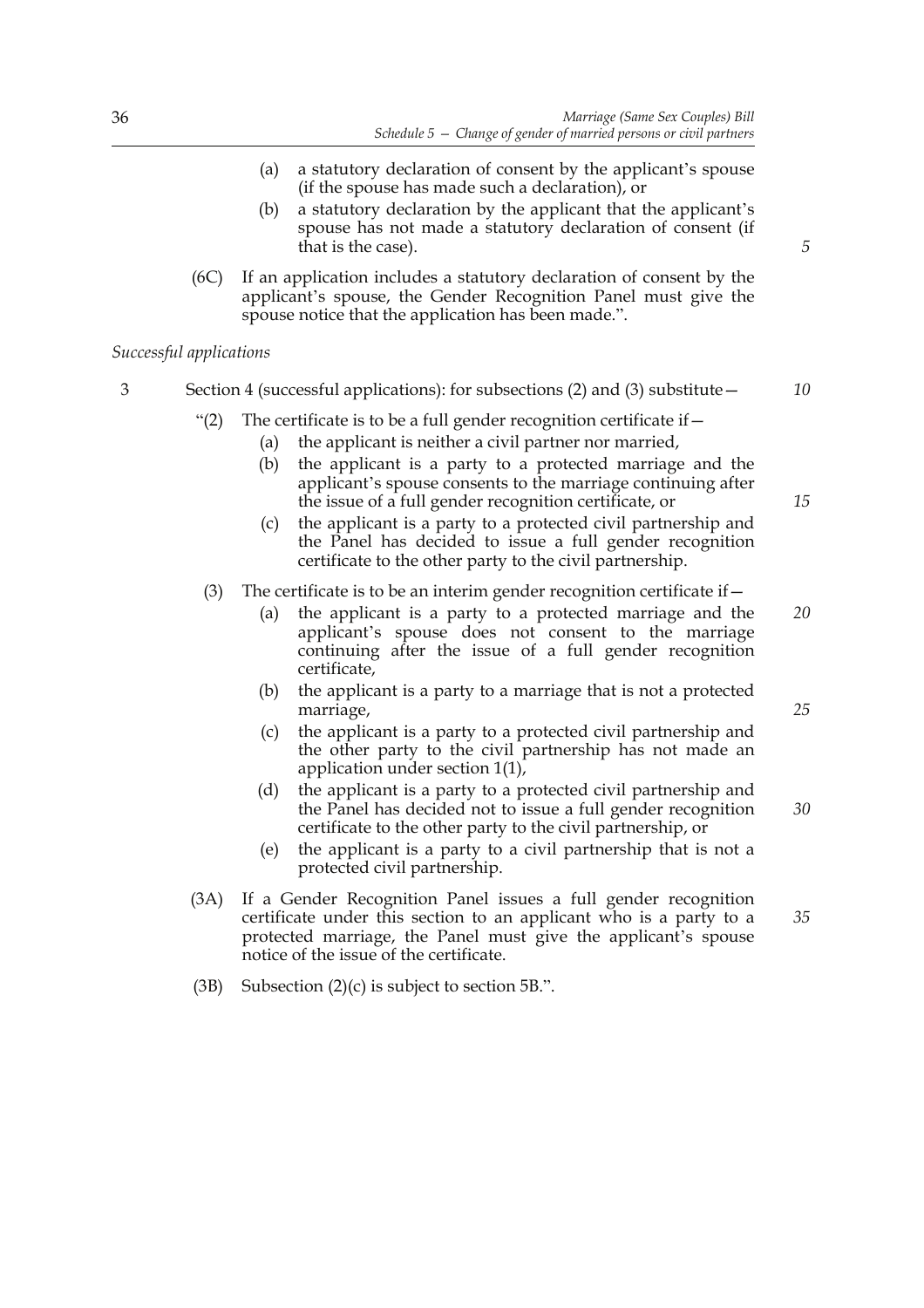*Issue of full certificate after interim certificate: applicant married*

### 4 After section 4 insert—

*"Issue of full certificate after interim certificate: applicant married*

#### **4A Married person with interim certificate: issue of full certificate**

- (1) A Gender Recognition Panel must issue a full gender recognition certificate to a person in either of the following cases. *5*
- (2) Case A is where, on an application by the person, the Panel is satisfied that—
	- (a) an interim gender recognition certificate has been issued to the person;
	- (b) the person was a party to a protected marriage at the time when the interim gender recognition certificate was issued;
	- (c) the person is a party to a protected marriage; and
	- (d) the person's spouse now consents to the marriage continuing after the issue of the full gender recognition certificate.
- (3) Case B is where, on an application by the person, the Panel is satisfied that—
	- (a) an interim gender recognition certificate has been issued to the person;
	- (b) the person was a party to a civil partnership at the time when the interim gender recognition certificate was issued; *20*
	- (c) a conversion application has been made within the period of six months beginning with the day on which that certificate was issued;
	- (d) the conversion application has resulted in the civil partnership being converted into a marriage; *25*
	- (e) the person is a party to that marriage; and
	- (f) the person's spouse consents to the marriage continuing after the issue of the full gender recognition certificate.
- (4) If, on an application under subsection (2) or (3), the Panel is not satisfied as mentioned in that subsection, the Panel must reject the application. *30*
- (5) An application under subsection (2) must be made within the period of six months beginning with the day on which the interim gender recognition certificate is issued.
- (6) An application under subsection (3) must be made within the period of six months beginning with the day on which the civil partnership is converted into a marriage.
- (7) An application under subsection (2) or (3) must include a statutory declaration of consent made by the person's spouse.
- (8) An application under subsection (3) must also include—
	- (a) evidence of the date on which the conversion application was made, and
	- (b) evidence of the conversion of the civil partnership into a marriage.

*10*

*15*

*35*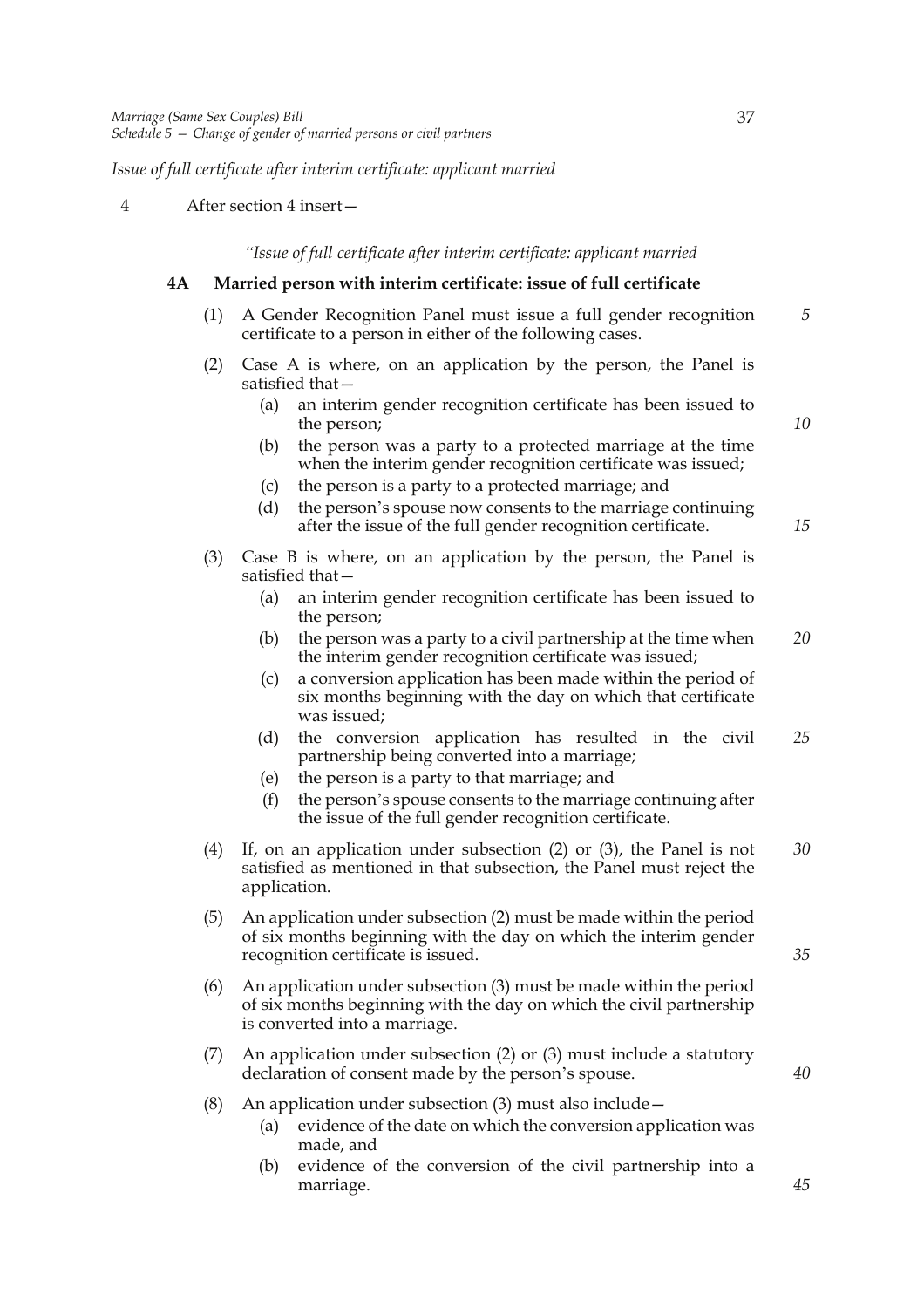- (9) If an application is made under this section, the Gender Recognition Panel must give the applicant's spouse—
	- (a) notice of the application; and
	- (b) if the Panel grants the application, notice of the issue of the full gender recognition certificate.
- (10) In this section "conversion application" means an application for the conversion of a civil partnership into a marriage under regulations under section 9 of the Marriage (Same Sex Couples) Act 2013.

### **4B Application under section 4A: death of spouse**

- (1) In a case where an application is made under section  $4A(2)$  or  $(3)$  and the applicant's spouse dies before the application is determined— *10*
	- (a) the application is to be treated as an application, made under section 5(2) in a case where a spouse has died, for a full gender recognition certificate to be issued; and
	- (b) that application is to be treated as having been made at the time when the application under section 4A was made. *15*
- (2) The Gender Recognition Panel determining the application must specify the period within which the applicant is to produce the required evidence in support of the new application.
- (3) In this section— "new application" means the application under section 5(2) which the person is, by virtue of subsection (1), treated as having made;
	- "required evidence" means the evidence required by section 5(4).

*Issue of full certificate after interim certificate: applicant no longer married or civil partner".*

*Applications by both civil partners*

5 After section 5A insert—

*"Other provision about applications and certificates*

### **5B Applications by both civil partners**

- (1) This section applies where the Panel decides to issue a full gender recognition certificate to a party to a protected civil partnership.
- (2) The Panel must not issue the full gender recognition certificate to that person unless the Panel issues a full gender recognition certificate to the other party to the protected civil partnership.
- (3) In such a case, the Panel must issue both certificates on the same day.
- (4) Those certificates take effect at the beginning of the day on which they are issued.".

*20*

*25*

*5*

*35*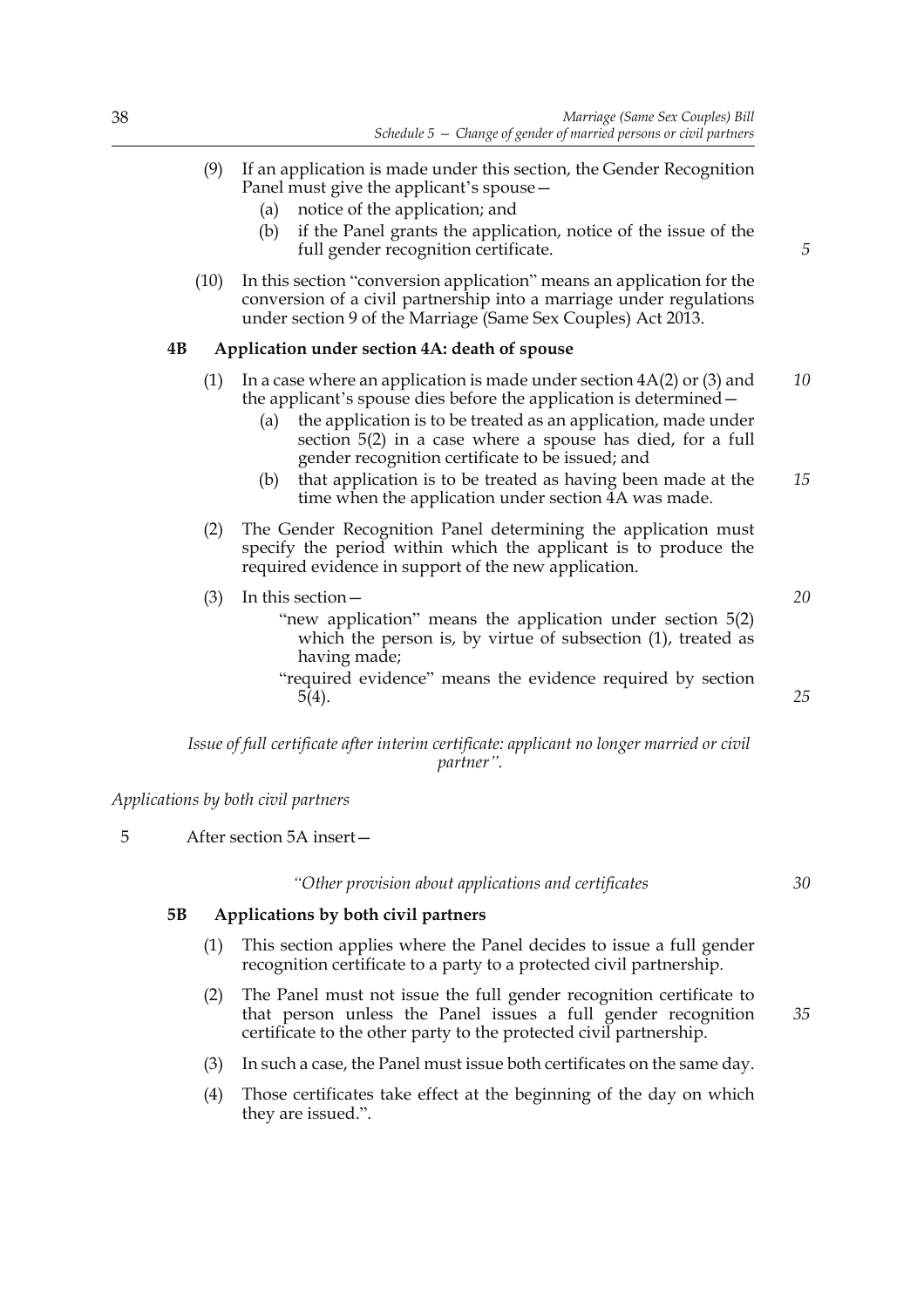*Errors in certificates*

- 6 Section 6 (errors in certificates)—
	- (a) for the title substitute "**Errors**";
	- (b) for subsection (1) substitute—
		- "(1) Where a gender recognition certificate has been issued to a person, the person or the Secretary of State may make an application for— *5*
			- (a) an interim gender recognition certificate, on the ground that a full gender recognition certificate has incorrectly been issued instead of an interim certificate;
			- (b) a full gender recognition certificate, on the ground that an interim gender recognition certificate has incorrectly been issued instead of a full certificate; or
			- (c) a corrected certificate, on the ground that the certificate which has been issued contains an error."; *15*
	- (c) subsection (3): for paragraph (a) substitute—
		- "(a) must grant the application if satisfied that the ground on which the application is made is correct, and";
	- (d) subsection (4): for "a corrected" substitute "a correct, or a corrected,". *20*

*Applications: supplementary*

7 Section 7 (applications: supplementary), subsection (1): after "1(1)," insert "4A,".

### *Appeals etc*

8 Section 8 (appeals etc)—

- (a) subsection (1): after " $1(1)$ ," insert " $4A$ ,";
- (b) subsection (5): after "1(1)," insert "4A,";
- (c) after subsection (5) insert—
	- "(5A) If an application under section 1(1), 4A, 5(2), 5A(2) or 6(1) is granted, the applicant's spouse may apply to the High Court or Court of Session to quash the decision to grant the application on the grounds that its grant was secured by fraud."; *30*
- (d) subsection (6): after "subsection (5)" insert "or an application under subsection (5A)".

*Change in gender of party to marriage*

9 After section 11 insert—

### **"11A Change in gender of party to marriage**

- (1) This section applies in relation to a protected marriage if (by virtue of section  $4(2)(\overrightarrow{b})$  or  $4A$ ) a full gender recognition certificate is issued to a party to the marriage.
- (2) The continuity of the protected marriage is not affected by the relevant change in gender.

*25*

*10*

*35*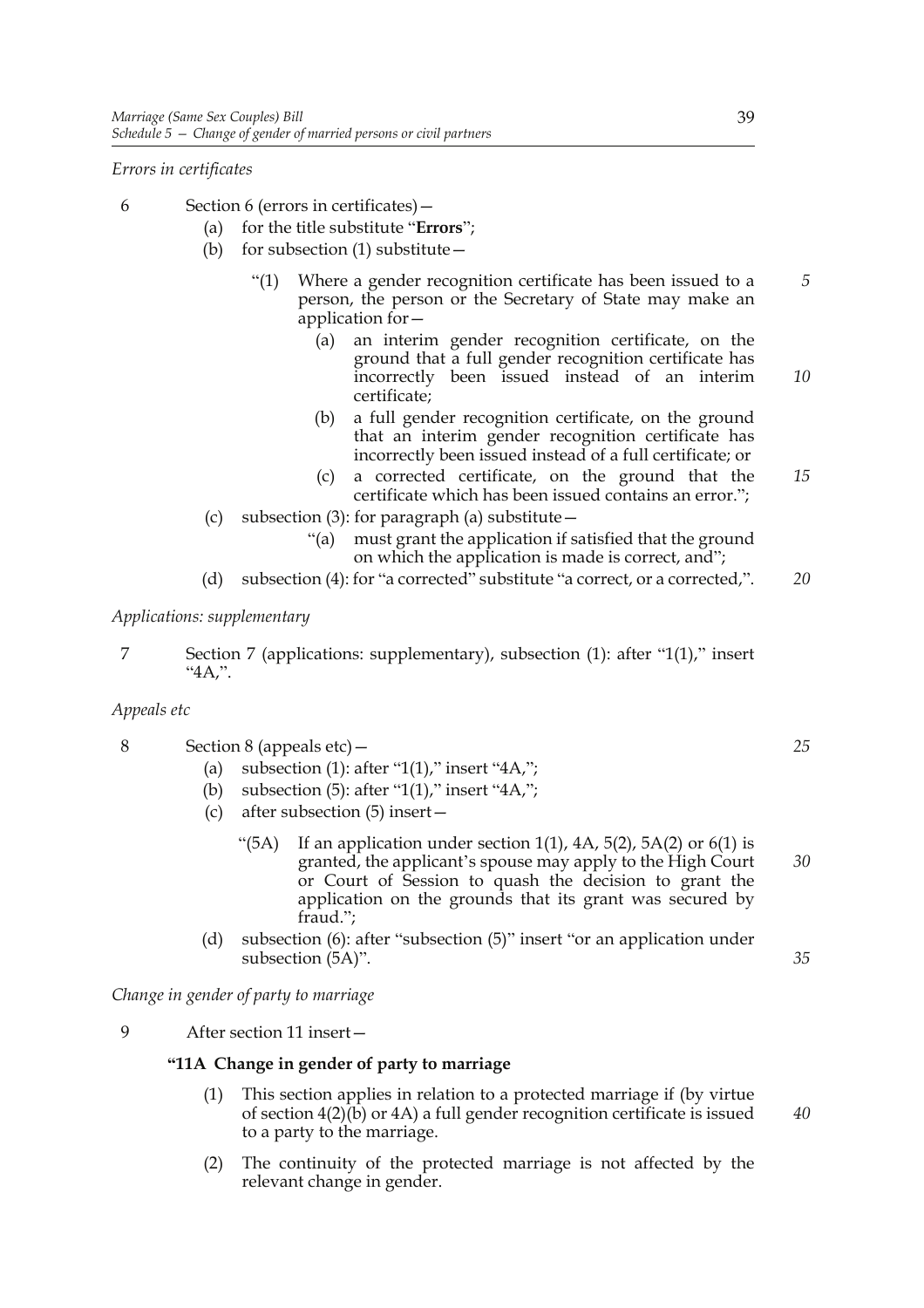*5*

*15*

*20*

*40*

*45*

- (a) the continuity of the marriage continues by virtue of subsection (2) notwithstanding any impediment under the proper law of the marriage;
- (b) the proper law of the marriage is not affected by its continuation by virtue of subsection (2).
- (4) In this section—
	- "foreign marriage" means a marriage under the law of a country or territory outside the United Kingdom;
	- "impediment" means anything which affects the continuation of a marriage merely by virtue of the relevant change in gender; *10*
	- "proper law", in relation to a protected marriage, means the law of the country or territory under which the marriage was entered into;
	- "relevant change in gender" means the change or changes of gender occurring by virtue of the issue of the full gender recognition certificate or certificates.".

### *Registration*

| 10 |                                   | (1) Section 10 (registration): after subsection $(1)$ insert –                                                                                                    | 20 |
|----|-----------------------------------|-------------------------------------------------------------------------------------------------------------------------------------------------------------------|----|
|    | "(1A)<br>is a party to $-$<br>(a) | Where a full gender recognition certificate is issued to a person who<br>a marriage under the law of England and Wales, or                                        |    |
|    | (b)                               | a civil partnership under that law,                                                                                                                               |    |
|    |                                   | the Secretary of State must send a copy of the certificate to the<br>Registrar General for England and Wales.".                                                   | 25 |
|    |                                   | (2) Schedule 3 (registration), Part 1 (England and Wales): at end insert-                                                                                         |    |
|    |                                   | "Registration of marriages and civil partnerships                                                                                                                 |    |
|    | (a)<br>(b)                        | 11A (1) The Registrar General may make regulations about –<br>the registration of qualifying marriages, and<br>the registration of qualifying civil partnerships. | 30 |
|    | $of -$                            | (2) The regulations may, in particular, provide for the maintenance                                                                                               |    |
|    | (a)<br>(b)                        | a separate register in relation to qualifying marriages, and<br>a separate register in relation to qualifying civil<br>partnerships.                              | 35 |

- (3) In this paragraph—
	- "qualifying civil partnership" means a civil partnership under the law of England and Wales in a case where a full gender recognition certificate has been issued to each of the civil partners;
	- "qualifying marriage" means a marriage under the law of England and Wales in a case where a full gender recognition certificate has been issued to one, or each, of the spouses.".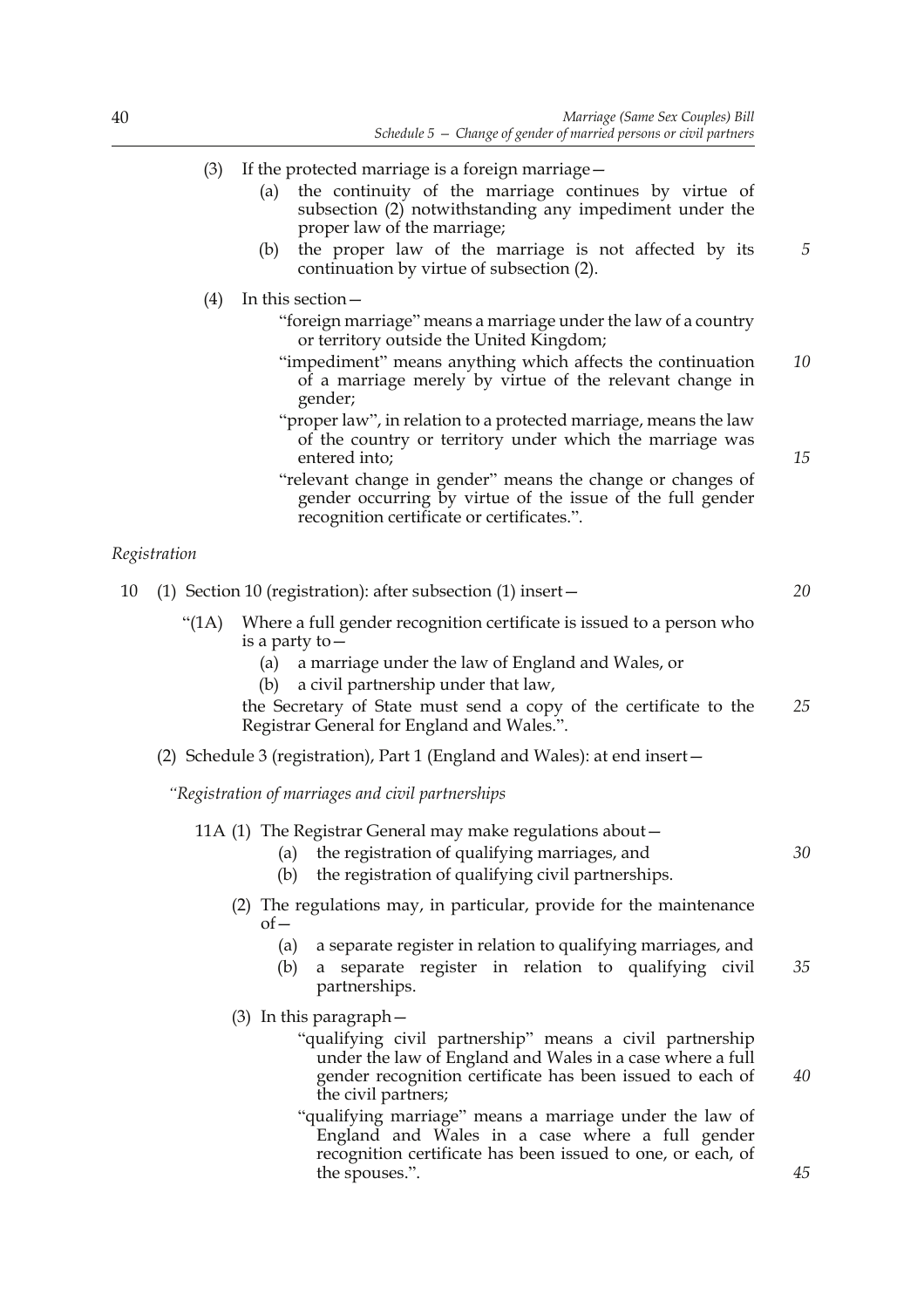*Change in gender of civil partners*

11 After section 11A (inserted by paragraph 9) insert—

### **"11B Change in gender of civil partners**

The continuity of a civil partnership is not affected by the issuing of full gender recognition certificates (by virtue of section  $4(2)(c)$ ) to both civil partners.".

*Foreign gender change and marriage*

12 Section 21 (foreign gender change and marriage)—

- (a) after subsection (1) insert—
	- "(1A) Subsections (2) to (5) apply only in Scotland and Northern Ireland."; *10*
- (b) subsection (2): for "Accordingly," substitute "In accordance with subsection  $(1)$ ,".

*Prohibition on disclosure of information*

13 Section 22 (prohibition on disclosure of information), subsection (2)(a): after "section" insert "4A,". *15*

### *Interpretation*

14 Section 25 (interpretation)—

- (a) after the definition of "Gender Recognition Panel" insert—
	- ""protected civil partnership" means a civil partnership under the law of England and Wales; *20*
	- "protected marriage" means—
		- (a) a marriage under the law of England and Wales, or
		- (b) a marriage under the law of a country or territory outside the United Kingdom,"; *25*
- (b) after the definition of "registered psychologist" insert—
	- ""statutory declaration of consent", in relation to the issuing of a gender recognition certificate to a person, means a statutory declaration by the person's spouse or civil partner that the spouse or civil partner consents to the marriage or civil partnership continuing after the issue of a full gender recognition certificate,". *30*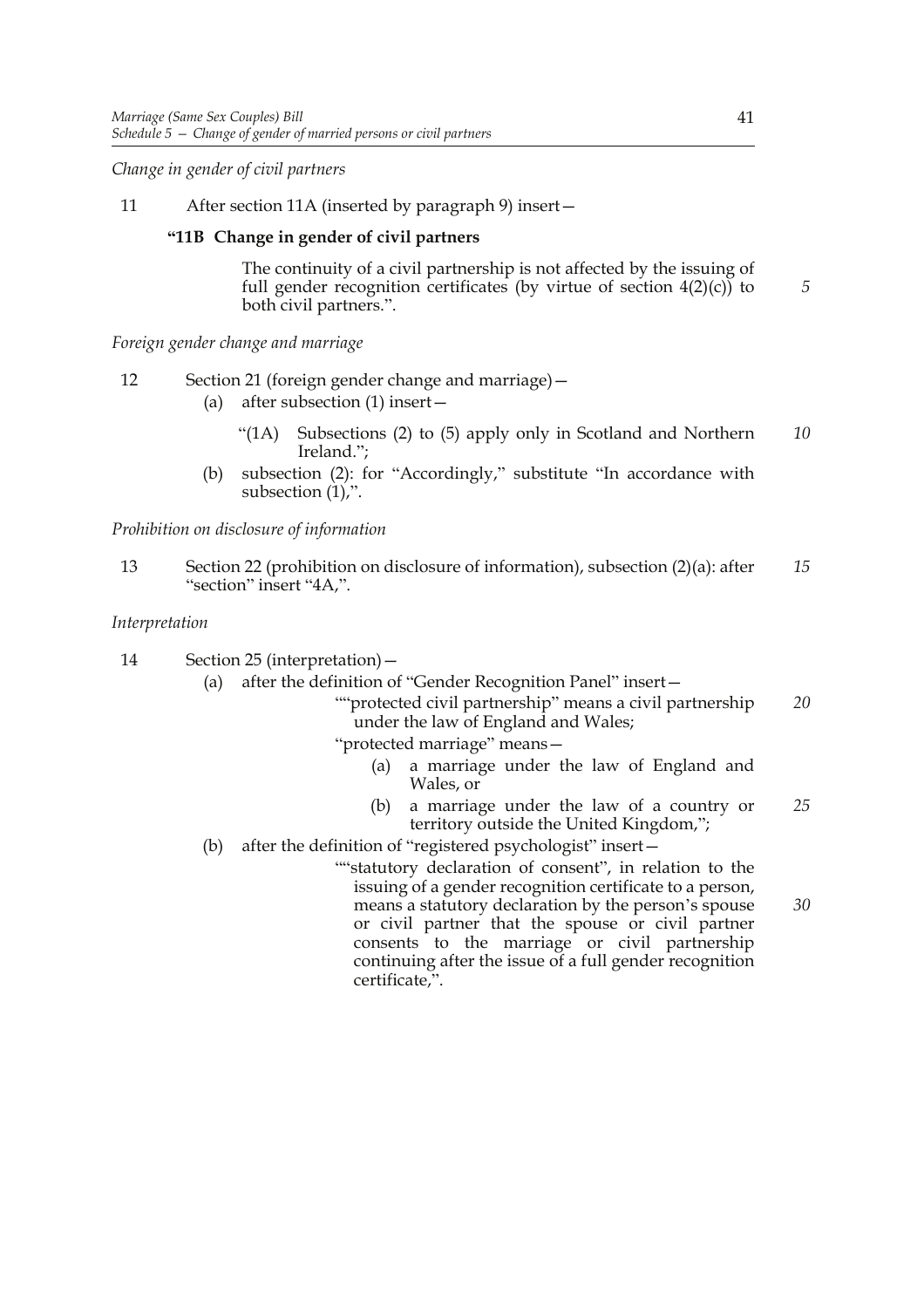#### SCHEDULE 6 Section 13

#### MARRIAGE OVERSEAS

#### PART 1

#### CONSULAR MARRIAGE UNDER UK LAW

### *Provision for consular marriage*

|  | (1) Her Majesty may by Order in Council make provision for two people to |  |  |  |  |  |
|--|--------------------------------------------------------------------------|--|--|--|--|--|
|  | marry each other-                                                        |  |  |  |  |  |

- (a) in prescribed countries or territories outside the United Kingdom, and
- (b) in the presence of a registration officer,

in cases where the officer is satisfied that the conditions in sub-paragraph (2) are met.

- (2) The conditions are that—
	- (a) at least one of the people proposing to marry is a United Kingdom national,
	- (b) the people proposing to marry would have been eligible to marry each other in such part of the United Kingdom as is determined in accordance with the Order,
	- (c) the authorities of the country or territory in which it is proposed that they marry will not object to the marriage, and
	- (d) insufficient facilities exist for them to enter into a marriage under the law of that country or territory.

### *Refusal by registration officer*

- 2 (1) A registration officer is not required to allow two people to marry each other if the registration officer's opinion is that a marriage between them would be inconsistent with international law or the comity of nations. *25*
	- (2) An Order in Council under this Part of this Schedule may make provision for appeals against a refusal, in reliance on sub-paragraph (1), to allow two people to marry each other.

#### *No religious service*

3 No religious service is to be used at the solemnization of a consular marriage.

### *Treatment of marriage as taking place in part of UK for certain purposes*

4 An Order in Council under this Part of this Schedule may provide that two people who marry in a consular marriage are to be treated for prescribed purposes as if they had married in the relevant part of the United Kingdom.

#### *Validity of consular marriage*

5 A consular marriage is valid in law as if the marriage had been solemnized in the relevant part of the United Kingdom with a due observance of all forms required by the law of the relevant part of the United Kingdom.

*10*

*5*

*15*

*20*

*30*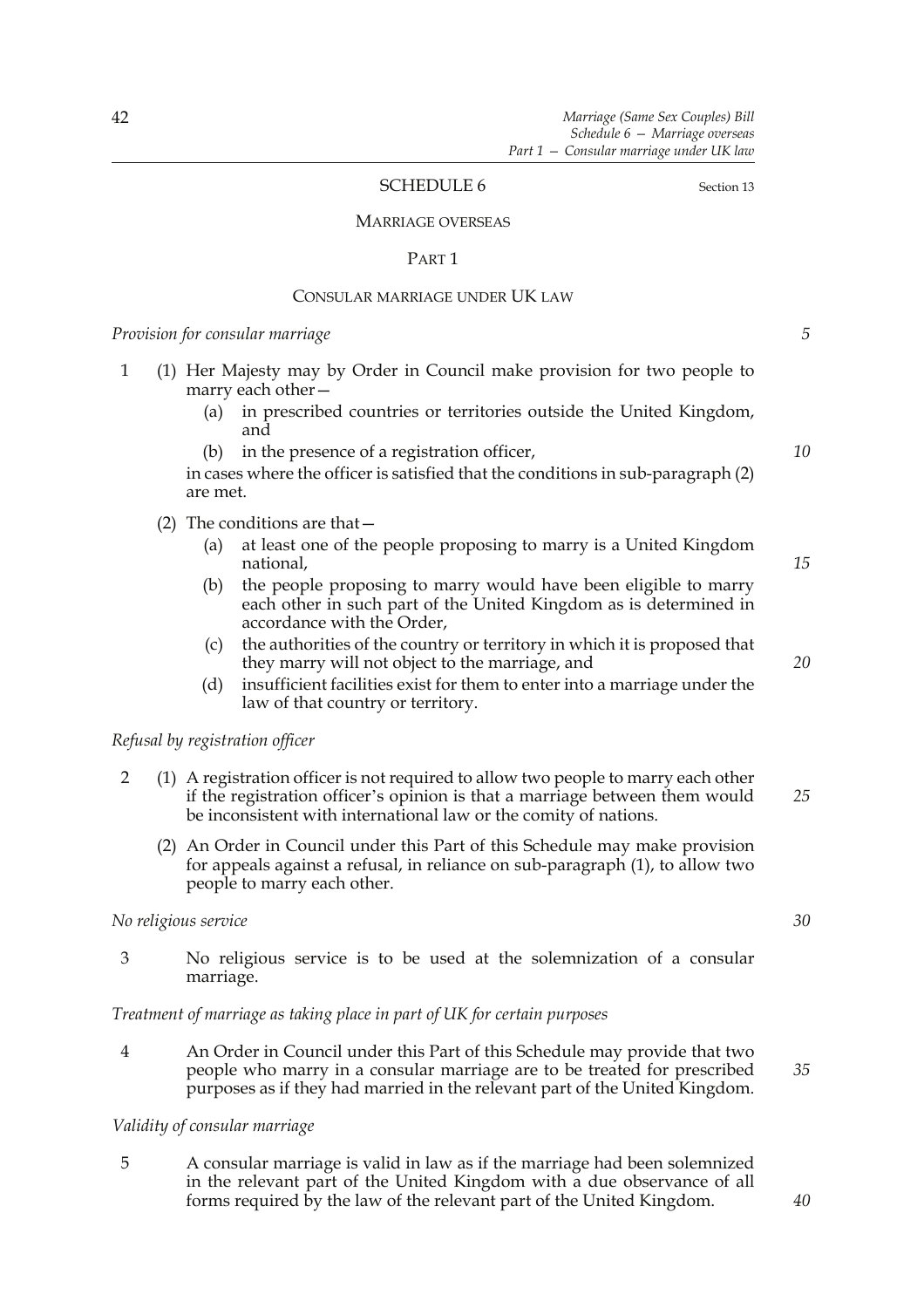#### *Interpretation*

- 6 In this Part of this Schedule—
	- "consular marriage" means a marriage solemnized in accordance with the provisions of this Part of this Schedule and any Order in Council made under it;
	- "registration officer" means—
		- (a) a consular officer in the service of Her Majesty's government in the United Kingdom, or
		- (b) in the case of registration in a country or territory in which Her Majesty's government in the United Kingdom has for the time being no consular representative, a person authorised by the Secretary of State in respect of the solemnization of marriages in that country or territory; *10*
	- "relevant part of the United Kingdom", in relation to a consular marriage, means the part of the United Kingdom determined in accordance with paragraph 1(2)(b) for the purposes of the marriage. *15*

### PART 2

#### MARRIAGE UNDER FOREIGN LAW: CERTIFICATES OF NO IMPEDIMENT

*Provision for certificates of no impediment*

- 7 (1) Her Majesty may by Order in Council make provision for the issue of certificates of no impediment to— *20*
	- (a) United Kingdom nationals, and
	- (b) such other persons as may be prescribed,

who wish to marry in prescribed countries or territories outside the United Kingdom.

(2) A certificate of no impediment is a certificate that no legal impediment to the recipient entering into the marriage has been shown to the person issuing the certificate to exist.

#### PART 3

#### MARRIAGE OF FORCES PERSONNEL UNDER UK LAW

*Provision for marriage of armed forces personnel*

- 8 (1) Her Majesty may by Order in Council make provision for—
	- (a) a man and a woman to marry each other in any country or territory outside the United Kingdom, and
	- (b) for a same sex couple to marry in prescribed countries or territories outside the United Kingdom, *35*

in the presence of an authorised person, in cases where the authorised person is satisfied that the conditions in sub-paragraph (2) are met.

- (2) The conditions are that—
	- (a) at least one of the people proposing to marry is—
		- (i) a member of Her Majesty's forces serving in the country or territory in which it is proposed that they marry,

*5*

*40*

*25*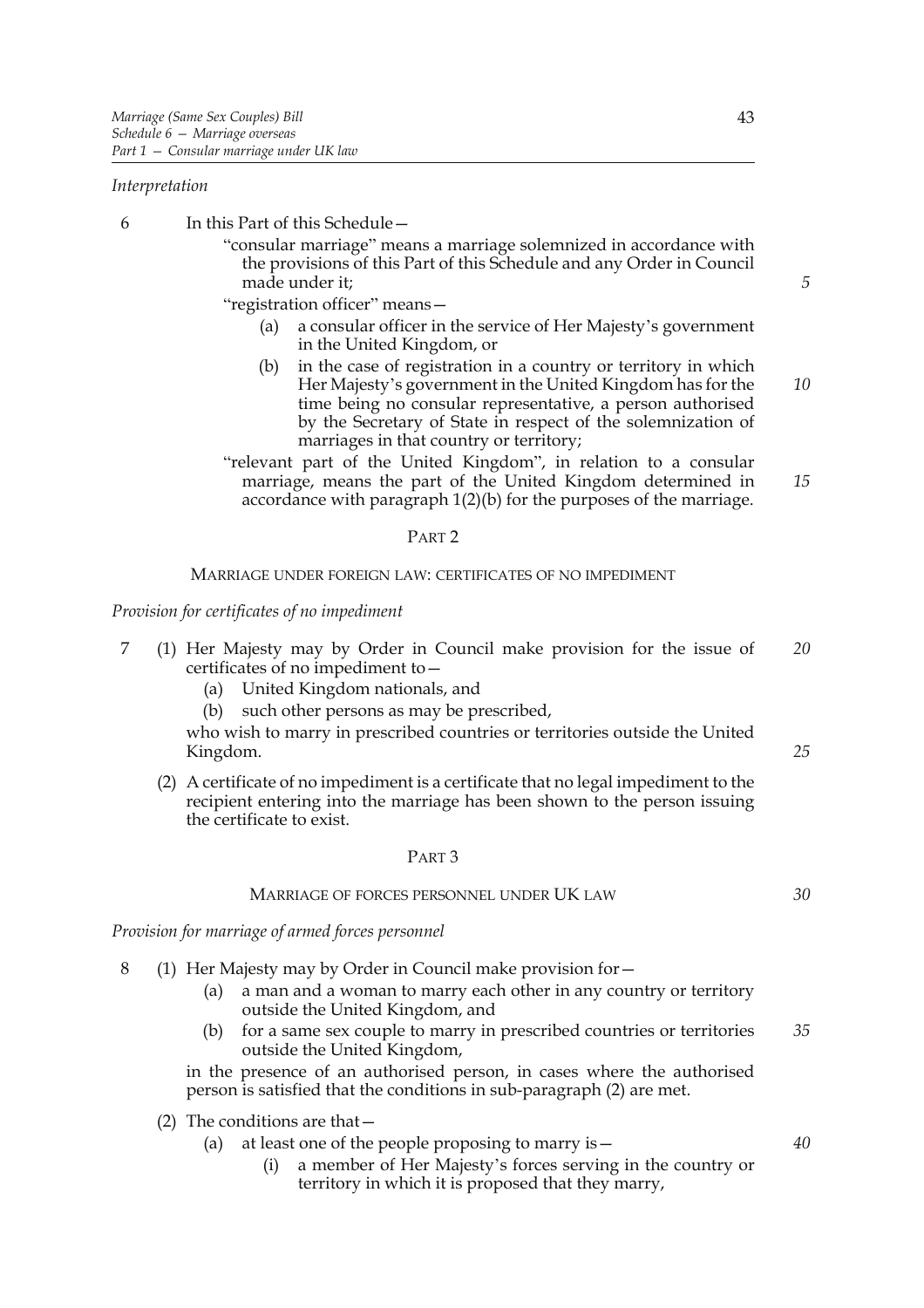- (ii) a relevant civilian who is employed in that country or territory, or
- (iii) a child of a person falling within sub-paragraph (i) or (ii) whose home is with that person in that country or territory, and
- (b) the people proposing to marry would have been eligible to marry each other in such part of the United Kingdom as is determined in accordance with the Order.
- (3) In a case where one person ("P") treats, or has treated, another person ("C"), as a child of the family in relation to—
	- (a) a marriage to which P is or was a party, or
	- (b) a civil partnership to which P is or was a party,

C is to be regarded for the purposes of sub-paragraph  $(2)(a)(iii)$  as the child of P.

### *Religious services at forces marriages of same sex couples*

- 9 (1) An Order in Council under this Part of this Schedule may make provision about the solemnization of forces marriages of same sex couples according to religious rites and usages.
	- (2) That includes provision—
		- (a) prohibiting the solemnization of such marriages according to particular religious rites or usages; *20*
		- (b) as to consent to the solemnization of such marriages—
			- (i) according to particular religious rites or usages, or
			- (ii) on particular premises.
	- (3) This paragraph does not affect the provision that may be made about the solemnization of forces marriages of opposite sex couples according to religious rites and usages. *25*

### *Treatment of marriage as taking place in part of UK for certain purposes*

10 An Order in Council under this Part of this Schedule may provide that two people who marry in a forces marriage are to be treated for prescribed purposes as if they had married in the relevant part of the United Kingdom. *30*

### *Validity of forces marriage*

11 A forces marriage is valid in law as if the marriage had been solemnized in the relevant part of the United Kingdom with a due observance of all forms required by the law of the relevant part of the United Kingdom.

#### *Interpretation*

- 12 (1) In this Part of this Schedule—
	- (a) a reference to a country or territory includes a reference to the waters of a country or territory;
	- (b) a reference to Her Majesty's forces serving in a country or territory includes a reference to such forces serving in a ship in the waters of a country or territory; *40*

*15*

*10*

*5*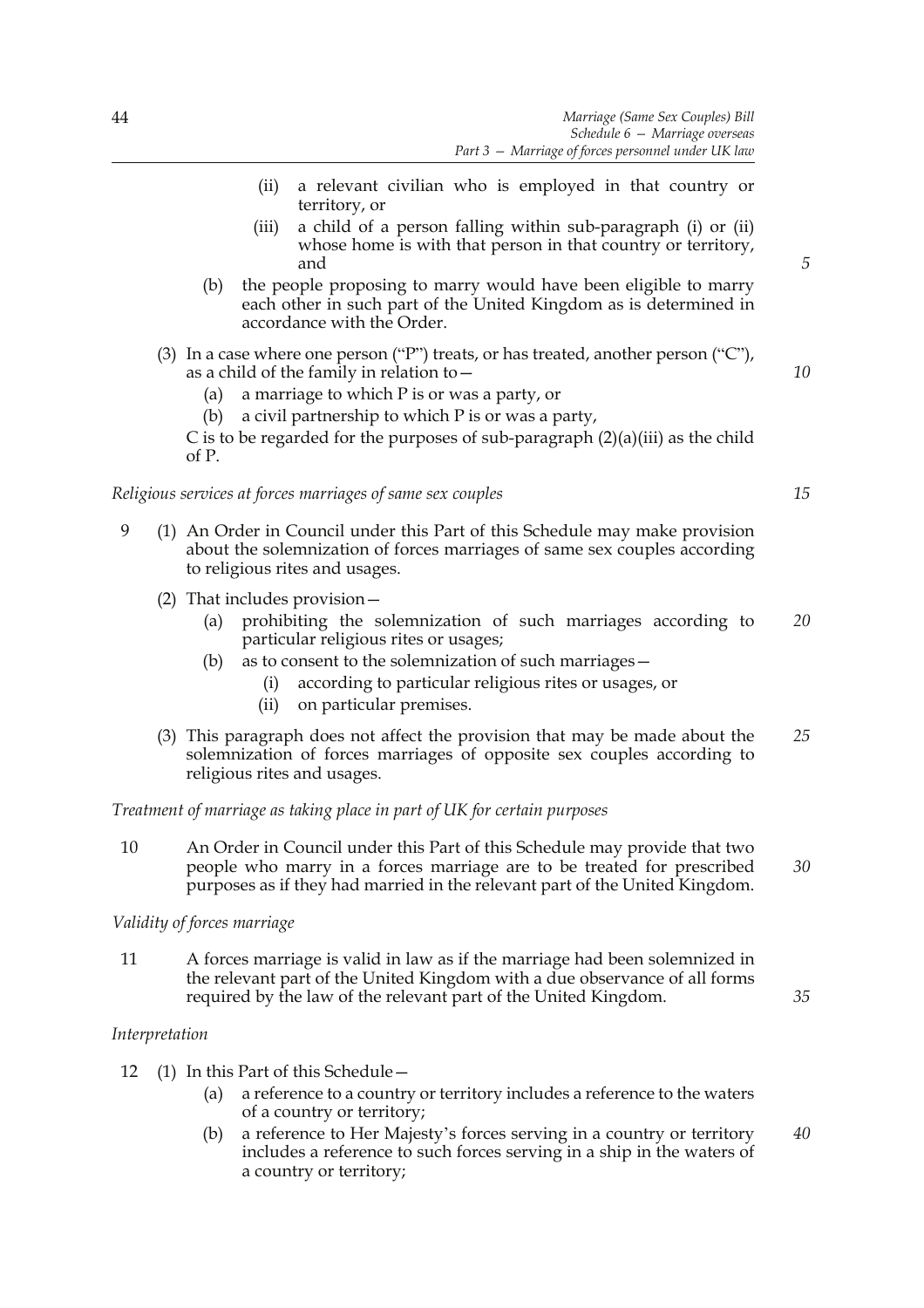(c) a reference to a relevant civilian employed in a country or territory includes a reference to such a civilian employed in a ship in the waters of a country or territory.

(2) In this Part of this Schedule—

"authorised person", in relation to a marriage in a country or territory outside the United Kingdom, means—

- (a) a chaplain serving in any of Her Majesty's forces in that country or territory, or
- (b) a person authorised by the commanding officer of any of Her Majesty's forces in that country or territory to conduct that marriage or marriages generally; *10*
- "commanding officer" has the same meaning as in the Armed Forces Act 2006;
- "forces marriage" means a marriage solemnized in accordance with the provisions of this Part of this Schedule and any Order in Council made under it; *15*
- "Her Majesty's forces" has the same meaning as in the Armed Forces Act 2006;
- "relevant civilian" means a civilian subject to service discipline (within the meaning of the Armed Forces Act 2006) who is of a prescribed description; *20*
- "relevant part of the United Kingdom", in relation to a forces marriage, means the part of the United Kingdom determined in accordance with paragraph  $8(2)(b)$  for the purposes of the marriage.

### PART 4

#### GENERAL PROVISIONS

### *Parliamentary scrutiny*

13 No recommendation is to be made to Her Majesty in Council to make an Order in Council under this Schedule unless a draft of the statutory instrument containing the Order in Council has been laid before, and approved by a resolution of, each House of Parliament. *30*

### *Particular kinds of provision*

- 14 (1) An Order in Council under this Schedule may—
	- (a) make different provision for different purposes,
	- (b) make transitional, transitory or saving provision, or
	- (c) make consequential provision.
	- (2) An Order in Council under this Schedule may make provision corresponding to, or applying (with or without modifications), any UK legislation.
	- (3) An Order in Council under this Schedule may amend, repeal or revoke UK legislation. *40*

### *Interpretation*

15 In this Schedule—

*25*

*5*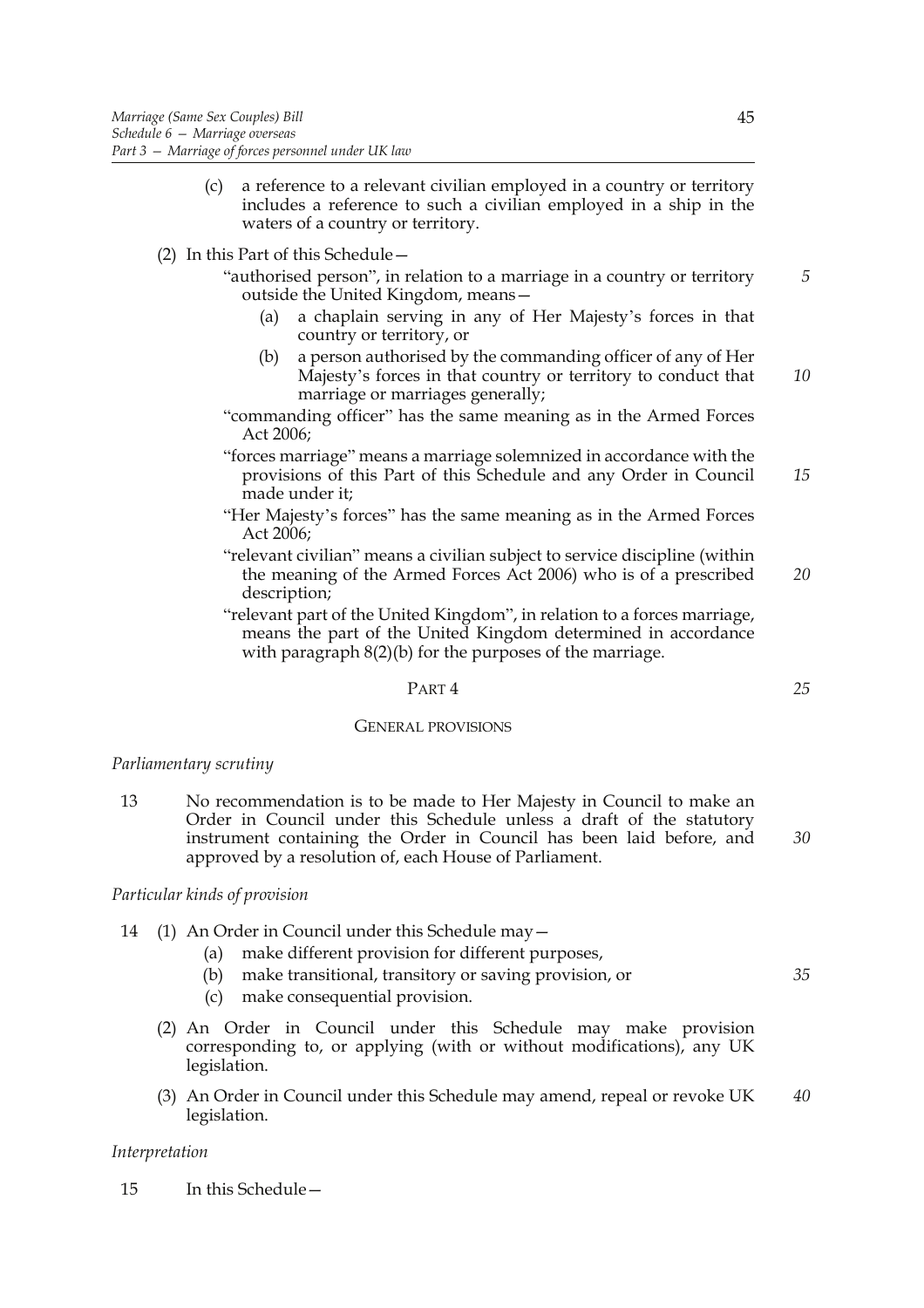"prescribed" means prescribed by an Order in Council made under this Schedule;

"United Kingdom national" means a person who is—

- (a) a British citizen, a British overseas territories citizen, a British Overseas citizen or a British National (Overseas),
- (b) a British subject under the British Nationality Act 1981, or
- (c) a British protected person, within the meaning of that Act.

#### SCHEDULE 7 Section 14

TRANSITIONAL AND CONSEQUENTIAL PROVISION ETC

#### PART 1

#### TRANSITIONAL AND TRANSITORY PROVISION

*Approval of premises for civil weddings*

- 1 (1) The approved premises regulations, and any related guidance, that are in force immediately before commencement have effect after commencement in relation to marriage in pursuance of section 26(1)(bb) of the Marriage Act 1949 as amended by this Act.
	- (2) Any approval of premises under those regulations that is in force immediately before commencement has effect after commencement in relation to marriage in pursuance of section 26(1)(bb) of the Marriage Act 1949 as amended by this Act.
	- (3) Any application for approval of premises made under approved premises regulations before commencement continues to have effect after commencement as an application for the approval of the premises for the purposes of marriage in pursuance of section 26(1)(bb) of the Marriage Act 1949 as amended by this Act.
	- (4) In this paragraph—
		- "approved premises regulations" means regulations under section 46A of the Marriage Act 1949;
		- "commencement" means the time when section 1 comes into force;
		- "related guidance" means any guidance relating to premises approved under approved premises regulations. *30*

#### PART 2

#### MINOR AND CONSEQUENTIAL AMENDMENTS

*Marriage Act 1949 (c. 76)*

- 2 The Marriage Act 1949 is amended as follows.
- 3 Section 3 (marriages of persons under 18), subsection (1): after "widow" insert "or a surviving civil partner".
- 4 Section 27A (additional information required in certain cases), subsection (1): after "section  $26(1)(dd)$ " insert "or  $26\overline{B(6)}$ ".

*5*

*15*

*10*

*25*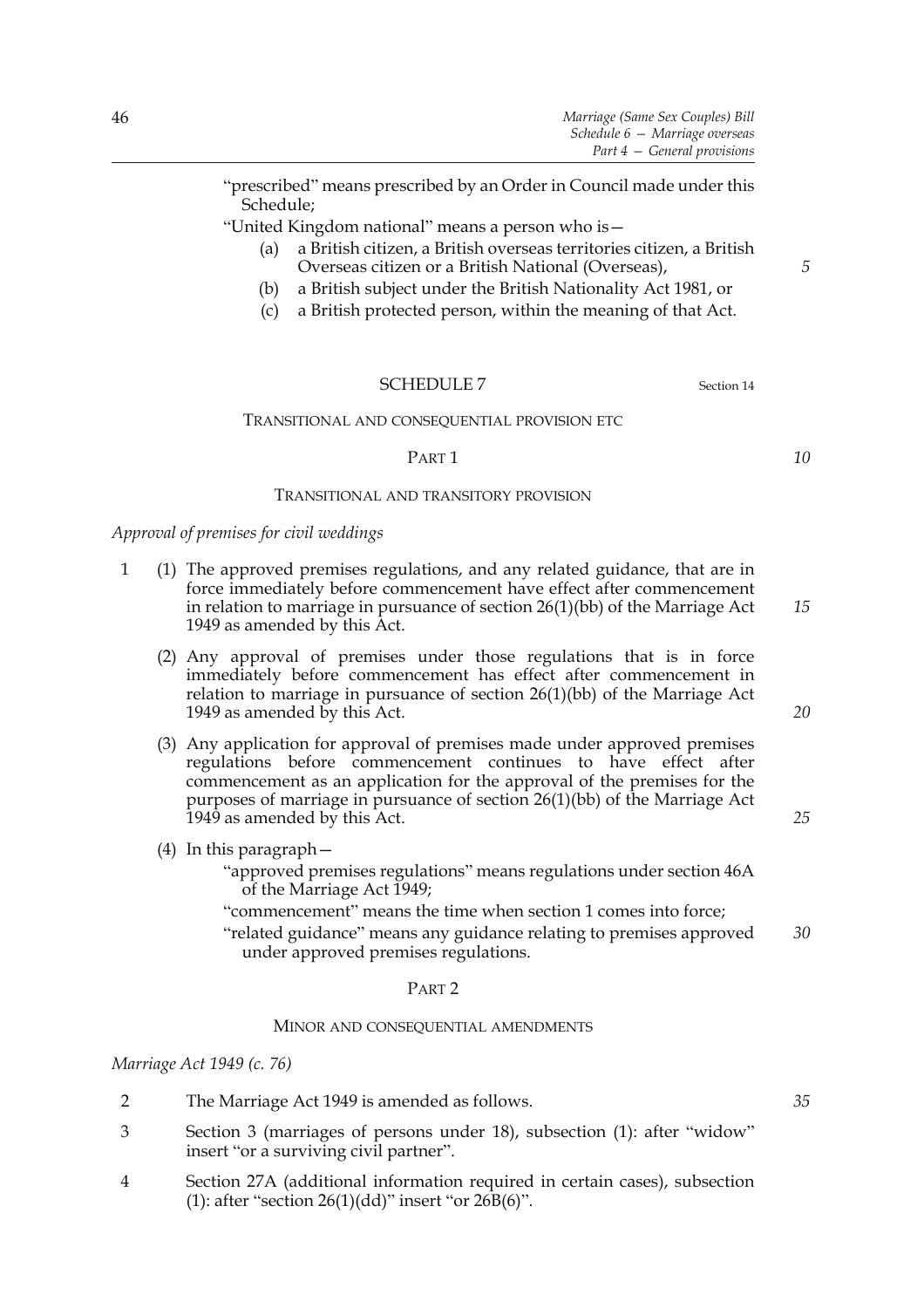5 After section 27C insert—

#### **"27D Additional information required for certain marriages of same sex couples**

- (1) This section applies in relation to any marriage intended to be solemnized in pursuance of section 26B(2), (4) or (6) (marriage of same sex couples: Quaker marriage, Jewish marriage, marriage of house-bound or detained person).
- (2) The superintendent registrar to whom notice of such a marriage is given under section 27 may require the relevant governing authority to provide a copy of the consent mentioned in section 26B(2)(b),  $(4)(b)$  or  $(6)(d)$ .
- (3) In this section, "relevant governing authority", in relation to an intended marriage under section 26B(2), (4) or (6), has the same meaning as in that provision.".
- 6 (1) Section 28A (power to require evidence) is amended in accordance with this paragraph. *15*
	- (2) After subsection (1) insert—
		- "(1A) In the case of an intended marriage to which section 27D applies, the superintendent registrar to whom the notice of the marriage is given may require the relevant governing authority to produce evidence relating to the consent mentioned in section  $2\overline{6}B(2)(b)$ ,  $(4)(b)$  or  $(6)(d)$ .".
	- (3) Subsection (2): for "Such a requirement" substitute "A requirement under subsection  $(1)$  or  $(1A)$ ".
- 7 (1) Section 41 (registration of buildings) is amended in accordance with this paragraph. *25*
	- (2) The title: at the end insert "**: marriage of a man and a woman**".
	- (3) After subsection (1) insert—
		- "(1A) A reference in this section to the solemnization of marriage is a reference to the solemnization of marriage of a man and a woman.".
- 8 (1) Section 42 (cancellation of registration and substitution of another building) is amended in accordance with this paragraph.
	- (2) For the title substitute "**Cancellation of registration under section 41: building no longer used**".
	- (3) Subsection (1): for "registered building" substitute "building registered under section 41". *35*
- 9 (1) Section 43 (appointment of authorised persons) is amended in accordance with this paragraph.
	- (2) For the title substitute "**Buildings registered under section 41: appointment of authorised persons**".
	- (3) Subsection (1): for "registered building" (in each place) substitute "building registered under section 41".

*5*

*10*

*20*

*30*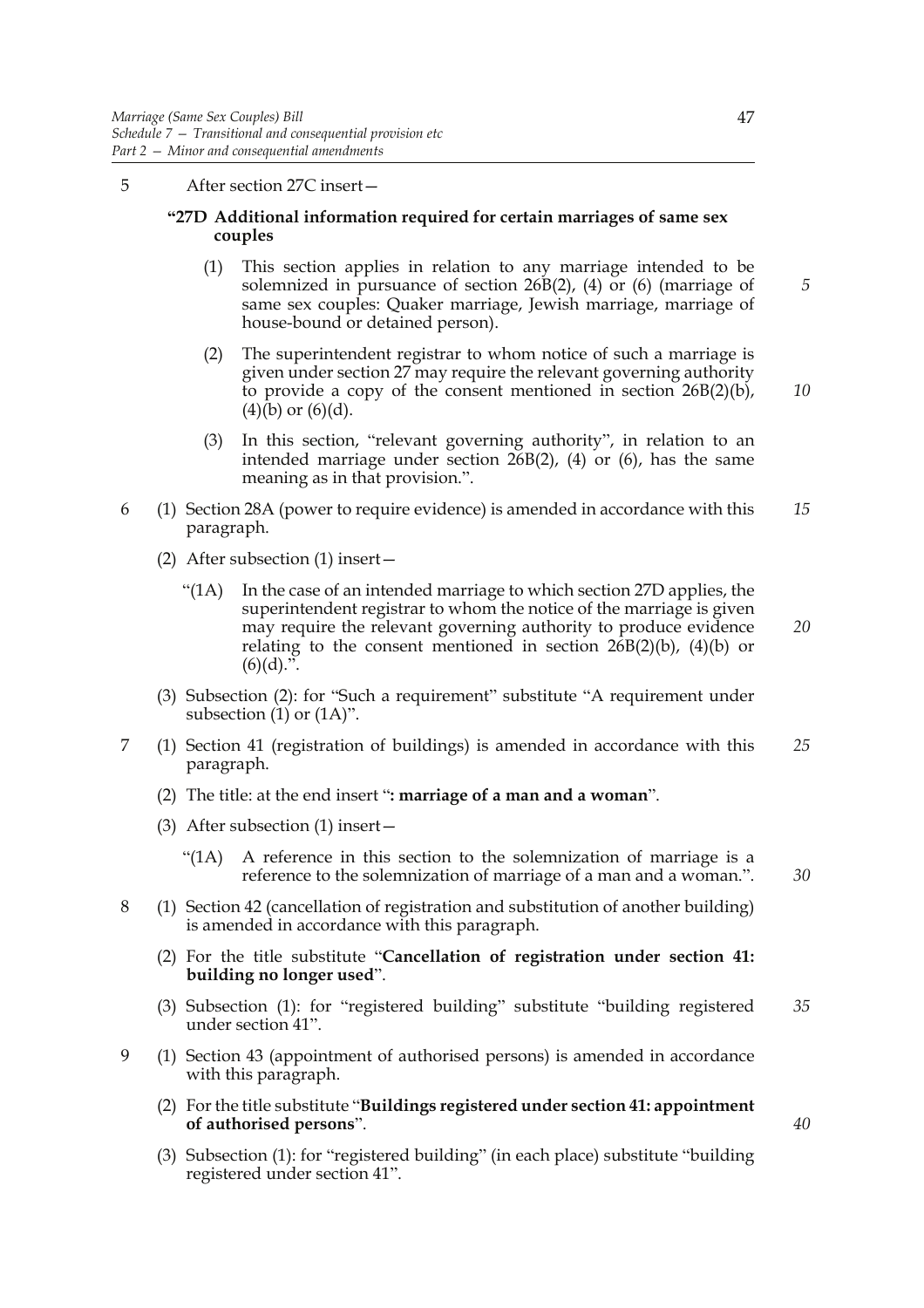- (4) For the proviso to subsection  $(1)$  substitute  $-$ 
	- "(1A) The power conferred by this section may only be exercised after the end of the relevant one year period (and, if that period has ended before the date of the registration under section 41, the power may accordingly be exercised immediately).
	- (1B) The relevant one year period is the period of one year beginning with the date of the registration of the building under section 41 (the "new registration").
	- $(1C)$  But if  $-$ 
		- (a) there is any earlier registration of the building under section 43A which is still in force at the date of the new registration, or *10*
		- (b) there has been any earlier qualifying registration of a previous building,

the relevant one year period is the period of one year beginning with the date of that registration (or the earlier of those dates). *15*

- (1D) For that purpose there is a qualifying registration of a previous building if—
	- (a) the congregation on whose behalf the new registration is made previously used another building for the purpose of public religious worship, *20*
	- (b) that building was registered under section 41 or 43A, and
	- (c) that registration was cancelled not more than one month before the date of the new registration.".
- (5) Omit subsection (2).
- 10 Section 44 (solemnization of marriage in registered building), subsection (2)(b): for "the last foregoing section" substitute "section 43 (in the case of the marriage of a man and a woman), or section 43B (in the case of the marriage of a same sex couple),".
- 11 Section 45A (solemnization of certain marriages), subsection (1): after "section 26(1)(dd)" insert "or 26B(6)". *30*
- 12 (1) Section 46 (register office marriage followed by religious ceremony) is amended in accordance with this paragraph.
	- (2) Subsection (1): for "marriage solemnised in the presence of a superintendent registrar" substitute "relevant marriage".
	- (3) After subsection (1) insert—
		- "(1A) In this section "relevant marriage" means—
			- (a) the marriage of a man and a woman solemnized in the presence of a superintendent registrar,
			- (b) the marriage of a same sex couple solemnized in the presence of a superintendent registrar, and
			- (c) a marriage which arises from the conversion of a civil partnership under regulations under section 9 of the Marriage (Same Sex Couples) Act 2013.

*25*

*5*

*35*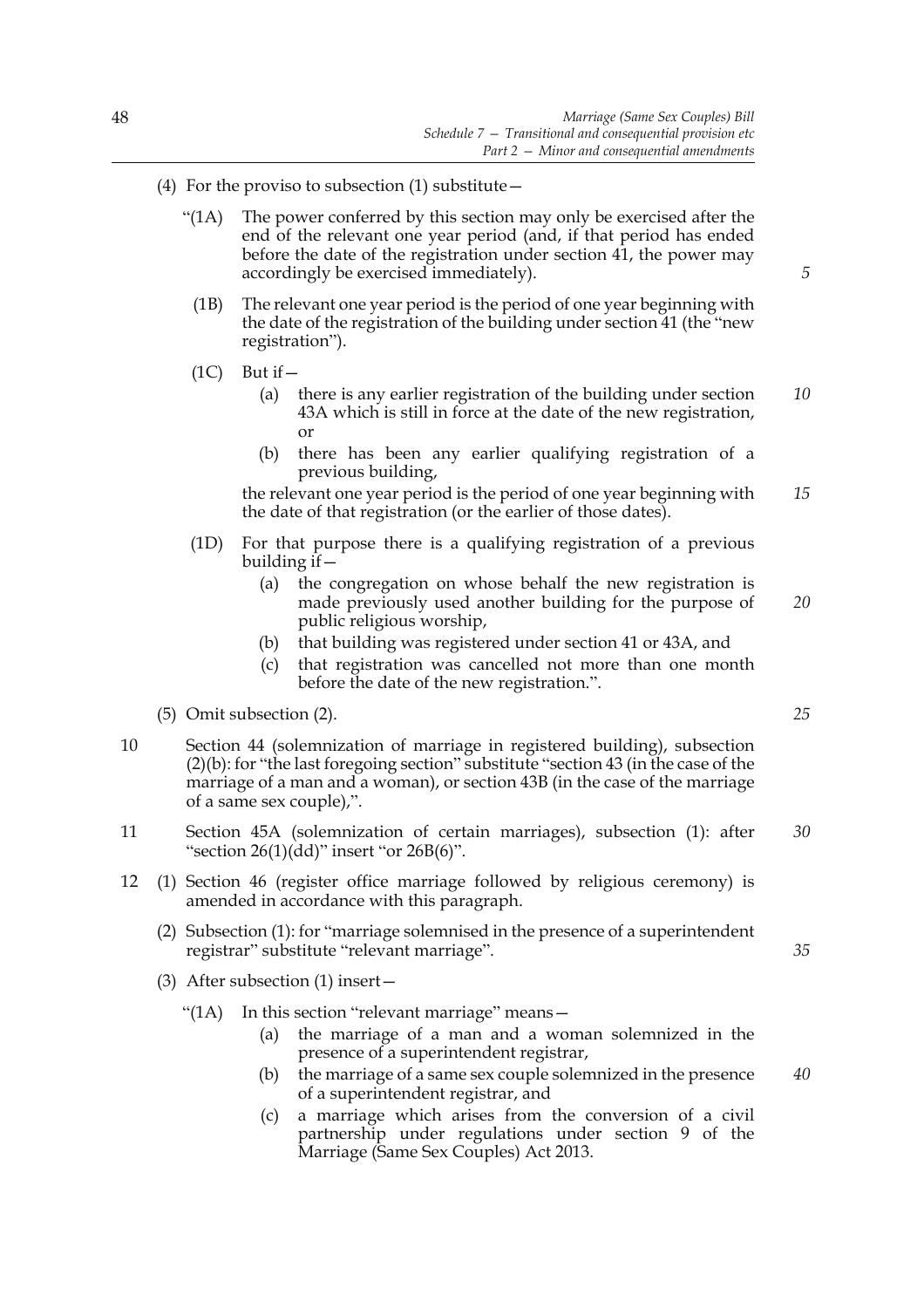- (1B) This section does not authorise the marriage service of the Church of England to be read or celebrated in the case of a relevant marriage of a same sex couple.
- (1C) This section does not authorise any other marriage service to be read or celebrated in the case of a relevant marriage of a same sex couple unless the relevant governing authority has given written consent to the reading or celebration of that service in the case of such marriages.
- (1D) For that purpose—
	- "relevant governing authority" means the person or persons recognised by the members of the relevant religious organisation as competent for the purpose of giving consent for the purposes of this section; *10*
	- "relevant religious organisation" means the religious organisation whose marriage service is to be read or celebrated.". *15*
- 13 Section 48 (proof of certain matters not necessary to validity of marriages), subsection  $(1)$  –
	- (a) paragraph (d): omit "or";
	- (b) after paragraph (d) insert—
		- "(da) that, in the case of a marriage under section  $26B(2)$ , (4) or (6), the relevant governing authority had given consent as mentioned in section  $26B(2)(b)$ ,  $(4)(b)$  or  $(6)(d)$ ;";
	- (c) at the end of paragraph (3) insert "or
		- "(ea) that, in the case of a marriage under section 26A, the relevant governing authority had given consent as mentioned in section 26A(3);".
- 14 Section 53, paragraph (c): for the words from "religion" to the end substitute "religion—
	- (i) where the parties to the marriage are both members of the same synagogue, the marriage shall be registered by the secretary of that synagogue; and
	- (ii) where the parties to the marriage are members of different synagogues, the marriage shall be registered by the secretary of whichever of those synagogues the parties to the marriage nominate;". *35*
- 15 Section 69 (licensing of chapels for marriages according to rites of Church of England), subsection (5): for "authorised persons" substitute "persons authorised under section 43". *40*
- 16 Section 70 (registration of chapels for marriages otherwise than according to rites of Church of England), subsection (1), paragraphs (a) and (b): for "registered building" substitute "building registered under section 41".
- 17 (1) Section 75 (offences relating to solemnization of marriages) is amended in accordance with this paragraph. *45*
	- (2) Subsection  $(2)(bb)$ : after "section  $26(1)(dd)$ " insert "or  $26B(6)$ ".
	- (3) Subsection  $(3)(d)$ : after " $(dd)$ " insert "or  $26B(6)$ ".

*5*

*25*

*20*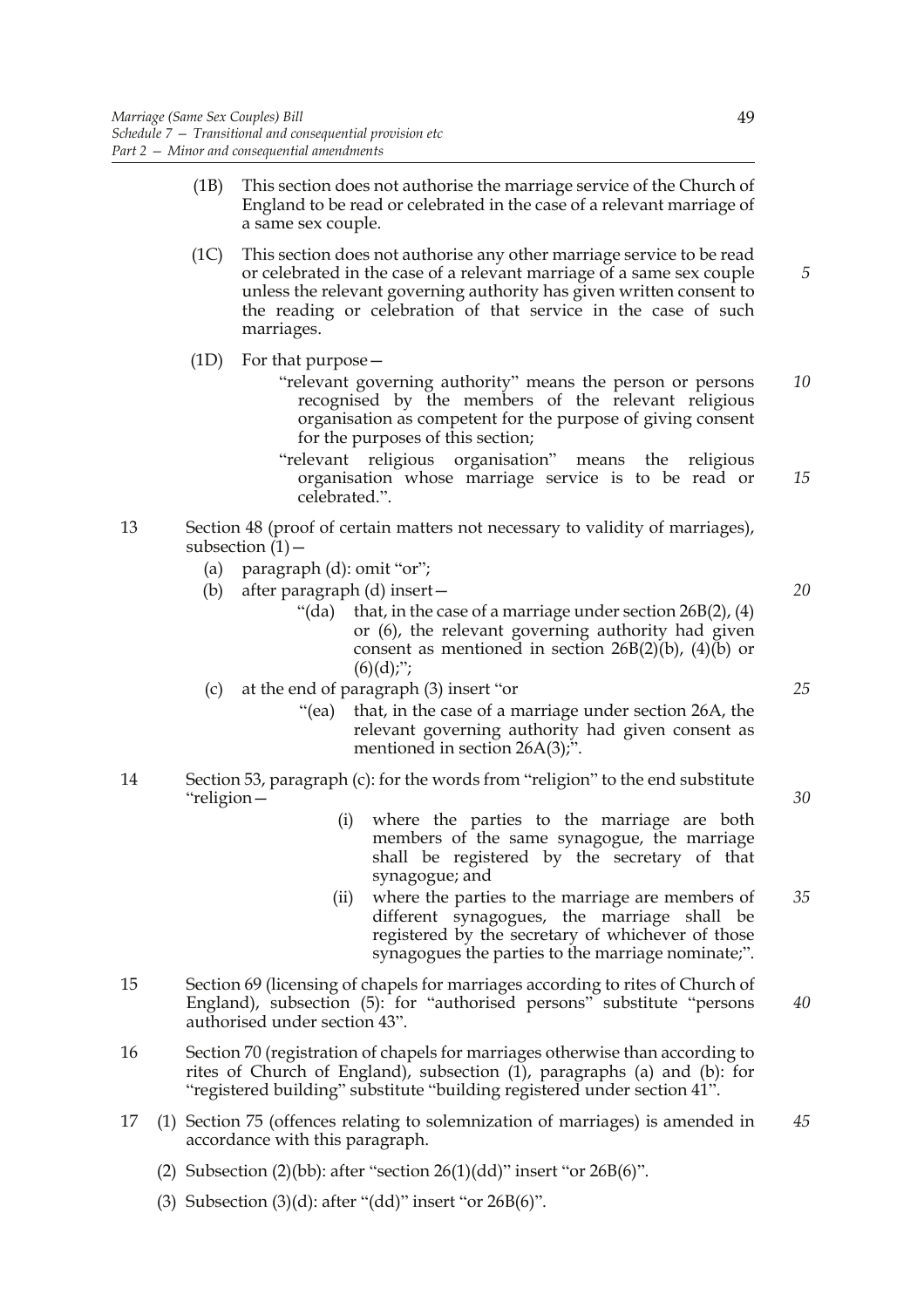- (4) Subsection (5): after "seventy" insert "or 70A".
- 18 (1) Section 78 (interpretation) is amended in accordance with this paragraph.
	- (2) Subsection  $(1)$  -
		- (a) for the definition of "authorised person" substitute  $-$ 
			- ""authorised person" means—
				- (a) in relation to a building registered under section 41, a person whose name and address have been certified in accordance with section 43;
				- (b) in relation to a building registered under section 43A, a person whose name and address have been certified in accordance with section 43B;"; *10*
		- (b) definition of "registered building": for "Part III" substitute "section 41 or section 43A".
- 19 (1) Schedule 4 (provisions of Act which are excluded or modified in their application to Naval, Military and Air Force chapels) is amended in accordance with this paragraph.
	- (2) Part 3 (exclusion of provisions relating to marriages otherwise than according to the rites of the Church of England): after the entry relating to section 43 insert—

"Sections 43A and 43C.".

(3) Part 4 (modification of provisions relating to marriages otherwise than according to the rites of the Church of England), after "forty-three," insert "43B,".

*Marriage (Registrar General's Licence) Act 1970*

- 20 The Marriage (Registrar General's Licence) Act 1970 is amended as follows.
- 21 Section 1 (marriages which may be solemnized by Registrar General's licence), subsection (2): after "section 26(1)(dd)" insert "or 26B(6)".
- 22 Section 2 (notice of marriage), after subsection (2) insert—
	- "(4) Sections 27D and 28A(1A) and (2) of the principal Act apply (with the appropriate modifications) to a marriage intended to be solemnized in pursuance of this Act as they apply to a marriage intended to be solemnized in pursuance of  $26\overline{B(2)}$ ,  $\overline{(4)}$  or  $\overline{(6)}$  of that Act.".

*Matrimonial Causes Act 1973 (c. 18)*

- 23 The Matrimonial Causes Act 1973 is amended as follows.
- 24 Section 11 (grounds on which a marriage is void): omit paragraph (c).

*Social Security Contributions and Benefits Act 1992 (c. 4)*

- 25 The Social Security Contributions and Benefits Act 1992 is amended as follows.
- 26 Section 48 (use of former spouse's or civil partner's contributions): after

*25*

*5*

*15*

*20*

*30*

*35*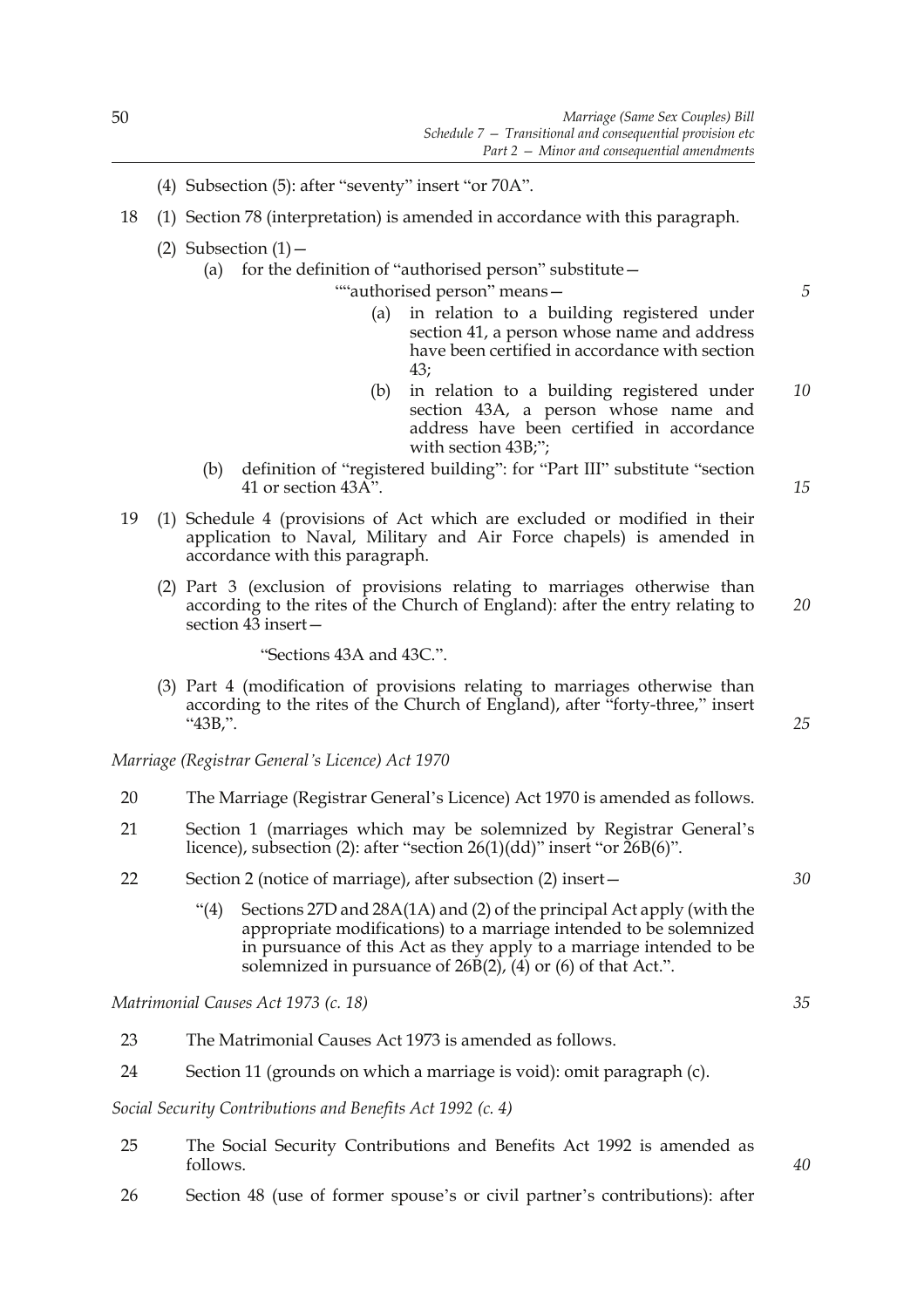subsection (4) insert—

"(5) For the purposes of this section, a civil partnership is not to be treated as having terminated by reason of its having been converted into a marriage under section 9 of the Marriage (Same Sex Couples) Act 2013.".

*Pension Schemes Act 1993 (c. 48)*

- 27 The Pension Schemes Act 1993 is amended as follows.
- 28 Section 99 (trustees' duties after exercise of option), subsection (3)(b): for "his widow" substitute "his or her surviving spouse or civil partner".

*Civil Partnership Act 2004 (c. 33)*

- 29 The Civil Partnership Act 2004 is amended as follows.
- 30 Section 1 (civil partnership), subsection (3)—
	- (a) after "only" insert "(a)";
	- (b) after "annulment" insert ", or
		- "(b) in the case of a civil partnership formed as mentioned in subsection  $(1)(a)(i)$  or (iv), on the conversion of the civil partnership into a marriage under section 9 of the Marriage (Same Sex Couples) Act 2013.". *15*
- 31 Section 4 (parental etc consent where proposed civil partner under 18), subsection (3): after "partner" insert "or a widower or a widow".
- 32 Section 210 (registration at British consulates etc), subsection (6), paragraph (b) of the definition of "Registration officer": after "country" (in both places) insert "or territory".

*Human Fertilisation and Embryology Act 2008 (c. 22)*

- 33 The Human Fertilisation and Embryology Act 2008 is amended as follows. *25*
- 34 (1) Section 35 (woman married at time of treatment) is amended in accordance with this paragraph.
	- (2) The title: after "**married**" insert "**to a man**".
	- (3) Subsection  $(1)(a)$ : after "marriage" insert "with a man".
- 35 Section 40 (embryo transferred after death of husband etc who did not provide sperm), subsection (1)(b): after "marriage" insert "with a man". *30*
- 36 (1) Section 42 (woman in civil partnership at time of treatment) is amended in accordance with this paragraph.
	- (2) The title: after "**partnership**" insert "**or marriage to a woman**".
	- (3) Subsection  $(1)$  -
		- (a) after "partnership" (in the first place) insert "or a marriage with another woman";
		- (b) after "partnership" (in the second place) insert "or marriage".
- 37 (1) Section 46 (embryo transferred after death of civil partner or intended female parent) is amended in accordance with this paragraph.

*20*

*5*

*10*

*35*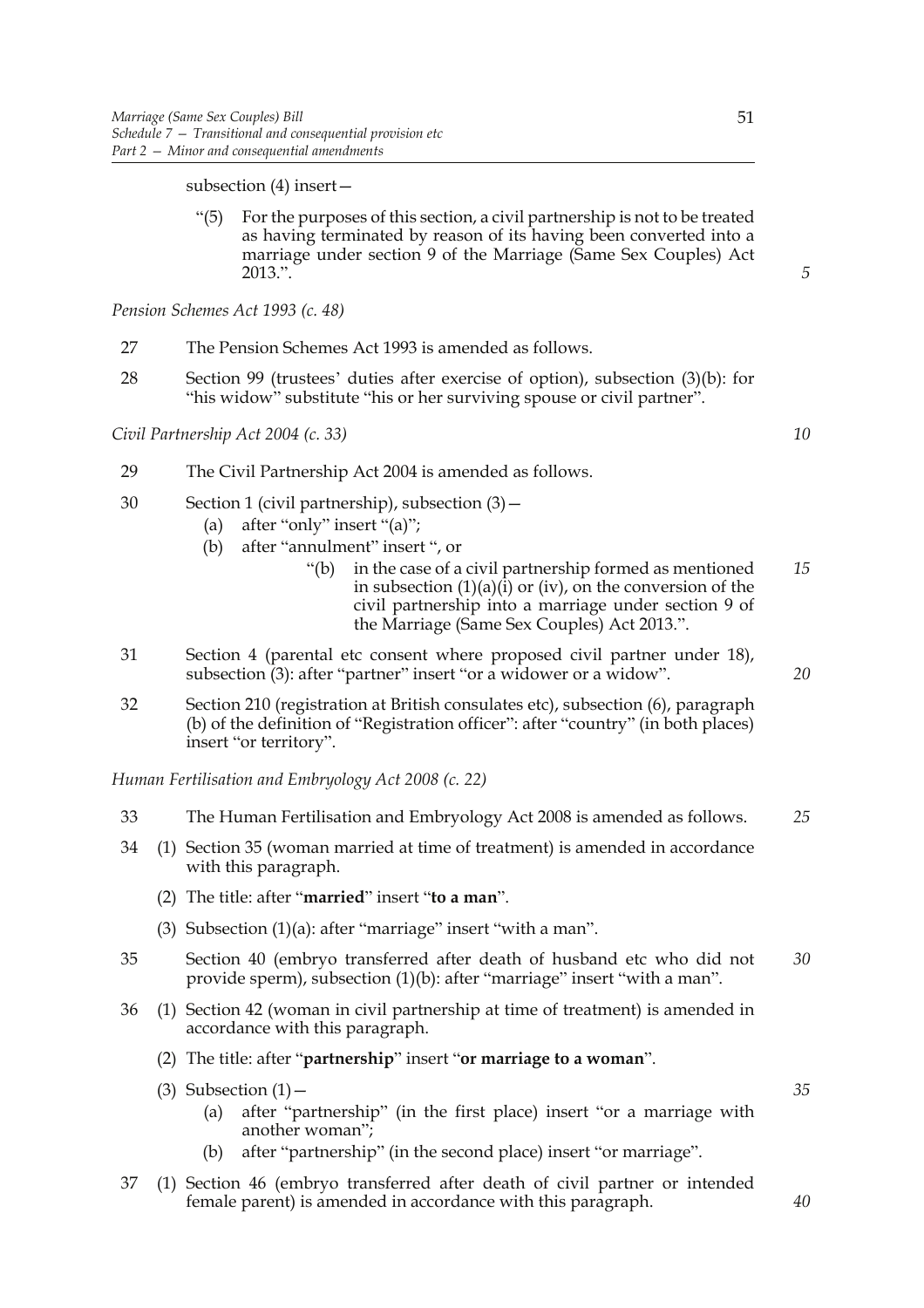*5*

*20*

- (2) The title: after "**civil partner**" insert "**or wife**".
- (3) Subsection  $(1)$  -
	- (a) paragraph (b), after "partnership" insert "or marriage with another woman";
	- (b) paragraphs (c), (d) and (e), after "partnership" insert "or marriage";
	- (c) the words after paragraph (f), after "partnership" insert "or marriage".

*Equality Act 2010 (c. 15)*

- 38 The Equality Act 2010 is amended as follows.
- 39 (1) Section 23 (comparison by reference to circumstances) is amended in accordance with this paragraph. *10*
	- (2) Subsection (3): after "married" insert "to a person of the opposite sex".
	- (3) After subsection (3) insert—
		- "(4) If the protected characteristic is sexual orientation, the fact that one person (whether or not the person referred to as B) is married to a person of the same sex while another is married to a person of the opposite sex is not a material difference between the circumstances relating to each case.". *15*
- 40 Schedule 3 (services and public functions: exceptions): for the title to Part 6 substitute—

"MARRIAGE: GENDER REASSIGNMENT".

- 41 Schedule 9 (work: exceptions), Part 1 (occupational requirements), paragraph 2 (religious requirements relating to sex, marriage etc, sexual orientation), sub-paragraph (4): after paragraph (c) insert—
	- "(ca) a requirement not to be married to a person of the same  $sex$ ;. *25*